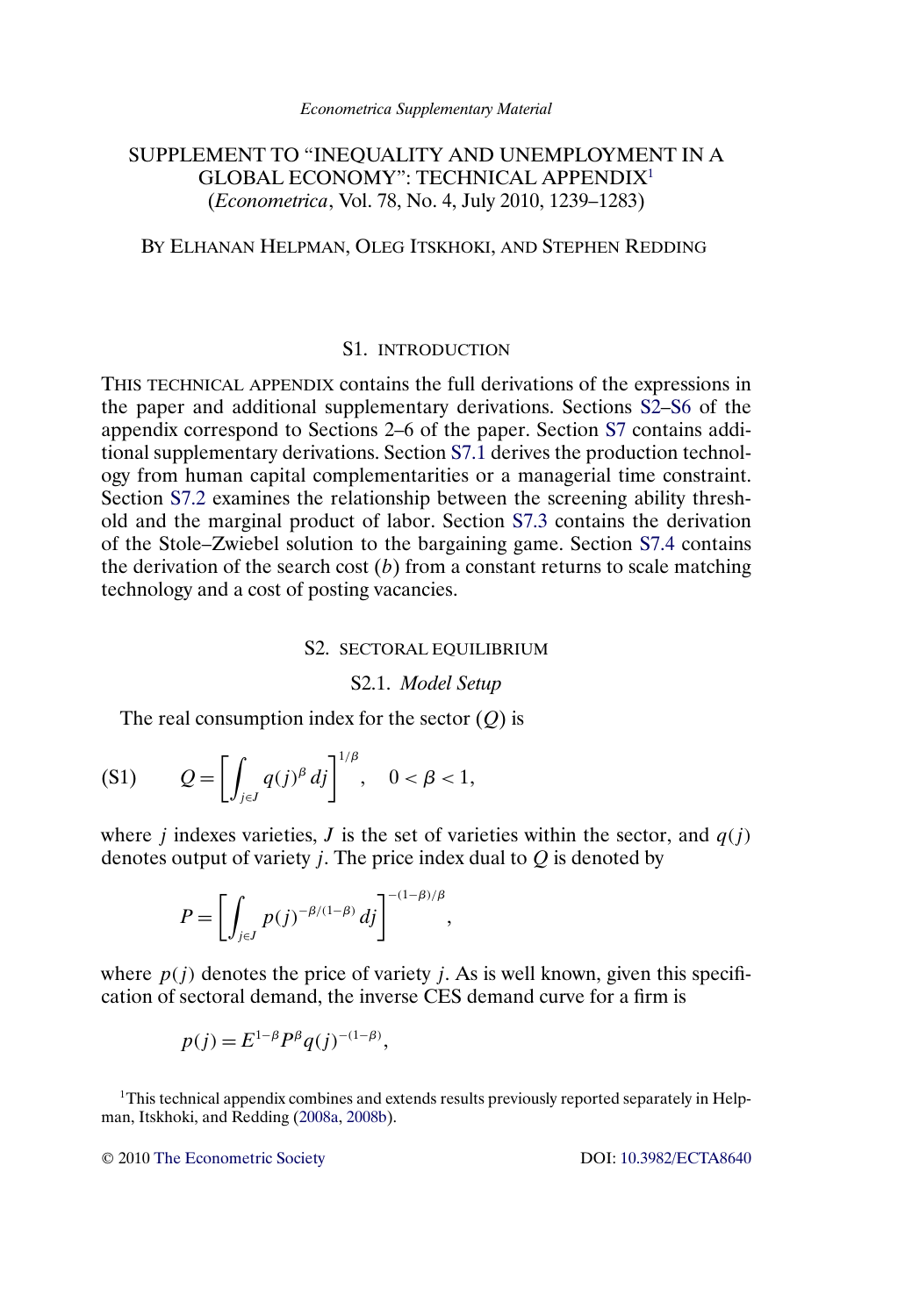<span id="page-1-0"></span>where  $E = PO$  denotes sectoral expenditure. Substituting for price in firm revenue, we obtain

$$
\text{(S2)} \qquad r(j) = p(j)q(j) = Aq(j)^{\beta},
$$
\n
$$
A \equiv E^{1-\beta}P^{\beta} = Q^{1-\beta}P.
$$

Output of each variety (y) depends on the productivity of the firm  $(\theta)$ , the measure of workers hired  $(h)$ , and the average ability of these workers  $(\bar{a})$ ,

$$
(S3) \qquad y = \theta h^{\gamma} \bar{a}, \quad 0 < \gamma < 1,
$$

where firm productivity is drawn from a Pareto distribution  $G_{\theta}(\theta) = 1 (\theta_{\min}/\theta)^z$ .

## S2.2. *Problem of the Firm*

Given a Pareto distribution of worker ability  $G_a(a) = 1 - (a_{min}/a)^k$ , a firm that chooses a screening threshold  $a_c$  hires a measure  $h = n(a_{min}/a_c)^k$  of workers with average ability  $\bar{a} = ka_c/(k-1)$ . Therefore, the production technology (S3) can be written as

$$
(S4) \t y = \kappa_y \theta n^\gamma a_c^{1-\gamma k}, \quad \kappa_y \equiv \frac{k}{k-1} a_{\min}^{\gamma k}.
$$

Since in equilibrium all firms with the same productivity behave symmetrically, we index firms by  $\theta$  from now onward. Exporters choose output to supply to the domestic market  $(y_d(\theta))$  and to the export market  $(y_x(\theta))$  to equate marginal revenues in the two markets, which from (S2) implies

$$
(S5) \t [y_d(\theta)/y_x(\theta)]^{\beta-1} = \tau^{-\beta}(A^*/A).
$$

Total firm output is

(S6)  $y(\theta) = y_d(\theta) + y_r(\theta)$ .

Together (S5) and (S6) imply

$$
(S7) \t y_d(\theta) = y(\theta)/Y(\theta), \t y_x(\theta) = y(\theta)[Y(\theta) - 1]/Y(\theta),
$$

where

$$
(S8) \t Y(\theta) \equiv 1 + I_x(\theta) \tau^{-\beta/(1-\beta)} \left(\frac{A^*}{A}\right)^{1/(1-\beta)}
$$

and  $I_{x}(\theta)$  is an indicator variable that equals 1 if the firm exports and 0 otherwise. Note that for nonexporters, we have  $y_d(\theta) = y(\theta)$  and  $Y(\theta) = 1$ , which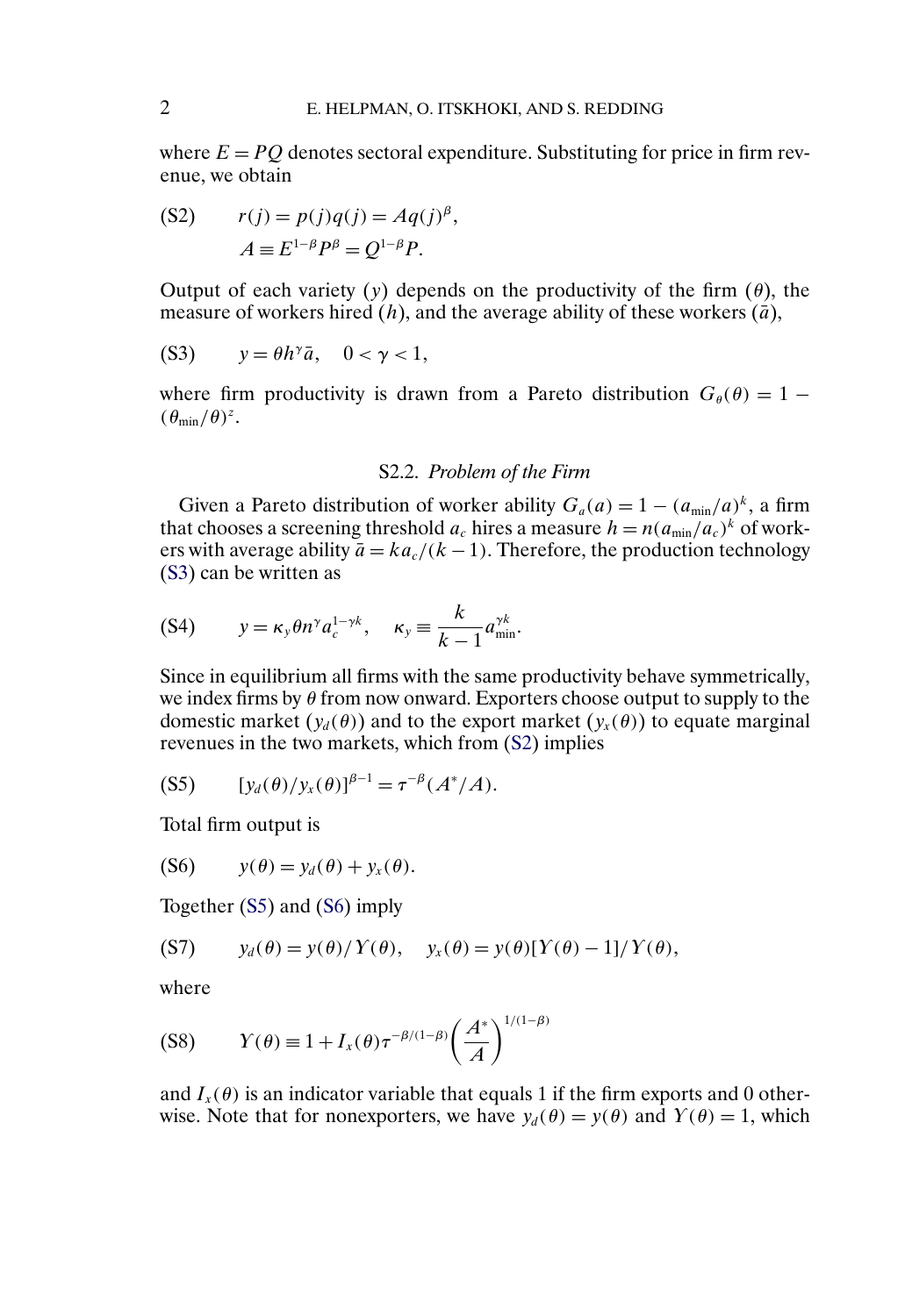<span id="page-2-0"></span>implies that the allocation rule in [\(S7\)](#page-1-0) also holds for nonexporters. Total firm revenue is

$$
(S9) \t r(\theta) = r_d(\theta) + r_x(\theta).
$$

Together [\(S2\)](#page-1-0), [\(S5\)](#page-1-0), and (S9) imply

$$
r_d(\theta) = r(\theta)/\Upsilon(\theta), \qquad r_x(\theta) = r(\theta)[\Upsilon(\theta) - 1]/\Upsilon(\theta),
$$

where again this allocation rule also holds for nonexporters. Additionally,  $(S2)$ , [\(S5\)](#page-1-0), and [\(S7\)](#page-1-0) imply

$$
(S10) \t r(\theta) \equiv r_d(\theta) + r_x(\theta) = Y(\theta)^{1-\beta}Ay(\theta)^{\beta}.
$$

Therefore, the firm's problem can be written as

$$
\pi(\theta) = \max_{\substack{n \geq 0, \\ a_c \geq a_{\min}, \\ I_x \in \{0,1\}}} \left\{ \frac{1}{1 + \beta \gamma} \left[ 1 + I_x \tau^{-\beta/(1-\beta)} \left( \frac{A^*}{A} \right)^{1/(1-\beta)} \right]^{1-\beta} \right\}
$$

$$
\times A(\kappa_y \theta n^\gamma a_c^{1-\gamma k})^\beta - b_n - \frac{c}{\delta} a_c^\delta - f_d - I_x f_x \right\},
$$

where  $1/(1 + \beta \gamma)$  is the equilibrium share of revenue received by the firm as the outcome of the bargaining game with workers, which is modelled as in Stole and Zweibel [\(1996a,](#page-34-0) [1996b\)](#page-34-0). We discuss the bargaining game and derive its solution in Section [S7.3.](#page-32-0)

### S2.3. *Producer Equilibrium*

The firm's first-order conditions for the measure of workers sampled  $(n)$  and the screening ability threshold  $(a_c)$  are

$$
(S11) \qquad \frac{\beta \gamma}{1 + \beta \gamma} r(\theta) = bn(\theta),
$$

$$
(S12) \qquad \frac{\beta(1-\gamma k)}{1+\beta\gamma}r(\theta)=ca_c(\theta)^{\delta}.
$$

Combining the two first-order conditions (S11) and (S12), we obtain the following relationship between  $n(\theta)$  and  $a_c(\theta)$ :

$$
(1 - \gamma k)bn(\theta) = \gamma ca_c(\theta)^{\delta}.
$$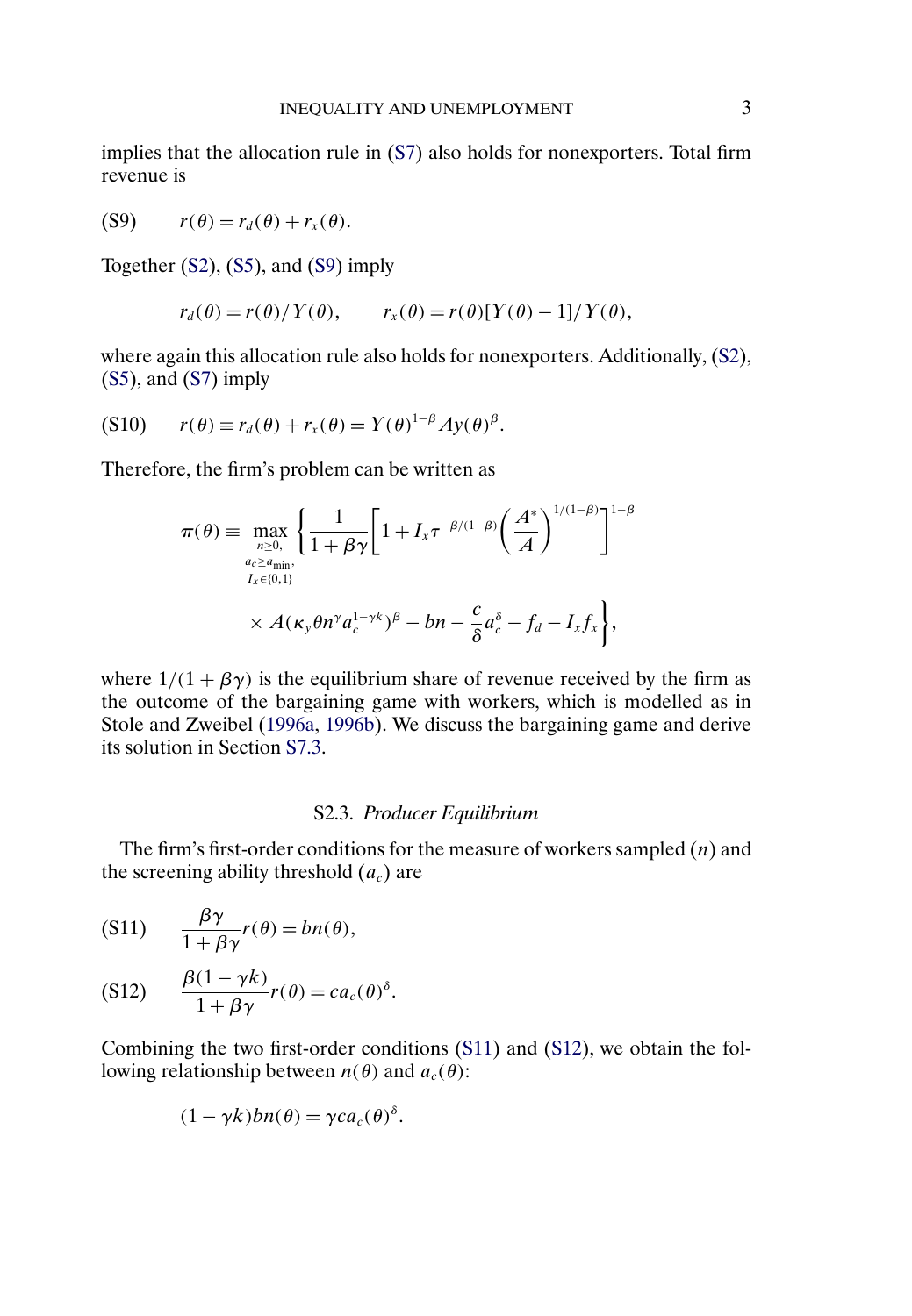<span id="page-3-0"></span>Using the expression for  $r(\theta)$  in [\(S10\)](#page-2-0), we can solve explicitly for

$$
n(\theta) = \phi_1 \phi_2^{\beta(1-\gamma k)} c^{-\beta(1-\gamma k)/(\delta\Gamma)} b^{-(\beta\gamma+\Gamma)/\Gamma} Y(\theta)^{(1-\beta)/\Gamma} Q^{-(\beta-\zeta)/\Gamma} \theta^{\beta/\Gamma},
$$
  
\n
$$
a_c(\theta) = \phi_1^{1/\delta} \phi_2^{1-\beta\gamma} c^{-(1-\beta\gamma)/(\delta\Gamma)} b^{-\beta\gamma/(\delta\Gamma)}
$$
  
\n
$$
\times Y(\theta)^{(1-\beta)/(\delta\Gamma)} Q^{-(\beta-\zeta)/(\delta\Gamma)} \theta^{\beta/(\delta\Gamma)},
$$

where  $\Gamma = 1 - \beta \gamma - \beta (1 - \gamma k)/\delta$  and we have introduced two constants

$$
\phi_1 \equiv \left[\frac{\beta \gamma}{1 + \beta \gamma} \left(\frac{k a_{\min}^{\gamma k}}{k-1}\right)^{\beta}\right]^{1/\Gamma} \quad \text{and} \quad \phi_2 \equiv \left(\frac{1 - \gamma k}{\gamma}\right)^{1/(\delta \Gamma)},
$$

and, as in the text of the paper,  $Y(\theta) = Y_d = 1$  for  $\theta \in [\theta_d, \theta_x)$  and  $Y(\theta) =$  $Y_x = 1 + \tau^{-\beta/(1-\beta)} (Q^*/Q)^{-(\beta-\zeta)/(1-\beta)}$  for  $\theta \ge \theta_x$ . Also we solve for

(S13) 
$$
\frac{\beta \gamma}{1 + \beta \gamma} r(\theta) = b n(\theta)
$$

$$
= \phi_1 \phi_2^{\beta (1 - \gamma k)} c^{-\beta (1 - \gamma k)/(\delta \Gamma)} b^{-\beta \gamma/\Gamma}
$$

$$
\times Y(\theta)^{(1 - \beta)/\Gamma} Q^{-(\beta - \zeta)/\Gamma} \theta^{\beta/\Gamma},
$$

$$
(S14) \qquad \pi(\theta) + f_d + I_x(\theta) f_x = \frac{\Gamma}{1 + \beta \gamma} r(\theta)
$$

$$
= \frac{\Gamma}{\beta \gamma} \phi_1 \phi_2^{\beta(1-\gamma k)} c^{-\beta(1-\gamma k)/(\delta \Gamma)} b^{-\beta \gamma/\Gamma}
$$
  
 
$$
\times Y(\theta)^{(1-\beta)/\Gamma} Q^{-(\beta-\zeta)/\Gamma} \theta^{\beta/\Gamma},
$$

$$
h(\theta) = n(\theta) \left(\frac{a_{\min}}{a_c(\theta)}\right)^k
$$
  
=  $a_{\min}^k \phi_1^{(1-k/\delta)} \phi_2^{-(k-\beta)} c^{(k-\beta)/(\delta\Gamma)} b^{-(1-\beta/\delta)/\Gamma}$   
 $\times Y(\theta)^{(1-\beta)(1-k/\delta)/\Gamma} Q^{-(\beta-\zeta)(1-k/\delta)/\Gamma} \theta^{\beta(1-k/\delta)/\Gamma},$ 

so that  $\kappa_r \equiv \phi_1 \phi_2^{\beta(1-\gamma k)}$ . Finally, we solve for the wage rate:

$$
\begin{aligned} \text{(S15)} \qquad w(\theta) &= \frac{\beta \gamma}{1 + \beta \gamma} \frac{r(\theta)}{h(\theta)} = b \frac{h(\theta)}{h(\theta)} = b \left( \frac{a_c(\theta)}{a_{\min}} \right)^k \\ &= a_{\min}^{-k} \phi_1^{k/\delta} \phi_2^{(1 - \beta \gamma)k} c^{-(1 - \beta \gamma)k/(\delta \Gamma)} b^{(1 - \beta \gamma - \beta/\delta)/\Gamma} \\ &\times Y(\theta)^{(1 - \beta)k/(\delta \Gamma)} Q^{-(\beta - \zeta)k/(\delta \Gamma)} \theta^{\beta k/(\delta \Gamma)}. \end{aligned}
$$

Note that we have the relationship

$$
w(\theta)h(\theta) = bn(\theta) = \frac{\beta\gamma}{1 + \beta\gamma}r(\theta),
$$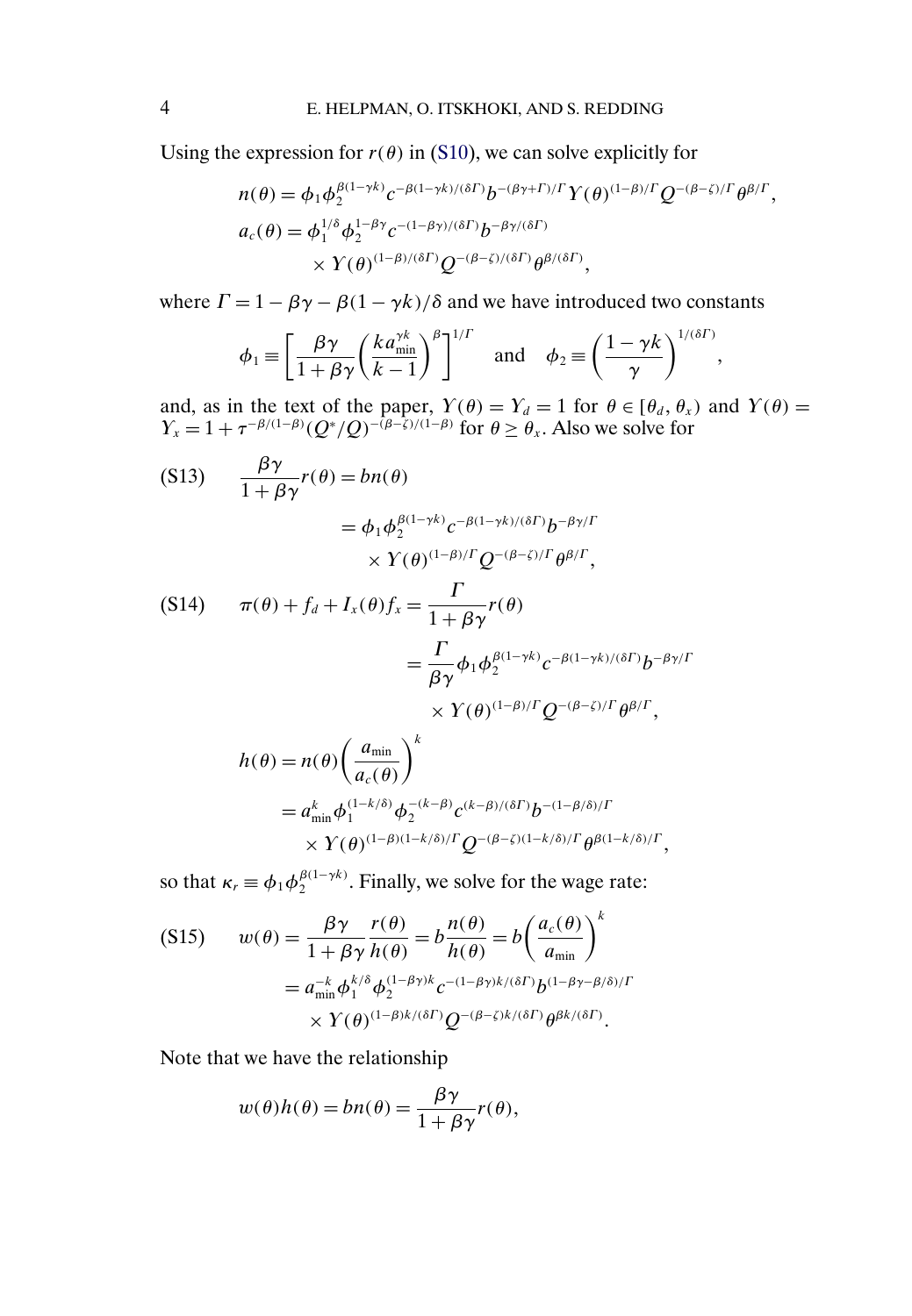<span id="page-4-0"></span>which proves useful in further derivations.

# S2.4. *Firm-Specific Variables*

Now, using the zero-profit cutoff condition

$$
\pi(\theta_d) = \frac{\Gamma}{1 + \beta \gamma} r(\theta) - f_d
$$
  
= 
$$
\frac{\Gamma}{\beta \gamma} \phi_1 \phi_2^{\beta(1 - \gamma k)} c^{-\beta(1 - \gamma k)/(\delta \Gamma)} b^{-\beta \gamma/\Gamma} Q^{-(\beta - \zeta)/\Gamma} \theta_d^{\beta/\Gamma} - f_d = 0,
$$

we can express all firm-level variables solely as the following functions of  $\theta/\theta_d$ , b, and  $Y(\theta)$  reported in the paper:

$$
(S16) \t r(\theta) = Y(\theta)^{(1-\beta)/\Gamma} \cdot r_d \cdot \left(\frac{\theta}{\theta_d}\right)^{\beta/\Gamma}, \t r_d = \frac{1+\beta\gamma}{\Gamma} f_d,
$$
  
\n
$$
n(\theta) = Y(\theta)^{(1-\beta)/\Gamma} \cdot n_d \cdot \left(\frac{\theta}{\theta_d}\right)^{\beta/\Gamma}, \t n_d = \frac{\beta\gamma}{\Gamma} \frac{f_d}{b},
$$
  
\n
$$
a_c(\theta) = Y(\theta)^{(1-\beta)/(\delta\Gamma)} \cdot a_d \cdot \left(\frac{\theta}{\theta_d}\right)^{\beta/(\delta\Gamma)}, \t a_d = \left[\frac{\beta(1-\gamma k)}{\Gamma} \frac{f_d}{c}\right]^{1/\delta},
$$
  
\n
$$
h(\theta) = Y(\theta)^{(1-\beta)(1-k/\delta)/\Gamma} \cdot h_d \cdot \left(\frac{\theta}{\theta_d}\right)^{\beta(1-k/\delta)/\Gamma},
$$
  
\n
$$
h_d \equiv \frac{\beta\gamma}{\Gamma} \frac{f_d}{b} \left[\frac{\beta(1-\gamma k)}{\Gamma} \frac{f_d}{c a_{\min}^{\delta}}\right]^{-k/\delta},
$$
  
\n
$$
w(\theta) = Y(\theta)^{k(1-\beta)/(\delta\Gamma)} \cdot w_d \cdot \left(\frac{\theta}{\theta_d}\right)^{\beta k/(\delta\Gamma)},
$$
  
\n
$$
w_d \equiv b \left[\frac{\beta(1-\gamma k)}{\Gamma} \frac{f_d}{c a_{\min}^{\delta}}\right]^{k/\delta}.
$$

# S2.5. *Sectoral Variables*

# S2.5.1. *Labor Market Tightness and Hiring Costs*

Search costs  $(b)$  depend on the tightness of the labor market  $(x)$  as

(S17) 
$$
b = \alpha_0 x^{\alpha_1}, \quad \alpha_0 > 1, \alpha_1 > 0.
$$

We show in Section [S7.4](#page-33-0) that this specification of search costs can be derived from a constant returns to scale matching technology and a cost of posting vacancies following Blanchard and Gali [\(2010\)](#page-34-0).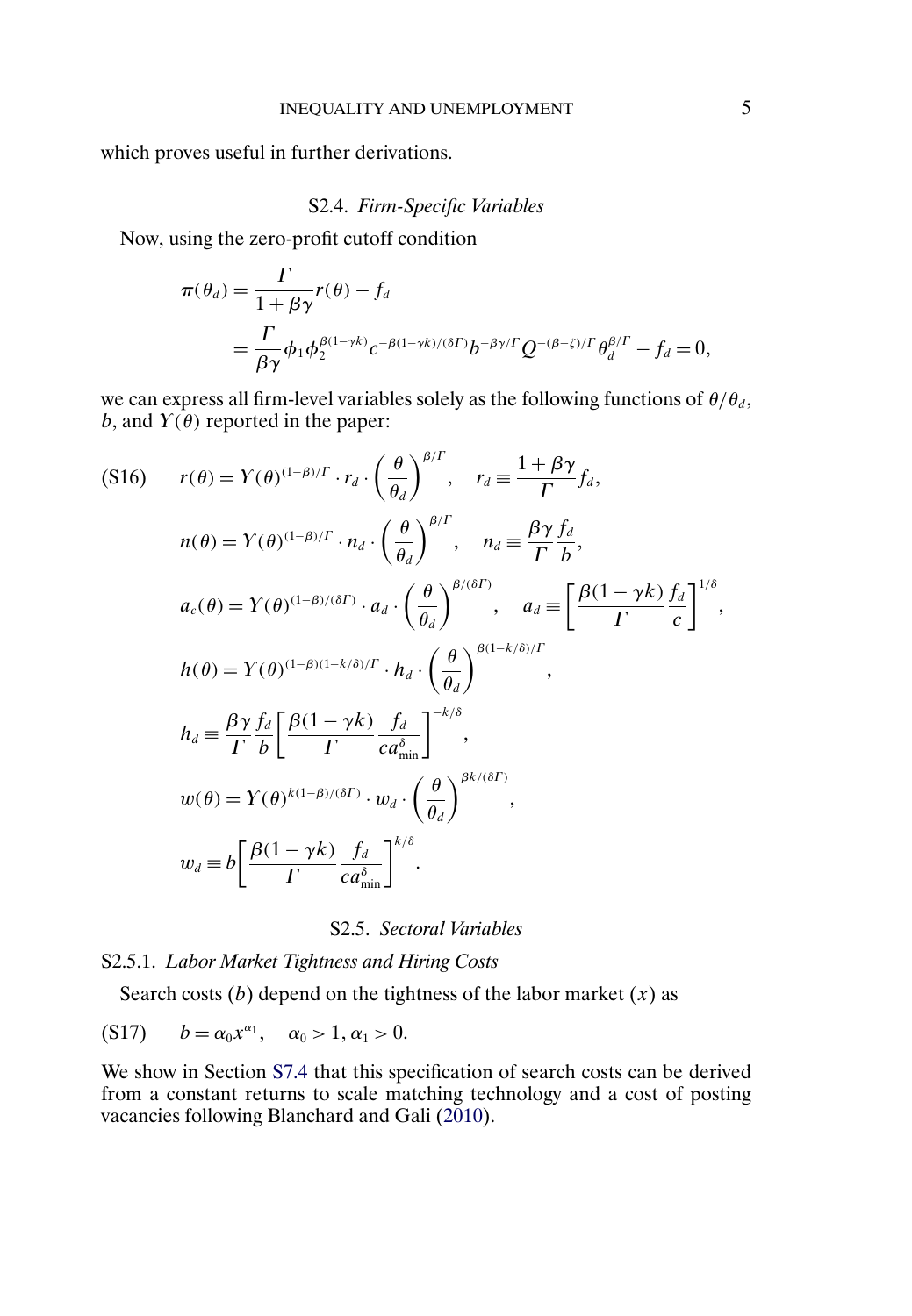<span id="page-5-0"></span>Expected income in the differentiated sector is

$$
(S18) \qquad \omega = xb.
$$

Together [\(S17\)](#page-4-0) and (S18) imply

$$
(S19) \t b = \alpha_0^{1/(1+\alpha_1)} \omega^{\alpha_1/(1+\alpha_1)} \text{ and } x = \left(\frac{\omega}{\alpha_0}\right)^{1/(1+\alpha_1)},
$$

and we consider parameter values for which  $\alpha_0 > \omega$  so that  $0 < x < 1$ .

S2.5.2. *Productivity Cutoffs and Demand*

From [\(S14\)](#page-3-0), the zero-profit productivity is determined by

$$
(S20) \qquad \frac{\Gamma}{1+\beta\gamma}\kappa_r\big[c^{-\beta(1-\gamma k)/\delta}b^{-\beta\gamma}A\theta_d^{\beta}\big]^{1/\Gamma}=f_d.
$$

Similarly, from [\(S14\)](#page-3-0), the exporting productivity cutoff is determined by

$$
(S21) \qquad \frac{\Gamma}{1+\beta\gamma}\kappa_r\big[c^{-\beta(1-\gamma k)/\delta}b^{-\beta\gamma}A\theta_x^{\beta}\big]^{1/\Gamma}\big[\Upsilon_x^{(1-\beta)/\Gamma}-1\big]=f_x.
$$

These two conditions imply the relationship between the productivity cutoffs,

$$
(S22) \qquad \left[Y_x^{(1-\beta)/\Gamma} - 1\right] \left(\frac{\theta_x}{\theta_d}\right)^{\beta/\Gamma} = \frac{f_x}{f_d},
$$

where, in a symmetric equilibrium,  $A = A^*$  and, hence,  $Y_x = 1 + \tau^{-\beta/(1-\beta)}$ . Therefore, the ratio of the two productivity cutoffs in a symmetric equilibrium is pinned down by (S22) alone.

The free entry condition that equates the expected value of entry to the sunk entry cost is

$$
\int_{\theta_d}^{\infty} \pi(\theta) \, dG(\theta) = f_e,
$$

where, from  $(S14)$  and  $(S20)$ – $(S21)$ , we have

$$
\pi(\theta) = \pi_d(\theta) + \pi_x(\theta) = f_d \left[ \left( \frac{\theta}{\theta_d} \right)^{\beta/\Gamma} - 1 \right] + I_x(\theta) f_x \left[ \left( \frac{\theta}{\theta_x} \right)^{\beta/\Gamma} - 1 \right],
$$

where  $I_x(\theta) = 1$  for  $\theta \ge \theta_x$  and  $I_x(\theta) = 0$  for  $\theta < \theta_x$ . Using these relationships, we can rewrite the free entry condition as

$$
(S23) \t f_d \int_{\theta_d}^{\infty} \left[ \left( \frac{\theta}{\theta_d} \right)^{\beta/\Gamma} - 1 \right] dG_{\theta} + f_x \int_{\theta_x}^{\infty} \left[ \left( \frac{\theta}{\theta_x} \right)^{\beta/\Gamma} - 1 \right] dG_{\theta} = f_e.
$$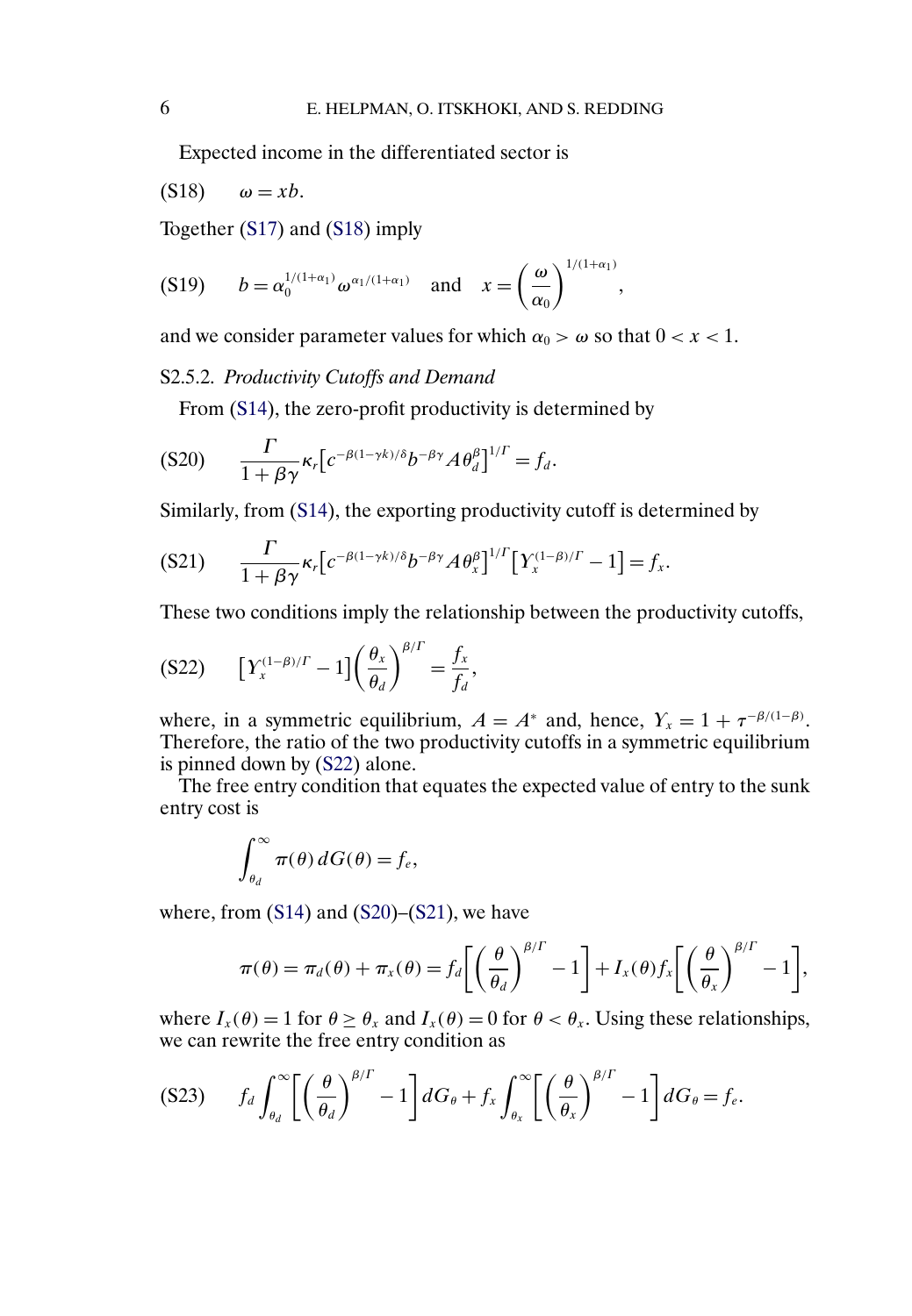## <span id="page-6-0"></span>S2.5.3. *Expenditure, Mass of Firms, and the Labor Force*

Given the demand shifter for sector  $i(A_i)$ , the price index for that sector  $(P_i)$  can be determined from consumer optimization given prices in all other sectors ( $\mathbf{P}_{-i}$ ) and aggregate income ( $\Omega$ ):

$$
(S24) \qquad A_i = \tilde{A}_i(P_i, \mathbf{P}_{-i}, \Omega),
$$

where the functional form of this relationship depends on the way in which the model is closed in general equilibrium, as shown in Section [S6.](#page-23-0)

Given the demand shifter  $(A_i)$  and price index  $(P_i)$  for sector i, the real consumption index  $(Q_i)$  also follows from consumer optimization, which from [\(S2\)](#page-1-0) implies

$$
(S25) \tQi = (Ai/Pi)1/(1-\beta),
$$

which yields total expenditure within the sector  $E = PO$ . The mass of firms within the sector  $(M)$  is determined by

$$
(S26) \qquad E = M \int_{\theta_d}^{\infty} r_d(\theta) \, dG_{\theta}(\theta) + M^* \int_{\theta_x^*}^{\infty} r_x^*(\theta) \, dG_{\theta}(\theta).
$$

Using the expressions for equilibrium revenue from domestic sales and exports derived above (see [\(S10\)](#page-2-0) and [\(S13\)](#page-3-0)), we can rewrite (S26) as

$$
E = \frac{1 + \beta \gamma}{\Gamma} \bigg[ M f_d \int_{\theta_d}^{\infty} Y(\theta)^{(1-\beta)/\Gamma-1} \bigg( \frac{\theta}{\theta_d} \bigg)^{\beta/\Gamma} dG_{\theta}(\theta) + M^* f_x \frac{Y_x^{*(1-\beta)/\Gamma}}{Y_x^{*(1-\beta)/\Gamma}-1} \frac{Y_x^* - 1}{Y_x^*} \int_{\theta_x^*}^{\infty} \bigg( \frac{\theta}{\theta_x^*} \bigg)^{\beta/\Gamma} dG_{\theta}(\theta) \bigg].
$$

The sectoral labor force  $(L)$  can be determined from the equality between the total sectoral wage bill and workers' share of total sectoral revenue:

$$
(S27) \qquad \omega L = M \int_{\theta_d}^{\infty} w(\theta) h(\theta) dG_{\theta}(\theta) = M \frac{\beta \gamma}{1 + \beta \gamma} \int_{\theta_d}^{\infty} r(\theta) dG_{\theta}(\theta).
$$

Using the expressions for equilibrium revenue from domestic sales and exports derived above, we can also rewrite (S27) as

$$
\omega L = \frac{\beta \gamma}{\Gamma} M \bigg[ f_d \int_{\theta_d}^{\infty} \left( \frac{\theta}{\theta_d} \right)^{\beta/\Gamma} dG_{\theta}(\theta) + f_x \int_{\theta_x}^{\infty} \left( \frac{\theta}{\theta_x} \right)^{\beta/\Gamma} dG_{\theta}(\theta) \bigg]
$$
  
=  $z \gamma f_e M$ ,

where we have evaluated the integrals in the square brackets using the Pareto distribution and applied the free entry condition [\(S23\)](#page-5-0). This condition implies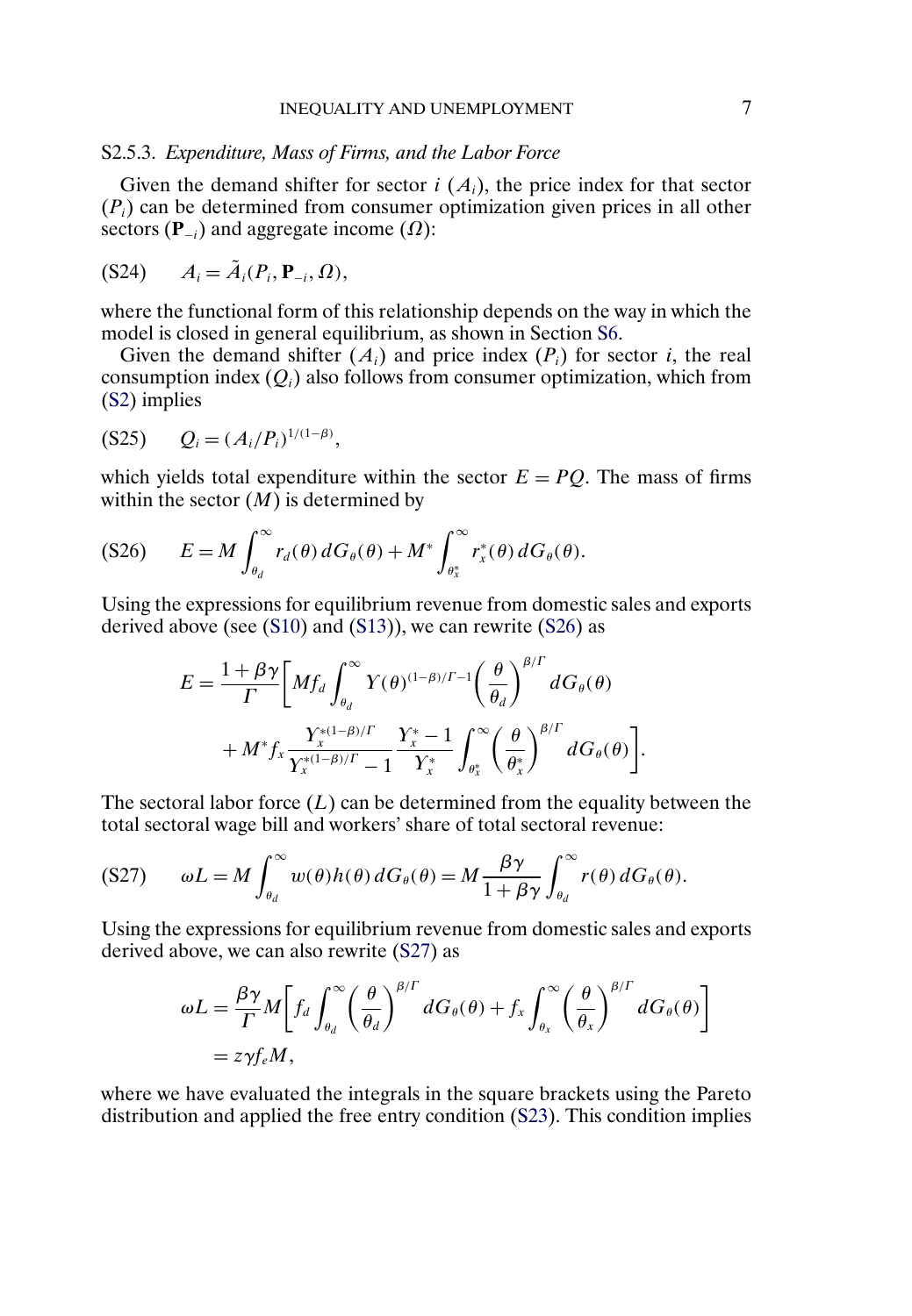<span id="page-7-0"></span>that  $L/M$  is constant in any equilibrium, and L and M are equivalent measures of the size of the differentiated sector. Finally, observe that in a symmetric case, the expression for E above can be considerably simplified and becomes identical to the expression for L above up to a factor of  $\beta\gamma/(1+\beta\gamma)$ .

### S2.6. *Symmetric Countries Closed-Form Solutions*

In this section, we characterize sectoral equilibrium for the case of symmetric countries, where a number of the expressions above simplify further. Evaluating the integrals in the free entry condition [\(S23\)](#page-5-0) using a Pareto productivity distribution, we obtain

$$
\left(\frac{\beta}{z\Gamma-\beta}\right) f_d \left(\frac{\theta_{\min}}{\theta_d}\right)^z \left[1+\frac{f_x}{f_d} \left(\frac{\theta_d}{\theta_x}\right)^z\right] = f_e.
$$

Using [\(S22\)](#page-5-0), we can rewrite this as

$$
(S28) \qquad \left(\frac{\beta}{z\Gamma - \beta}\right) f_d \left(\frac{\theta_{\min}}{\theta_d}\right)^z \left[1 + \left(\frac{f_d}{f_x}\right)^{(z\Gamma - \beta)/\beta} \left[\gamma_x^{(1-\beta)/\Gamma} - 1\right]^{z\Gamma/\beta}\right] = f_e.
$$

Note that these two expressions do not themselves rely on symmetry. Under the assumption of a symmetric equilibrium,  $A = A^*$  and, hence, we have  $Y_x =$  $1+\tau^{-\beta/(1-\beta)}$ . Therefore, in a symmetric equilibrium, (S28) defines  $\theta_d$  and, after solving for  $\theta_d$ ,  $\theta_x$ , can be obtained from [\(S22\)](#page-5-0).

Using [\(S22\)](#page-5-0) and (S28), we can now derive the conditions on the parameters that ensure  $\theta_x > \theta_d > \theta_{\text{min}}$  in a symmetric equilibrium. Note that the material in square brackets in (S28) is always greater than 1. Therefore, it is enough to require that

$$
f_d > f_e \frac{z\Gamma - \beta}{\beta}
$$

to ensure that  $\theta_d > \theta_{\min}$  in any symmetric equilibrium. Therefore, a high enough  $f_d$  ensures  $\theta_d > \theta_{\min}$  in a symmetric equilibrium. Next note from [\(S22\)](#page-5-0) that since  $[Y_{x}^{(1-\beta)/\Gamma}-1] < 1$ , it is enough to require that  $f_{x} \ge f_{d}$  to ensure  $\theta_x > \theta_d$  in any symmetric equilibrium. Therefore, a high enough  $f_x$  ensures  $\theta_x > \theta_d$  in a symmetric equilibrium. Note that the same condition applies in Melitz (2003). Numerical simulations suggest that a much weaker condition is generally sufficient in this model.

Once we have established the equilibrium value of  $\theta_d$ , we can determine the equilibrium demand shifter  $A$  from the domestic productivity cutoff condition [\(S20\)](#page-5-0):

$$
(S29) \qquad A = \left(\frac{1+\beta\gamma}{\kappa_r\Gamma}f_d\right)^r c^{\beta(1-\gamma k)/\delta}b^{\beta\gamma}\theta_d^{-\beta}.
$$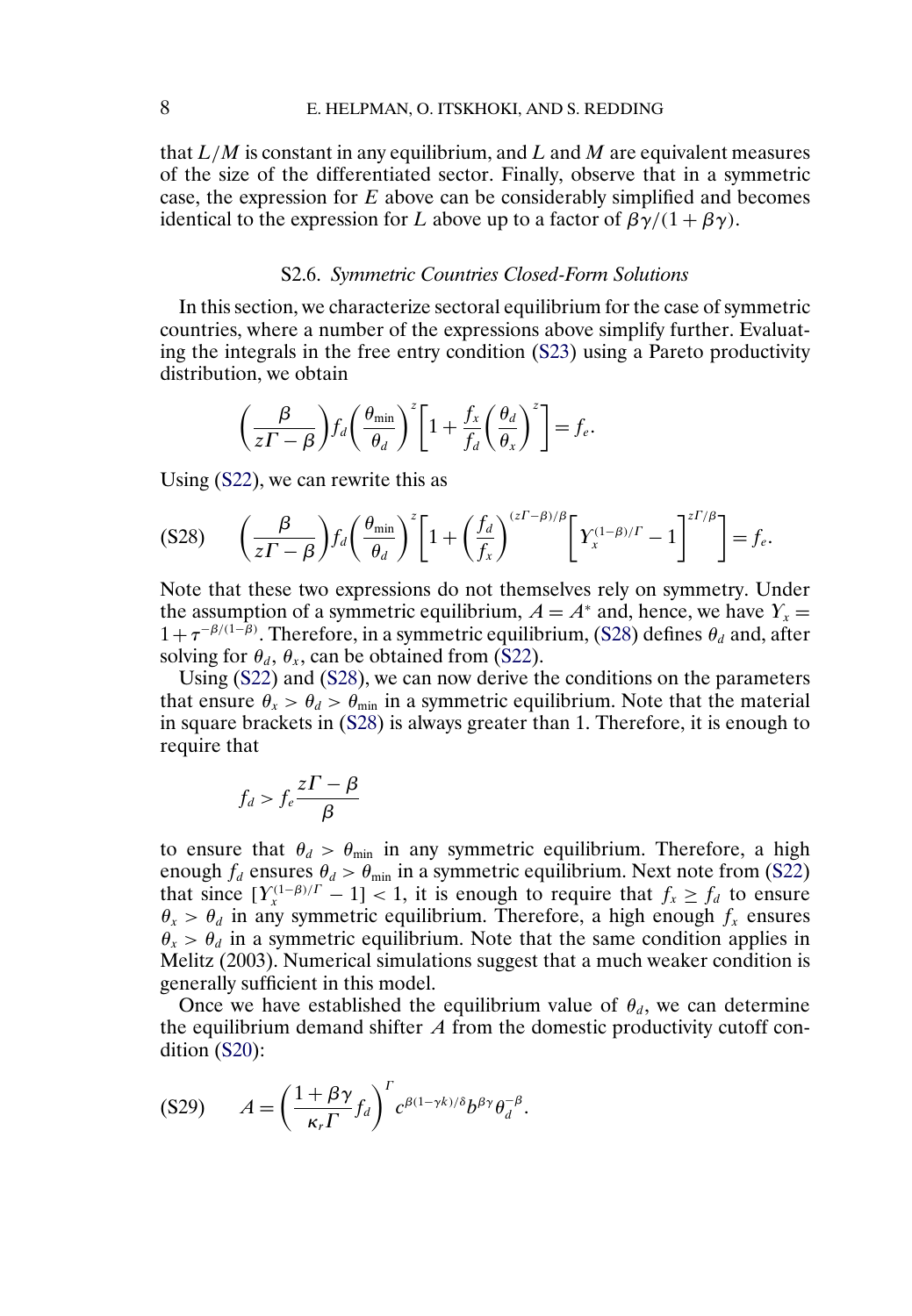Note that b and c do not affect  $\theta_d$  in the symmetric equilibrium. However, these parameters do affect the demand shifter A. In contrast, trade costs do not alter the relationship between A and  $\theta_d$  in [\(S29\)](#page-7-0), but higher trade costs do reduce  $\theta_d$  and, hence, increase A (see [\(S28\)](#page-7-0)).

Finally, knowing A and following the steps outlined in Section [S2.5.3,](#page-6-0) we can solve for the sectoral price index  $P$ , real consumption index  $Q$ , and expenditure  $E = PQ$ . Then the mass of firm entrants M and the measure of workers searching for a job in the differentiated sector L satisfy

$$
\frac{\beta \gamma}{1 + \beta \gamma} E = L = z \gamma f_e M.
$$

This completes the solutions for the case of symmetric countries.

### S3. SECTORAL WAGE INEQUALITY

### S3.1. *Wage Distribution Among Workers in Exporting and Nonexporting Firms*

The share of workers employed by firms that serve only the domestic market is from [\(S16\)](#page-4-0) and the Pareto productivity distribution:

$$
(S30) \tS_{h,d} = 1 - \frac{\int_{\theta_x}^{\infty} h(\theta) dG_{\theta}(\theta)}{\int_{\theta_d}^{\infty} h(\theta) dG_{\theta}(\theta)} = \frac{1 - \rho^{z - \beta(1 - k/\delta)/\Gamma}}{1 + \rho^{z - \beta(1 - k/\delta)/\Gamma} [\Upsilon_x^{(1 - \beta)(1 - k/\delta)/\Gamma} - 1]},
$$

where  $\rho \equiv \theta_d/\theta_x$ . To compute the distribution of wages across workers employed by nonexporting firms, note that the fraction of workers receiving a particular wage  $w(\theta) \in [w_d, w_d/\rho^{\beta k/(\delta\Gamma)}]$  is proportional to  $h(\theta) dG_{\theta}(\theta)$ . In other words, we have

$$
G_{w,d}(w) = \frac{M \int_{\theta_d}^{\theta_{w,d}(w)} h(\theta) dG_{\theta}(\theta)}{M \int_{\theta_d}^{\theta_x} h(\theta) dG_{\theta}(\theta)}
$$
  
=  $1 - \frac{\int_{\theta_{w,d}(w)}^{\theta_x} h(\theta) dG_{\theta}(\theta)}{\int_{\theta_d}^{\theta_x} h(\theta) dG_{\theta}(\theta)}$  for  $w \in [w_d, w_d/p^{\beta k/(\delta\Gamma)}],$ 

where  $\theta_{w,d}(\cdot)$  is the inverse of  $w(\cdot)$  and is equal to  $\theta_{w,d}(w) = \theta_d(w/w_d)^{\delta \Gamma/(\beta k)}$ . Finally, for  $w < w_d$ ,  $G_{w,d}(w) = 0$ , and for  $w > w_d/\rho^{\beta k/(\delta \Gamma)}$ ,  $G_{w,d}(w) = 1$ . Using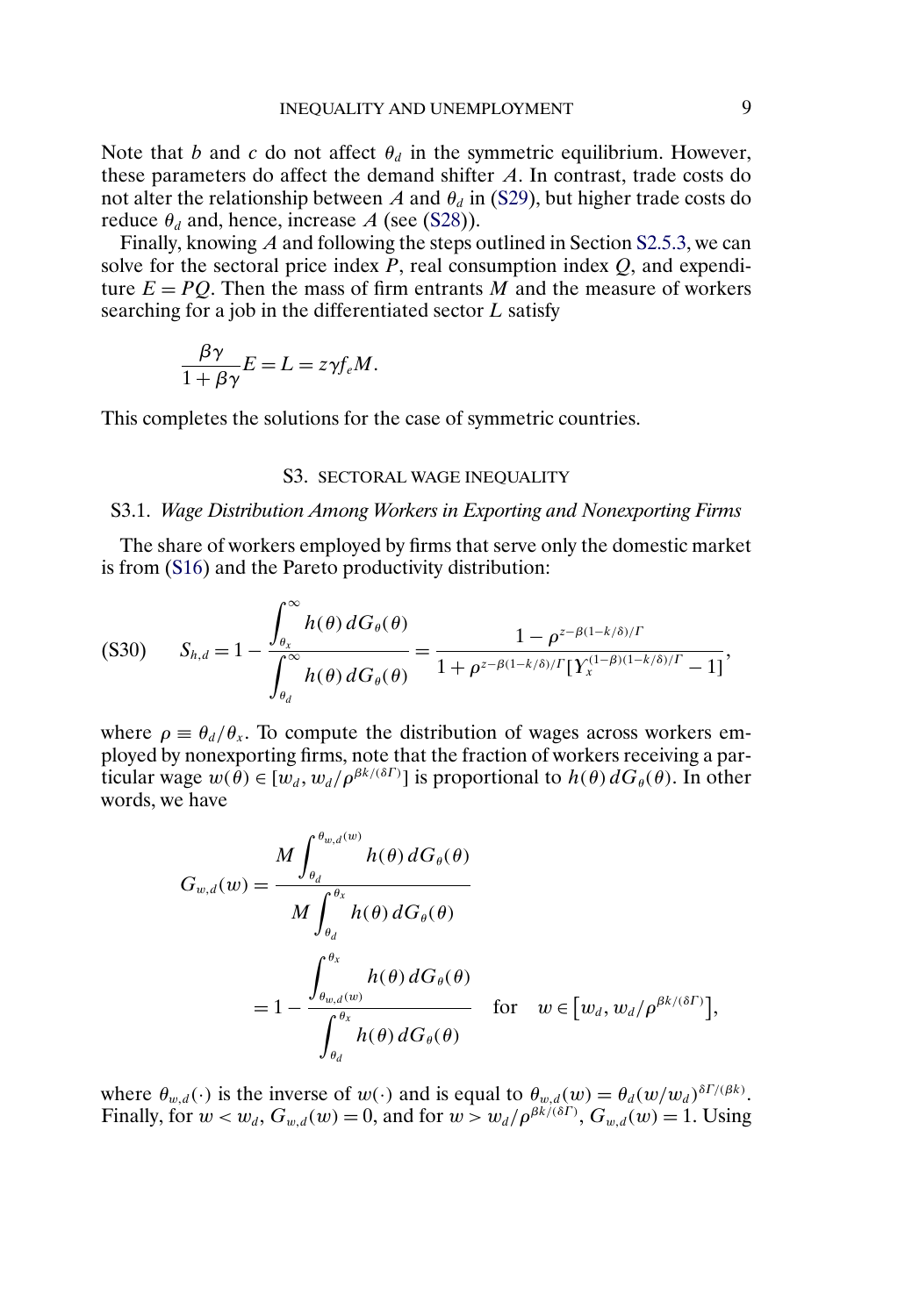the Pareto productivity distribution, the distribution of wages across workers employed by domestic firms is the truncated Pareto distribution

$$
G_{w,d}(w) = \frac{1 - \left(\frac{\theta_d}{\theta_{w,d}(w)}\right)^{z - \beta(1 - k/\delta)/\Gamma}}{1 - \left(\frac{\theta_d}{\theta_x}\right)^{z - \beta(1 - k/\delta)/\Gamma}}
$$

$$
= \frac{1 - \left(\frac{w_d}{w}\right)^{1 + 1/\mu}}{1 - \rho^{z - \beta(1 - k/\delta)/\Gamma}} \quad \text{for} \quad w \in [w_d, w_d/\rho^{\beta k/(\delta\Gamma)}],
$$

where  $\mu = \beta k / [\delta(z\Gamma - \beta)].$ 

The distribution of wages across workers employed by exporters can be computed in the same way:

$$
G_{w,x}(w) = \frac{M \int_{\theta_x}^{\theta_{w,x}(w)} h(\theta) dG_{\theta}(\theta)}{M \int_{\theta_x}^{\infty} h(\theta) dG_{\theta}(\theta)}
$$
  
=  $1 - \frac{\int_{\theta_{w,x}(w)}^{\infty} h(\theta) dG_{\theta}(\theta)}{\int_{\theta_x}^{\infty} h(\theta) dG_{\theta}(\theta)}$   
for  $w \in [w_d Y_x^{k(1-\beta)/(\delta\Gamma)}/\rho^{\beta k/(\delta\Gamma)}, \infty),$ 

where  $\theta_{w,x}(\cdot)$  is the inverse of  $w(\cdot)$  and is equal to  $\theta_{w,x}(w) = \theta_d(w/w_d)^{\delta \Gamma/(\beta k)} \times$  $Y_x^{k(1-\beta)/(\delta\Gamma)}/\rho^{\beta k/(\delta\Gamma)}$ . Finally, for  $w < w_d Y_x^{k(1-\beta)/(\delta\Gamma)}/\rho^{\beta k/(\delta\Gamma)}$ ,  $G_{w,x}(w) = 0$ . Using the Pareto productivity distribution, the distribution of wages across workers employed by exporters is the untruncated Pareto distribution

$$
G_{w,x}(w) = 1 - \left(\frac{\theta_x}{\theta_w(w)}\right)^{z-\beta(1-k/\delta)/\Gamma}
$$
  
=  $1 - \left(\frac{w_d}{w} Y_x^{k(1-\beta)/(\delta\Gamma)} \rho^{-\beta k/(\delta\Gamma)}\right)^{1+1/\mu}$   
for  $w \in [w_d Y_x^{k(1-\beta)/(\delta\Gamma)}/\rho^{\beta k/(\delta\Gamma)}, \infty)$ .

Combining  $S_{h,d}$ ,  $G_{w,d}(\cdot)$ , and  $G_{w,x}(\cdot)$  together, we obtain the unconditional wage distribution among workers employed in the differentiated sector,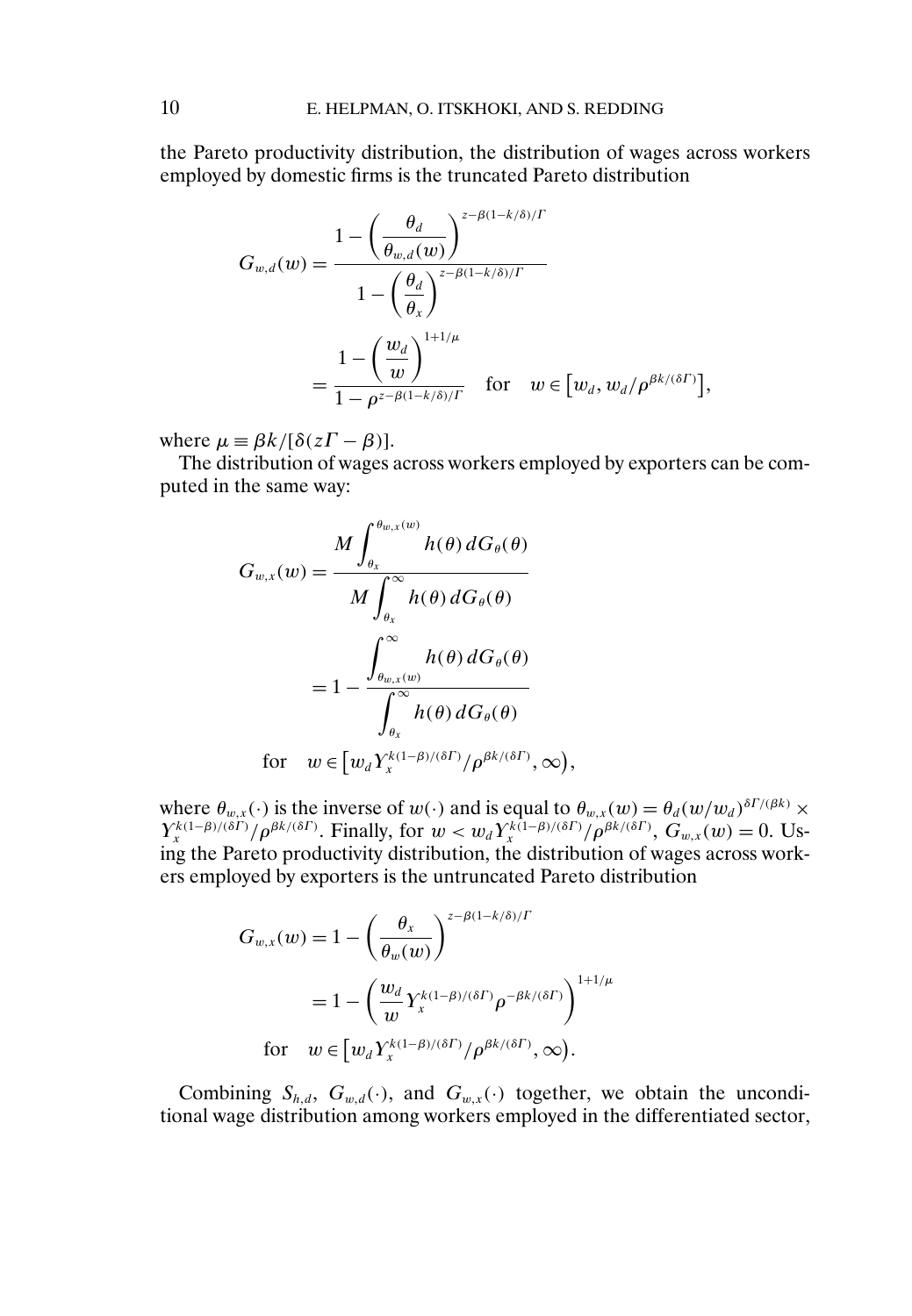<span id="page-10-0"></span> $G_w(w)$ , as defined in the paper:

(S31) 
$$
G_w(w) = \begin{cases} S_{h,d}G_{w,d}(w), & \text{for } w_d \le w \le w_d/\rho^{\beta k/(\delta\Gamma)}, \\ S_{h,d}, & \text{for } w_d/\rho^{\beta k/(\delta\Gamma)} \le w \le w_d Y_x^{k(1-\beta)/(\delta\Gamma)}/\rho^{\beta k/(\delta\Gamma)}, \\ S_{h,d} + (1 - S_{h,d})G_{w,x}(w), & \text{for } w \ge w_d Y_x^{k(1-\beta)/(\delta\Gamma)}/\rho^{\beta k/(\delta\Gamma)}. \end{cases}
$$

## S3.2. *Proof of Proposition 1*

Consider the closed economy wage distribution

$$
G_w^a(w) = 1 - \left(\frac{w_d}{w}\right)^{1+1/\mu} \quad \text{for} \quad w \ge w_d.
$$

It is a Pareto distribution with a shape parameter  $(1 + 1/\mu) > 2$  and lower bound  $w_d$  defined in [\(S16\)](#page-4-0). We now show that with a Pareto distribution, a large class of inequality measures depends only on the shape parameter and not on the lower bound of the distribution.

(i) With this distribution, the mean and variance of wages are given by

$$
\bar{w}^a = (1 + \mu)w_d
$$
 and  $V^a(w) = \frac{1 + \mu}{1 - \mu} \mu^2 w_d^2$ .

Recall that we require  $\mu \in (0, 1)$  so that the variance of the wage distribution is finite. Therefore, the coefficient of variation is given by

$$
CV_w^a = \frac{\sqrt{V^a(w)}}{\bar{w}^a} = \frac{\mu}{\sqrt{1-\mu^2}}.
$$

Clearly,  $\mu$  is a sufficient statistic for the coefficient of variation.

(ii) We now characterize the Lorenz curve for the sectoral wage distribution. To do so, we compute the share in sectoral employment and the share in the sectoral wage bill of firms with productivity below  $\theta$ :

$$
s_h(\theta) = \frac{M \int_{\theta_d}^{\theta'} h(\theta) dG_{\theta}(\theta)}{M \int_{\theta_d}^{\infty} h(\theta) dG_{\theta}(\theta)} = 1 - \left(\frac{\theta_d}{\theta'}\right)^{z - \beta(1 - k/\delta)/\Gamma},
$$

$$
s_w(\theta) = \frac{M \int_{\theta_d}^{\theta'} w(\theta) h(\theta) dG_{\theta}(\theta)}{M \int_{\theta_d}^{\infty} w(\theta) h(\theta) dG_{\theta}(\theta)} = 1 - \left(\frac{\theta_d}{\theta'}\right)^{z - \beta/\Gamma},
$$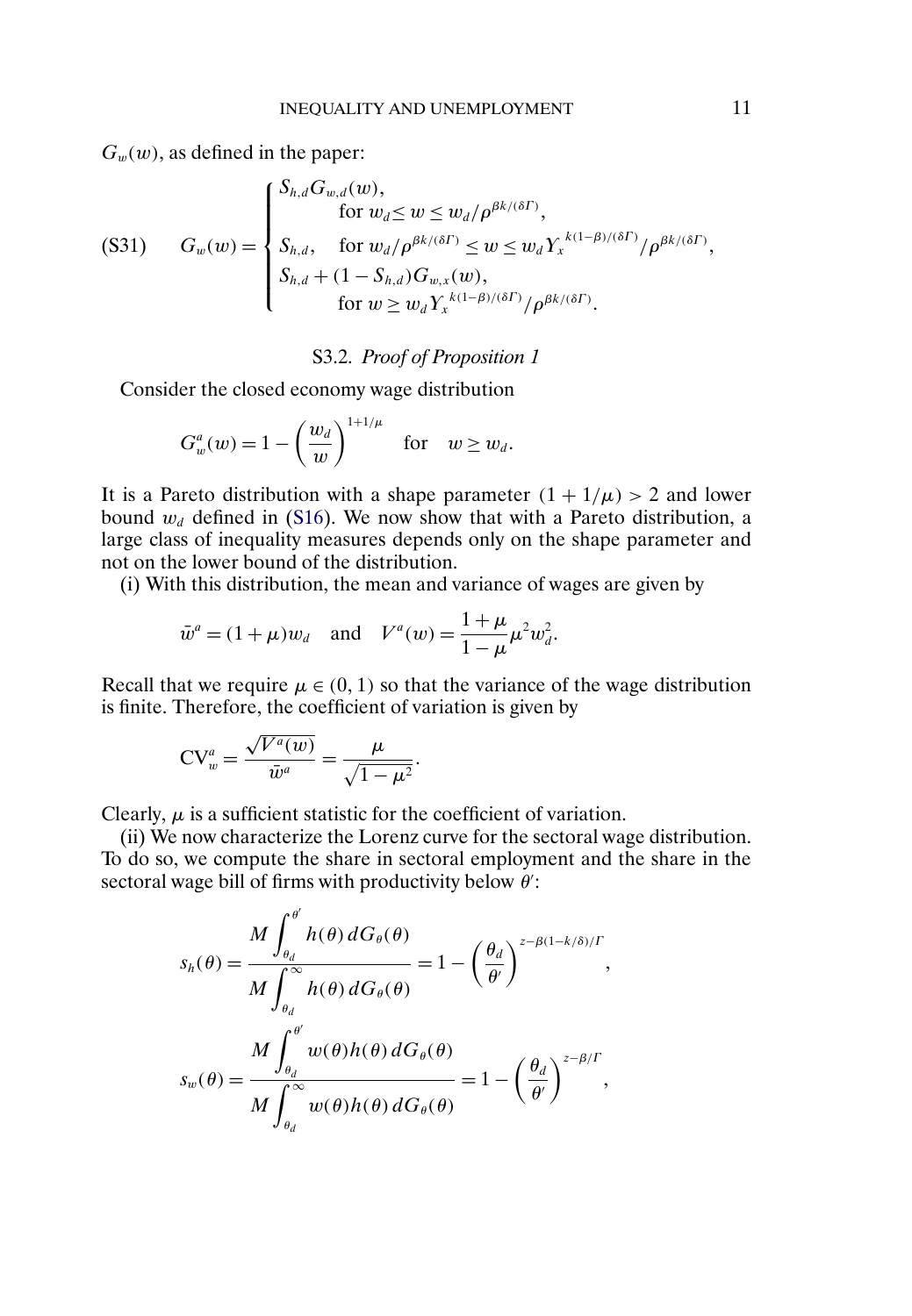<span id="page-11-0"></span>where we have used the solution for firm-level variables [\(S16\)](#page-4-0) and the Pareto productivity distribution. From these expressions we can solve for the wage share  $s_w$  as a function of the employment share  $s_h$ .

$$
(S32) \qquad s_w = \mathcal{L}^a(s_h) = 1 - (1 - s_h)^{1/(1 + \mu)}, \quad \mu = \frac{\beta k}{\delta(z\Gamma - \beta)}, s_h, s_w \in [0, 1].
$$

This relationship represents the Lorenz curve, because workers' wages are increasing in firm productivity and, hence, this procedure ranks workers by their wages. Note that  $\mu$  is the only parameter which determines the position of the Lorenz curve. A higher  $\mu$  makes the Lorenz curve more convex which implies greater wage inequality.

(iii) The Gini coefficient is determined uniquely by the shape of the Lorenz curve and, therefore,  $\mu$  is also a sufficient statistic for the Gini coefficient. Specifically, the Gini coefficient is defined as

$$
\mathcal{G}_w^a \equiv 1 - 2 \int_0^1 \mathcal{L}^a(s_h) \, ds_h = \frac{\mu}{2 + \mu}.
$$

(iv) The Theil index of wage inequality is defined as

$$
\mathcal{T}^a_w = \int_{w_d}^{\infty} \frac{w}{\bar{w}^a} \ln\left(\frac{w}{\bar{w}^a}\right) dG_w^a(w),
$$

where the properties of the Theil index are discussed in Bourguignon [\(1979\)](#page-34-0). Using the autarky wage distribution, we can compute this integral to obtain

$$
\mathcal{T}_w^a = \mu - \ln(1 + \mu).
$$

Note that  $\mu$  is a sufficient statistic for the Theil index, which is decreasing in  $\mu$ and equal to 0 when  $\mu = 0$ .

Note that all discussed measures of inequality depend on the parameters of the model only through their effect on  $\mu$ ; all these measures of inequality are increasing in μ. This completes the proof of Proposition 1. *Q.E.D.*

# S3.3. *Proof of Proposition 2*

From Proposition 1 we know that  $\mu$  is a sufficient statistic for sectoral wage inequality in the closed economy. Recall that

$$
\mu = \frac{\beta k}{\delta(z\Gamma - \beta)}, \quad \Gamma = 1 - \beta \gamma - \frac{\beta}{\delta} (1 - \gamma k).
$$

Evidently,  $\partial \mu / \partial z < 0$ . The effect of k is more subtle as it increases both the numerator and denominator in the expression for  $\mu$ . Taking the derivative with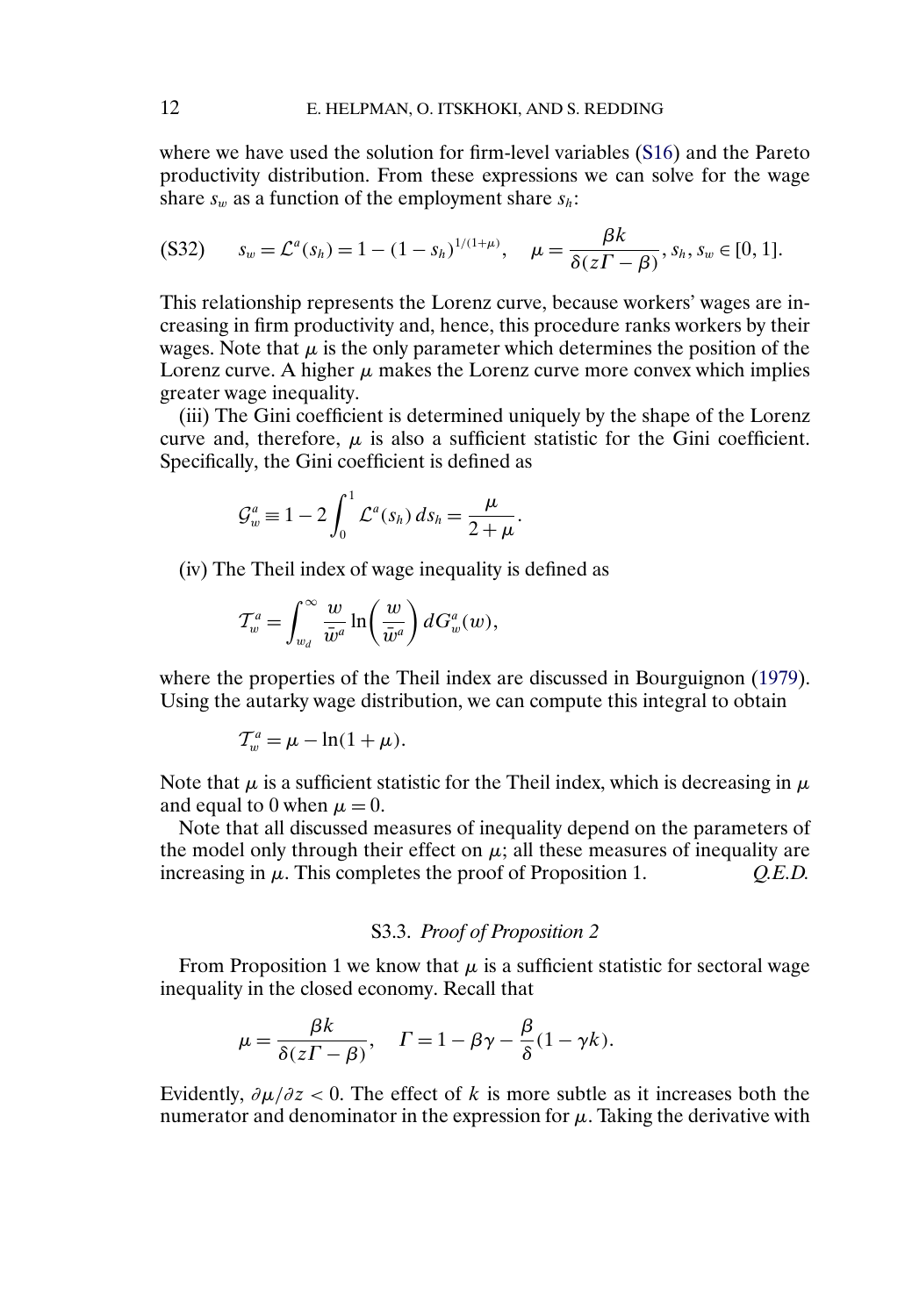<span id="page-12-0"></span>respect to k and rearranging we obtain:

$$
\operatorname{sign}\left\{\frac{\partial \mu}{\partial k}\right\} = \operatorname{sign}\{1 - z\gamma\mu\} = \operatorname{sign}\{\beta^{-1} - \gamma - \delta^{-1} - z^{-1}\}.
$$

This finishes the proof of Proposition 2. *Q.E.D.* 

### S3.4. *Proof of Proposition 3*

We first prove the second part of the proposition. The two limiting cases for the open economy wage distribution [\(S31\)](#page-10-0) are (a) autarky (as  $\rho = \theta_d/\theta_x \rightarrow 0$ and no firms export) and (b) when all firms export ( $\rho \rightarrow 1$ ). In the first case, the wage distribution  $G_w^a(w)$  is an untruncated Pareto with shape parameter  $(1 + 1/\mu)$  and lower bound  $w_d$ . In the second case, the wage distribution is again an untruncated Pareto with shape parameter  $(1 + 1/\mu)$ , but now with a higher lower bound given by  $w_d Y_x^{k(1-\beta)/(\delta\Gamma)}$ . However, from Proposition 1, a broad class of inequality measures depend only on the shape parameter of the Pareto distribution and do not depend on its lower bound. Therefore, wage inequality is the same in autarky and when all firms export.

Now consider the first part of the proposition. Define the notation

$$
\eta_1 \equiv Y_x^{(1-\beta)(1-k/\delta)/\Gamma} - 1, \quad \eta_2 \equiv Y_x^{(1-\beta)/\Gamma} - 1,
$$
  

$$
\vartheta_1 \equiv z - \frac{\beta(1-k/\delta)}{\Gamma}, \quad \vartheta_2 \equiv z - \frac{\beta}{\Gamma}.
$$

Using this notation, the lowest wage paid by exporters and the highest wage paid by domestic firms can be written as

$$
w(\theta_x^+) = w(\theta_x^-)\frac{1+\eta_2}{1+\eta_1}
$$
 and  $w(\theta_x^-) = w_d \rho^{\vartheta_2-\vartheta_1}$ .

Similarly, using this notation, the actual wage distribution [\(S31\)](#page-10-0) can be written as

(S33) 
$$
G_w(w) = \begin{cases} \frac{1}{1 + \eta_1 \rho^{\vartheta_1}} \Big[ 1 - (w_d/w)^{1 + 1/\mu} \Big], & w_d \le w \le w(\theta_x^-), \\ (1 - \rho^{\vartheta_1}) / (1 + \eta_1 \rho^{\vartheta_1}), & w(\theta_x^-) \le w \le w(\theta_x^+), \\ \frac{1 - \rho^{\vartheta_1}}{1 + \eta_1 \rho^{\vartheta_1}} + \frac{(1 + \eta_1) \rho^{\vartheta_1}}{1 + \eta_1 \rho^{\vartheta_1}} \Big[ 1 - (w(\theta_x^+)/w)^{1 + 1/\mu} \Big], \\ w \ge w(\theta_x^+), \end{cases}
$$

and the mean of this distribution can be written as

$$
\bar{w} = (1 + \mu) w_d \frac{1 + \eta_2 \rho^{\vartheta_2}}{1 + \eta_1 \rho^{\vartheta_1}}.
$$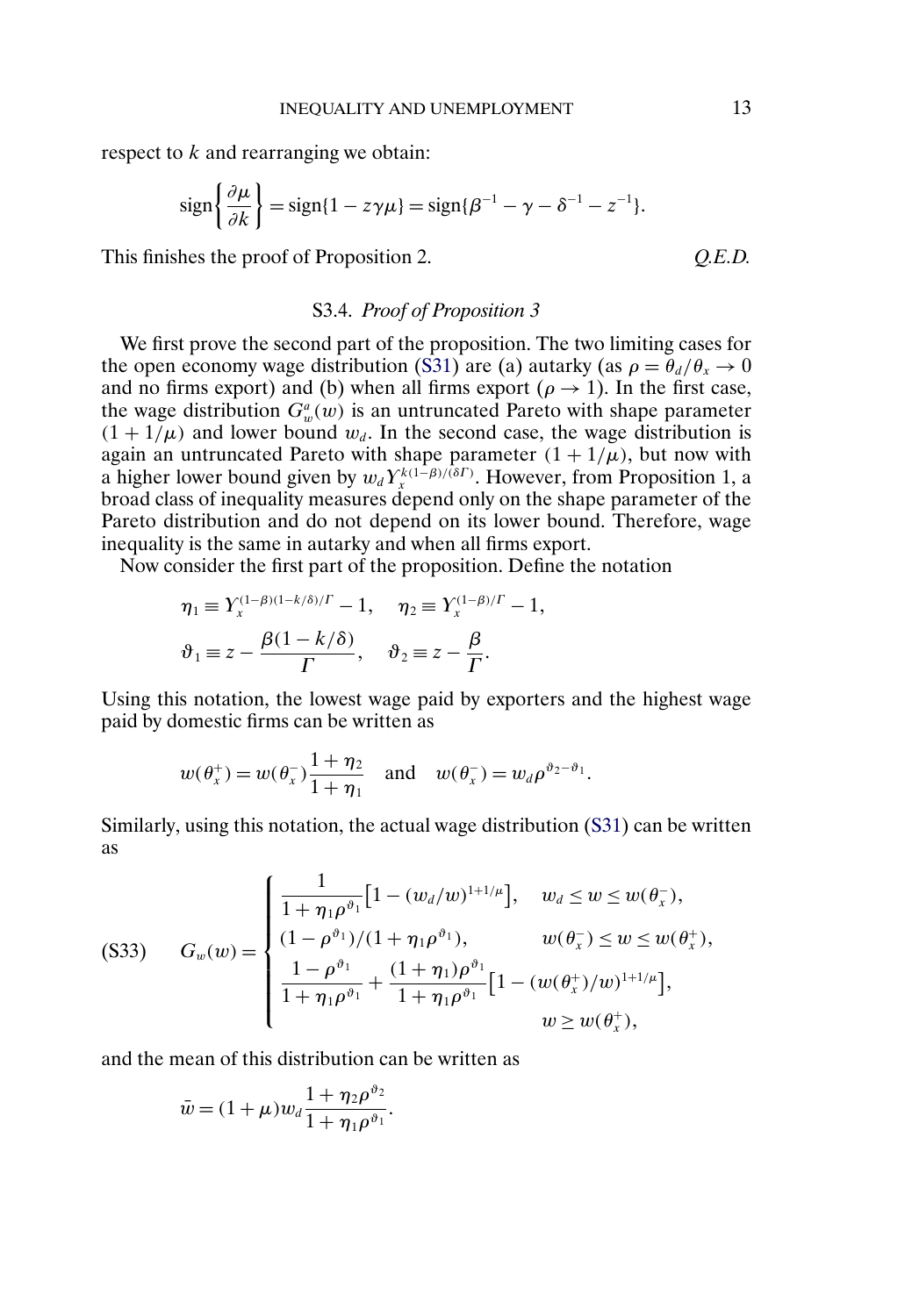The counterfactual wage distribution is defined as

$$
(S34) \tG_w^c(w) = 1 - (w_d^c/w)^{1+1/\mu}, \t w \ge w_d^c,
$$

where, for the mean of the counterfactual distribution to equal  $\bar{w}$ , its lower limit must satisfy

$$
w_d^c = \frac{1 + \eta_2 \rho^{\vartheta_2}}{1 + \eta_1 \rho^{\vartheta_1}} w_d.
$$

Therefore, we can establish the result

$$
w_d^c > w_d
$$
 since  $\frac{1 + \eta_2 \rho^{\vartheta_2}}{1 + \eta_1 \rho^{\vartheta_1}} > 1$  for  $0 < \rho < 1$ ,

as  $0 < \eta_1 < \eta_2 < 1$  and  $1 < z/2 < \vartheta_2 < \vartheta_1 < z$ . Similarly, we can establish

$$
w_d^c < w(\theta_x^+)
$$
 since  $\frac{1 + \eta_2 \rho^{\vartheta_2}}{1 + \eta_1 \rho^{\vartheta_1}} < \frac{1 + \eta_2}{1 + \eta_1} \rho^{\vartheta_2 - \vartheta_1} = \frac{(1 + \eta_2) \rho^{\vartheta_2}}{(1 + \eta_1) \rho^{\vartheta_1}},$ 

with the inequality being satisfied since

$$
\frac{1+\eta_2 \rho^{\vartheta_2}}{1+\eta_1 \rho^{\vartheta_1}} = \frac{(1+\eta_2) \rho^{\vartheta_2} + (1-\rho^{\vartheta_2})}{(1+\eta_1) \rho^{\vartheta_1} + (1-\rho^{\vartheta_1})}
$$

$$
= \frac{(1+\eta_2) \rho^{\vartheta_2}}{(1+\eta_1) \rho^{\vartheta_1}} \cdot \frac{1+\frac{1-\rho^{\vartheta_2}}{(1+\eta_2) \rho^{\vartheta_2}}}{1+\frac{1-\rho^{\vartheta_1}}{(1+\eta_1) \rho^{\vartheta_1}}} < \frac{(1+\eta_2) \rho^{\vartheta_2}}{(1+\eta_1) \rho^{\vartheta_1}},
$$

as  $\rho^{\vartheta_1} < \rho^{\vartheta_2} < 1$  and  $(1 + \eta_2) > (1 + \eta_1)$ . Note that, in general, we can have either  $w_d^c > w(\theta_x^-)$  or  $w_d^c < w(\theta_x^-)$ , but the same arguments apply in each case.

We can also show that the slope of the counterfactual wage distribution is smaller than the slope of the actual wage distribution at  $w(\theta_x^+)$ :  $g_w(w(\theta_x^+))$  >  $g_w^c(w(\theta_x^+))$ . Since the truncations of  $G_w(w)$  and  $G_w^c(w)$  at  $w(\theta_x^+)$  are both Pareto with shape parameter  $(1 + 1/\mu)$ , we can show that  $g_w(w(\theta_x^+))$  >  $g_w^c(w(\theta_x^+))$  by establishing that  $1 - G_w(w(\theta_x^+)) > 1 - G_w^c(w(\theta_x^+))$ . From [\(S33\)](#page-12-0) and (S34), this implies

$$
1 - \frac{1 - \rho^{\vartheta_1}}{1 + \eta_1 \rho^{\vartheta_1}} > \left(\frac{w_d^c}{w(\theta_x^+)}\right)^{1 + 1/\mu}
$$
  
\n
$$
\Leftrightarrow \frac{(1 + \eta_1)\rho^{\vartheta_1}}{1 + \eta_1 \rho^{\vartheta_1}} > \left(\frac{1 + \eta_2 \rho^{\vartheta_2}}{1 + \eta_1 \rho^{\vartheta_1}} \frac{1 + \eta_1}{1 + \eta_2}\right)^{\vartheta_1/(\vartheta_1 - \vartheta_2)} \rho^{\vartheta_1}
$$
  
\n
$$
\Leftrightarrow \phi(\rho) \equiv \left(\frac{1 + \eta_1 \rho^{\vartheta_1}}{1 + \eta_1}\right)^{\vartheta_2} - \left(\frac{1 + \eta_2 \rho^{\vartheta_2}}{1 + \eta_2}\right)^{\vartheta_1} > 0.
$$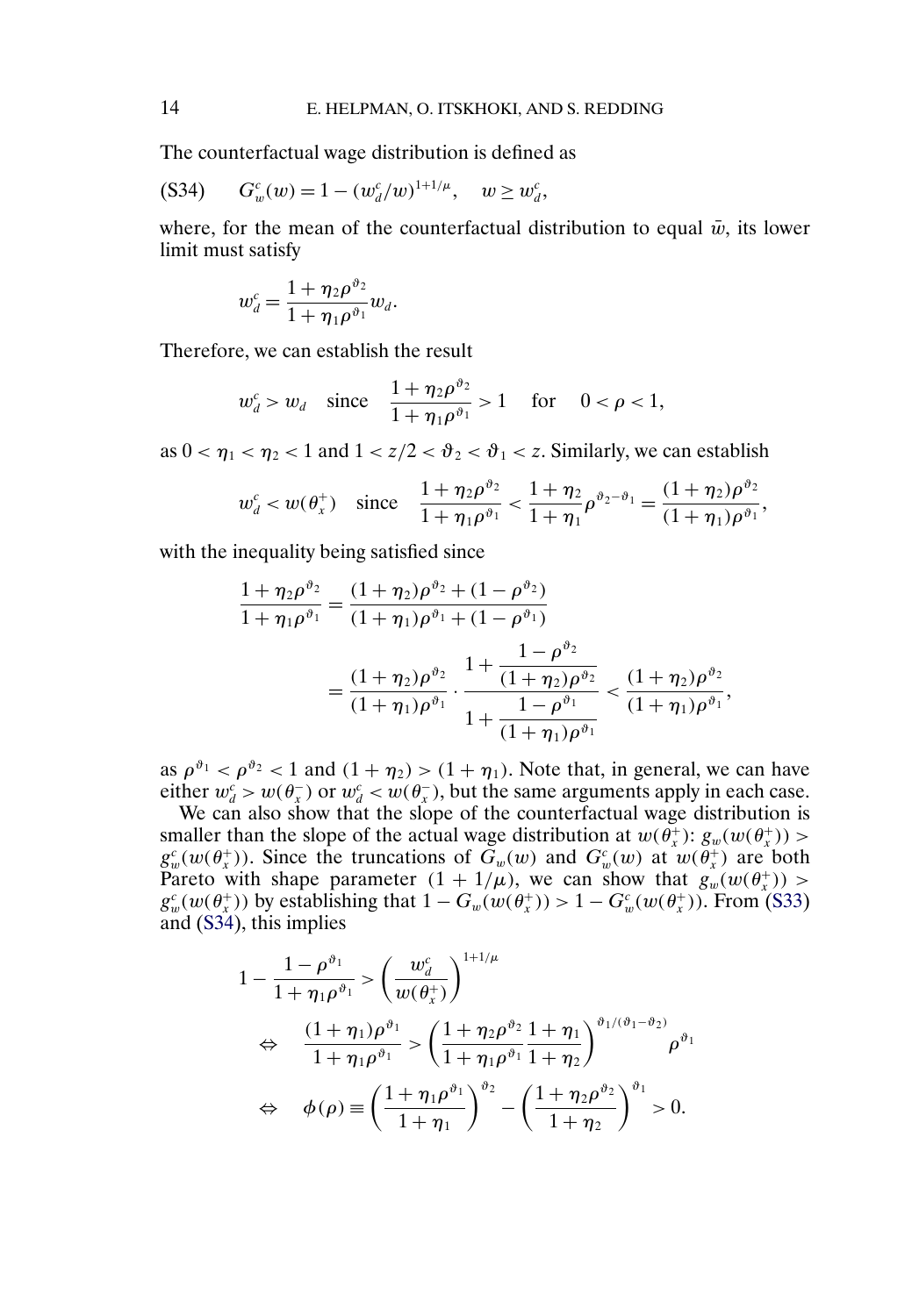To show that  $\phi(\rho) > 0$  for all  $\rho \in [0, 1)$ , note that

$$
\phi(0) \equiv \left(\frac{1}{1+\eta_1}\right)^{\vartheta_2} - \left(\frac{1}{1+\eta_2}\right)^{\vartheta_1} > 0,
$$

as  $\eta_1 < \eta_2$  and  $\vartheta_1 > \vartheta_2$ . Note also that  $\phi(1) = 1 - 1 = 0$ . Consider now the derivative of  $\phi(\rho)$  for  $\rho \in (0, 1]$ :

$$
\phi'(\rho) = \frac{\eta_1 \eta_2}{\rho} \left[ \left( \frac{1 + \eta_1 \rho^{\vartheta_1}}{1 + \eta_1} \right)^{\vartheta_2} \frac{\eta_1 \rho^{\vartheta_1}}{1 + \eta_1 \rho^{\vartheta_1}} - \left( \frac{1 + \eta_2 \rho^{\vartheta_2}}{1 + \eta_2} \right)^{\vartheta_1} \frac{\eta_2 \rho^{\vartheta_2}}{1 + \eta_2 \rho^{\vartheta_2}} \right].
$$

Note that

$$
\frac{\eta_2 \rho^{\vartheta_2}}{1+\eta_2 \rho^{\vartheta_2}} > \frac{\eta_1 \rho^{\vartheta_1}}{1+\eta_1 \rho^{\vartheta_1}},
$$

since  $\eta_1 < \eta_2$  and  $\rho^{\vartheta_1} < \rho^{\vartheta_2}$ . As a result, whenever  $\phi(\rho) \leq 0$ , we also necessarily have  $\phi'(\rho) < 0$ . Therefore, if there exists  $\rho'$  such that  $\phi(\rho') = 0$ , then  $\phi(\rho) < 0$  for all  $\rho > \rho'$ . But since  $\phi(1) = 0$ , this implies that  $\phi(\rho) > 0$  for all  $\rho \in (0, 1)$ .

We now establish that  $G_w^c(w)$  second-order stochastically dominates  $G_w(w)$ for  $\rho \in (0, 1)$ . Using the fact that the truncations of  $G_w(w)$  and  $G_w^c(w)$  at  $w(\theta_x^+)$  are both Pareto with shape parameter  $(1 + 1/\mu)$ , and the result above that  $g_w(w(\theta_x^+)) > g_w^c(w(\theta_x^+))$ , we know that this inequality holds for all  $w >$  $w(\theta_x^+)$ . We have two cases.

*Case* 1.  $w(\theta_x^+) \leq w_d^c < w(\theta_x^+)$ :

$$
g_w(w) - g_w^c(w) = \begin{cases} >0, & w_d \leq w < w(\theta_x^-), \\ =0, & w(\theta_x^-) \leq w < w_d^c, \\ <0, & w_d^c \leq w < w(\theta_x^+), \\ >0, & w \geq w(\theta_x^+). \end{cases}
$$

*Case* 2.  $w_d^c < w(\theta_x^-)$ :

$$
g_w(w) - g_w^c(w) = \begin{cases} >0, & w_d \leq w < w_d^c, \\ \leq 0, & w_d^c \leq w < w(\theta_x^-), \\ <0, & w(\theta_x^-) \leq w < w(\theta_x^+), \\ >0, & w \geq w(\theta_x^+). \end{cases}
$$

Importantly,  $g_w(w) - g_w^c(w)$  takes either only positive or only negative values in the range  $[w_d^c, w(\theta_x))$ , since for this range

$$
g_w(w) - g_w^c(w) = (C - C^c)w^{-(2+1/\mu)},
$$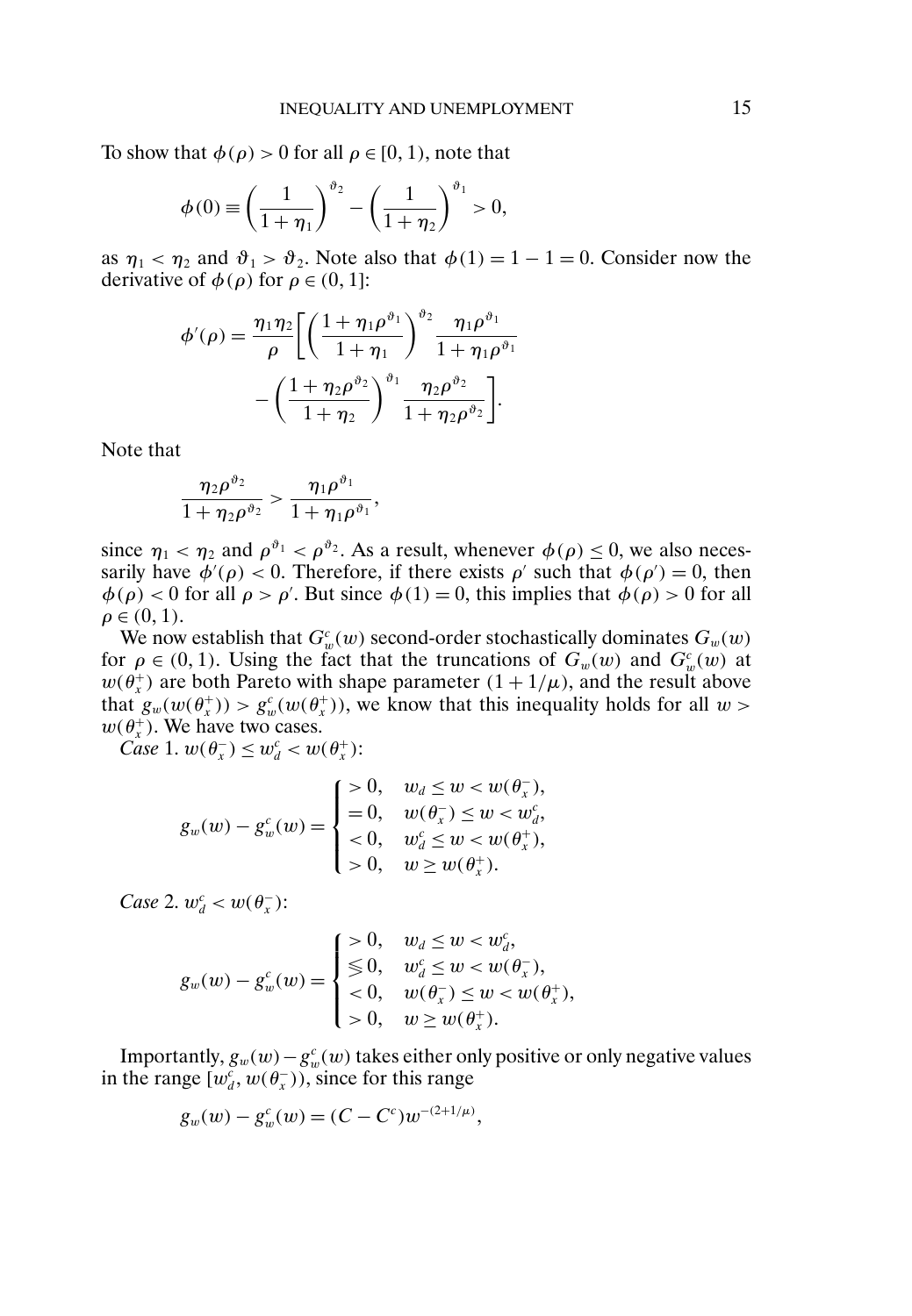where C and  $C<sup>c</sup>$  are positive constants.

Note that in both cases the above characterization of  $g_w(w) - g_w^c(w)$  implies that this difference of density functions is positive for low values of  $w$ , negative for intermediate values of  $w$ , and again positive for larger values of  $w$ . This immediately implies that the cumulative distribution functions intersect only once in the range where the difference of density functions is negative (see Figure 2 in the text), which is a sufficient condition to establish that indeed  $G_w^c(w)$  second-order stochastically dominates  $G_w(w)$  (see, for example, Mas-Colell, Whinston, and Green [\(1995,](#page-34-0) p. 195)).

Therefore, for all measures of inequality that respect second-order stochastic dominance, wage inequality in the open economy when some, but not all, firms export is strictly greater than in the closed economy. This finishes the proof of Proposition 3. *Q.E.D.* 

#### S4. SECTORAL UNEMPLOYMENT

The sectoral unemployment rate is given by

$$
u = \frac{L - H}{L} = 1 - \frac{H N}{N L} = 1 - \sigma x,
$$

where  $\sigma = H/N$  is the hiring rate and  $x = N/L$  is labor market tightness. From [\(S19\)](#page-5-0), labor market tightness is given by  $x = (\omega/\alpha_0)^{1/(1+\alpha_1)}$ .

We now derive the expression for the sectoral hiring rate:

$$
\sigma = \frac{M \int_{\theta_d}^{\infty} h(\theta) dG_{\theta}(\theta)}{M \int_{\theta_d}^{\infty} n(\theta) dG_{\theta}(\theta)}
$$
  
= 
$$
\frac{h_d \int_{\theta_d}^{\theta_x} \left(\frac{\theta}{\theta_d}\right)^{\beta(1-k/\delta)/\Gamma} dG_{\theta}(\theta) + h_x \int_{\theta_x}^{\infty} \left(\frac{\theta}{\theta_x}\right)^{\beta(1-k/\delta)/\Gamma} dG_{\theta}(\theta)}{n_d \int_{\theta_d}^{\theta_x} \left(\frac{\theta}{\theta_d}\right)^{\beta/\Gamma} dG_{\theta}(\theta) + n_x \int_{\theta_x}^{\infty} \left(\frac{\theta}{\theta_x}\right)^{\beta/\Gamma} dG_{\theta}(\theta)},
$$

where  $h_x = Y_x^{(1-\beta)(1-k/\delta)/\Gamma} (\theta_x/\theta_d)^{\beta(1-k/\delta)/\Gamma} h_d$ ,  $n_x = Y_x^{(1-\beta)/\Gamma} (\theta_x/\theta_d)^{\beta/\Gamma} n_d$ , and we have used the solution for firm-specific variables [\(S16\)](#page-4-0). Evaluating the integrals using the Pareto productivity distribution yields

$$
\sigma=\sigma^a\cdot\varphi(\rho,Y_x),
$$

where

$$
\sigma^a \equiv \frac{1}{1+\mu} \left[ \frac{\Gamma}{\beta(1-\gamma k)} \frac{c a_{\min}^{\delta}}{f_d} \right]^{k/\delta}
$$

<span id="page-15-0"></span>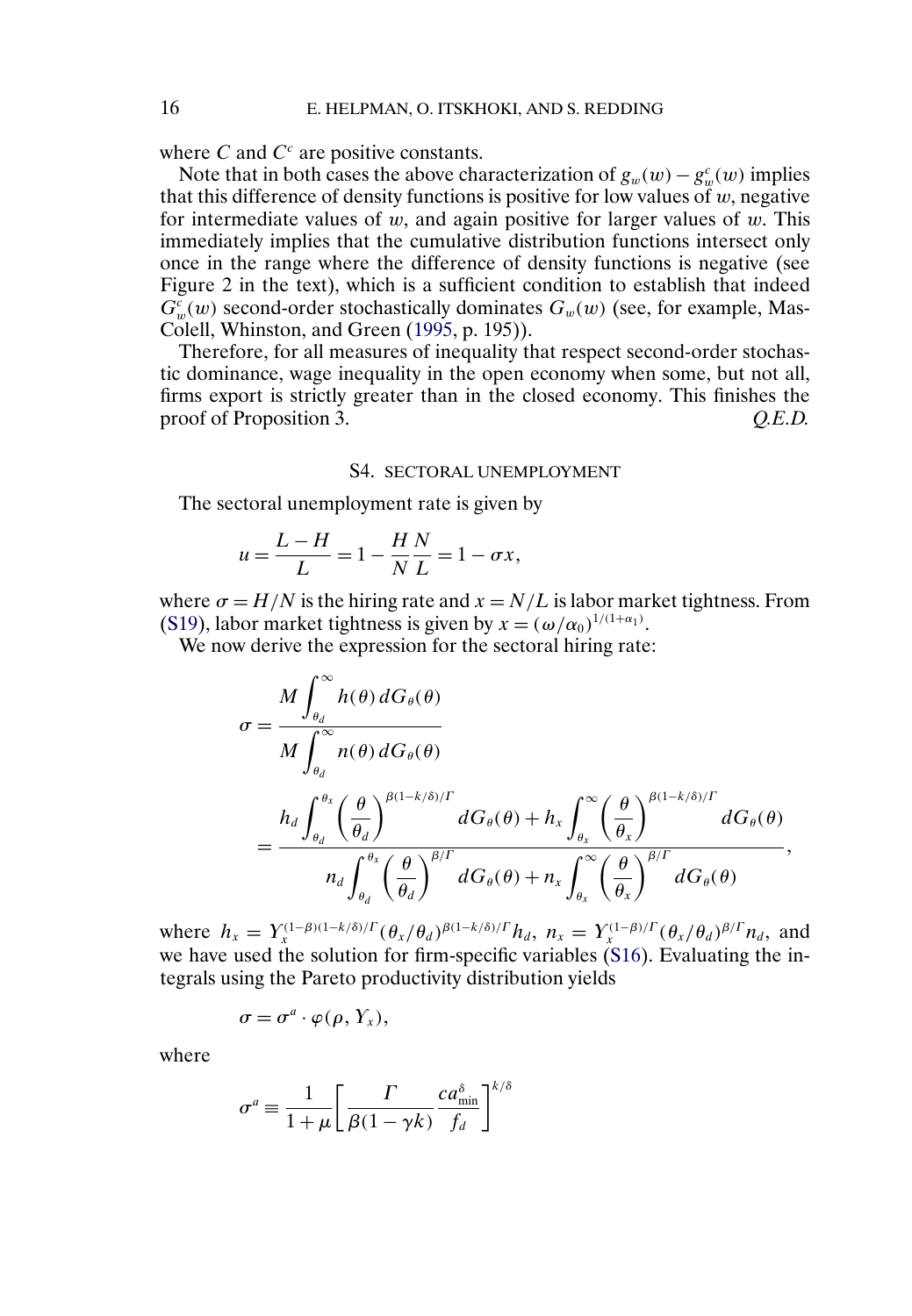is the autarky hiring rate and

$$
\varphi(\rho, Y_x) \equiv \frac{1 + [Y_x^{(1-\beta)(1-k/\delta)/\Gamma} - 1]\rho^{z-\beta(1-k/\delta)/\Gamma}}{1 + [Y_x^{(1-\beta)/\Gamma} - 1]\rho^{z-\beta/\Gamma}} = \frac{1 + \eta_1 \rho^{\vartheta_1}}{1 + \eta_2 \rho^{\vartheta_2}},
$$

where the last equality uses the notation introduced in Section [S3.4.](#page-12-0) Note that  $\varphi(0, Y_x) = 1$  and  $\varphi(\rho, Y_x) < 1$  for  $0 < \rho \le 1$ , since  $\eta_1 < \eta_2$  and  $\vartheta_1 > \vartheta_2$ . Therefore, the hiring rate is lower in any open economy equilibrium than in autarky.

Opening up to trade does not affect sectoral labor market tightness  $x$  directly, but does affect it indirectly through  $\omega$ . In the case when  $\omega$  is invariant to trade, sectoral unemployment is affected by trade only through hiring rate. As a result, in this case, sectoral unemployment is strictly higher in any open economy equilibrium than in autarky. This constitutes a proof of Proposition 5.

Finally, we look at the determinants of the hiring rate and sectoral unemployment in the autarky equilibrium. From the expressions for u, x, and  $\sigma^a$ , it is evident that holding  $\omega$  constant, then c, z, and k affect the unemployment rate only through their effects on the hiring rate  $\sigma^a$ , while  $\alpha_0$  affects the unemployment rate only through its effect on labor market tightness  $x$ . Specifically, an increase in  $\alpha_0$  decreases x and increases u; an increase in z or c increases  $\sigma^a$  and decreases u; the effect of k on  $\sigma^a$ , and hence u, is ambiguous.

### *Additional Results on Sectoral Income Inequality*

First, consider the Lorenz curve for the sectoral income distribution. When the Lorenz curve for the wage distribution is given by  $s_w = \mathcal{L}_w(s_h)$  and the unemployment rate is  $u$ , the Lorenz curve for the income distribution can be written as

$$
s_{\iota} = \mathcal{L}_{\iota}(s_{\ell}) = \begin{cases} 0, & 0 \le s_{\ell} \le u, \\ \mathcal{L}_{w}\left(\frac{s_{\ell} - u}{1 - u}\right), & u \le s_{\ell} \le 1, \end{cases}
$$

and from [\(S32\)](#page-11-0),  $\mathcal{L}_w(s) = 1 - (1 - s)^{1/(1 + \mu)}$ . We can now compute the Gini coefficient of sectoral income inequality:

$$
\mathcal{G}_{\iota} = 1 - 2 \int_0^1 \mathcal{L}_{\iota}(s_{\ell}) ds_{\ell} = u + (1 - u) \mathcal{G}_{w}
$$
  
=  $u + (1 - u) \left[ 1 - \frac{2}{1 - u} \int_u^1 \mathcal{L}_{w} \left( \frac{s_{\ell} - u}{1 - u} \right) ds_{\ell} \right].$ 

Substitution of variables  $s_h = (s_\ell - u)/(1 - u)$  results in

$$
\mathcal{G}_{\iota} = u + (1 - u)\mathcal{G}_{w},
$$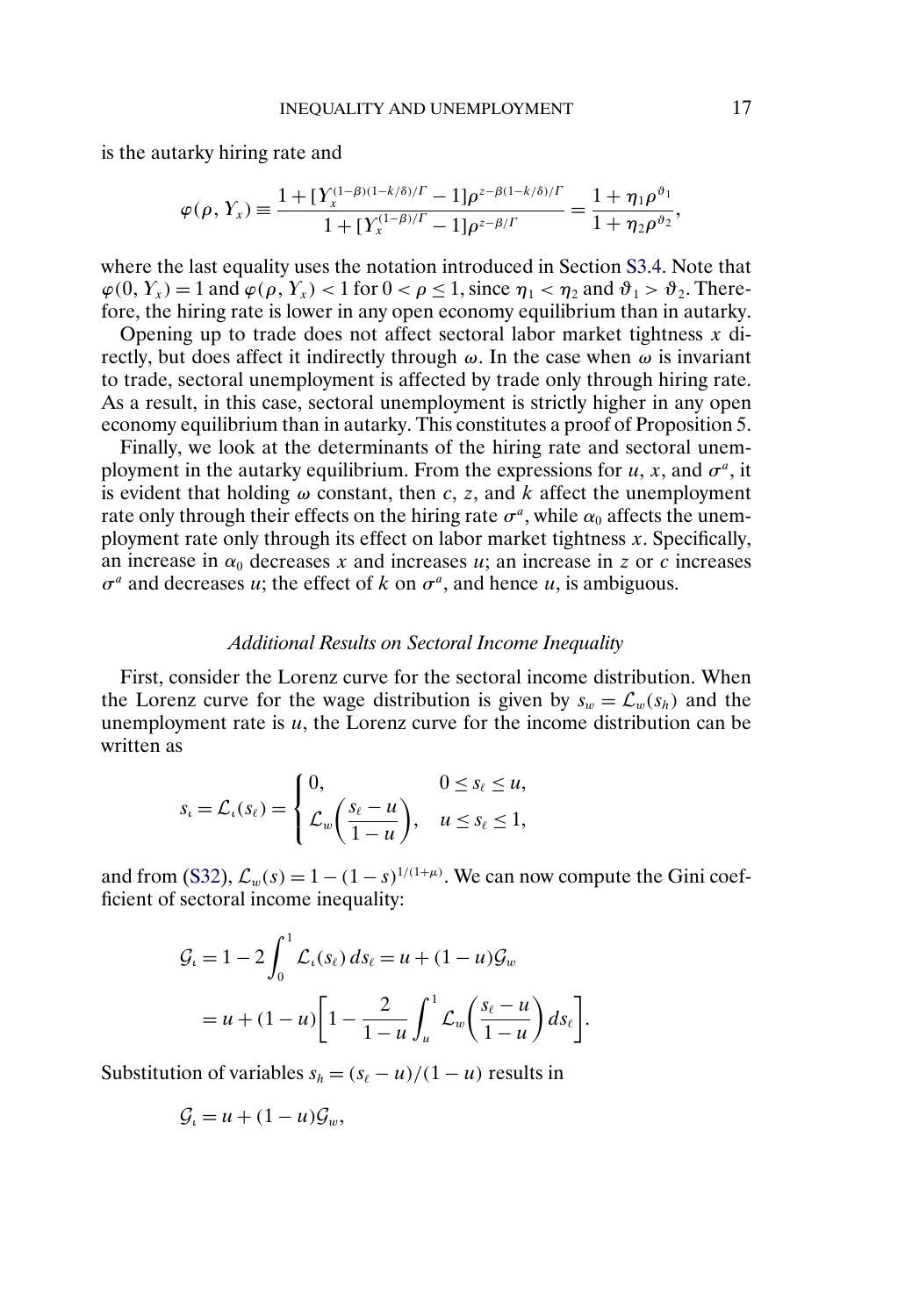<span id="page-17-0"></span>where  $\mathcal{G}_w$  is the Gini coefficient of sectoral wage inequality as stated in Section [S3.2.](#page-10-0) Therefore, sectoral income inequality as measured by the Gini coefficient is increasing in the sectoral unemployment rate and sectoral wage inequality.

Now consider the Theil index of sectoral income inequality. The general definition of the Theil index is

$$
\mathcal{T}_{\varpi} = \int \frac{\varpi}{\bar{\varpi}} \ln \left( \frac{\varpi}{\bar{\varpi}} \right) dG_{\varpi}(\varpi),
$$

where  $\varpi$  is a measure of income distributed according to the cumulative distribution function  $G_{\pi}(\varpi)$  and  $\bar{\varpi}$  is the mean of this measure. Note that  $\varpi \ln \varpi = 0$  at  $\varpi = 0$ . Then for the sectoral income distribution, we have  $G_i(\iota) = u$  for  $\iota \in [0, w_d)$  and  $G_i(\iota) = u + (1 - u)G_w(\iota)$  for  $\iota > w_d$ , where  $G_w(w)$  is the sectoral wage distribution. The mean of the sectoral income distribution is  $\bar{\iota} = (1 - u)\bar{w} + u \cdot 0 = (1 - u)\bar{w}$ , where  $\bar{w}$  is the mean of the sectoral wage distribution. We can now compute the Theil index of sectoral income inequality as

$$
T_{\iota} = u \cdot 0 + (1 - u) \int_{w_d}^{\infty} \frac{w}{\bar{\iota}} \ln\left(\frac{w}{\bar{\iota}}\right) dG_w(w)
$$
  
= 
$$
\frac{(1 - u)\bar{w}}{\bar{\iota}} \int_{w_d}^{\infty} \frac{w}{\bar{w}} \left[ \ln\left(\frac{w}{\bar{w}}\right) - \ln\left(\frac{\bar{\iota}}{\bar{w}}\right) \right] dG_w(w).
$$

Since  $\bar{\iota}/\bar{w} = (1 - u)$ , we can rewrite this as

 $\mathcal{T}_u = \mathcal{T}_w - \ln(1-u),$ 

where  $\mathcal{T}_w$  is the Theil index of sectoral wage inequality as stated in Section [S3.2.](#page-10-0) The same expression can be derived using the decomposition of the Theil index into within and between-group components, as studied in Bourguignon [\(1979\)](#page-34-0) and applied to this setting in Helpman, Itskhoki, and Redding [\(2008a,](#page-34-0) [2008b\)](#page-34-0). Finally, note that sectoral income inequality as measured by the Theil index is increasing in the sectoral unemployment rate and sectoral wage inequality, consistent with the results for the Gini coefficient above.

#### S5. OBSERVABLE WORKER HETEROGENEITY

## S5.1. *Wage Bargaining With Two Types of Workers*

Consider the extension of the Stole and Zweibel [\(1996a,](#page-34-0) [1996b\)](#page-34-0) bargaining game to the case with two groups of workers. Let the revenue function be given by  $r = Bh_1^{\zeta_1} h_2^{\zeta_2}$ , where, in the case of our model, we have  $\zeta_\ell = \lambda_\ell \beta \gamma_\ell$  for  $\ell = 1, 2$ and  $B = Y(\theta)^{1-\beta} A(\kappa_y \theta \bar{a}_1^{\lambda_1} \bar{a}_2^{\lambda_2})^{\beta}$ . Every worker of type  $\ell$  receives a wage  $w_{\ell}$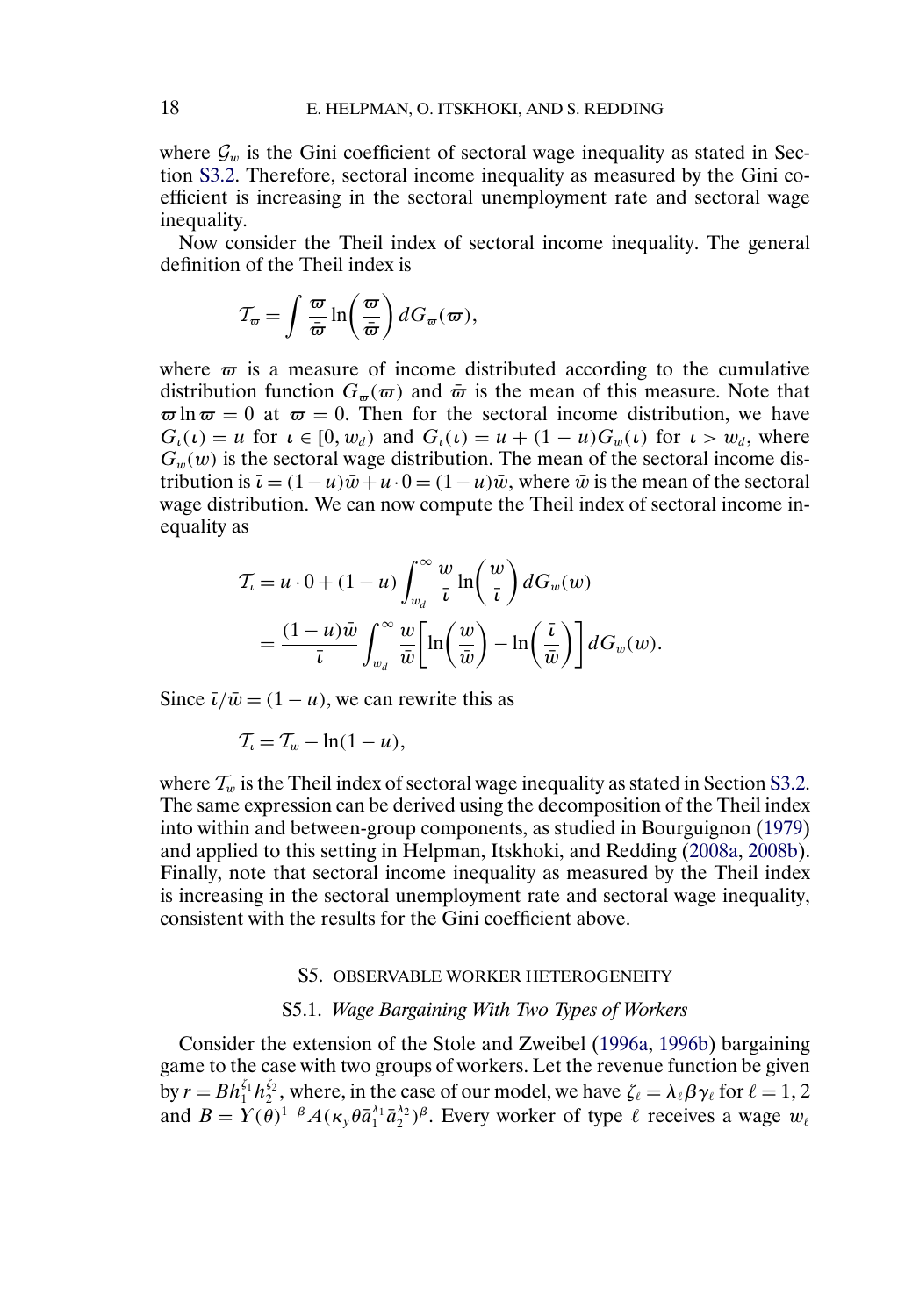<span id="page-18-0"></span>which is a function of employment levels of both types of workers, while the firm receives the residual,  $r - w_1h_1 - w_2h_2$ . Assuming equal bargaining weights, the surplus from an extra worker of type  $\ell$  is divided equally between the firm and the worker:

$$
(S35) \qquad \frac{\partial [r(h_1, h_2) - w_1(h_1, h_2)h_1 - w_2(h_1, h_2)h_2]}{\partial h_\ell} = w_\ell, \quad \ell = 1, 2,
$$

where we assumed that the outside options of both types of workers are 0. This yields a system of differential equations in  $(w_1, w_2)$ . The initial conditions are  $w_{\ell}(0, 0) = 0$  for  $\ell = 1, 2$ . It is immediate to verify that there exists a solution which satisfies these initial conditions in the form

$$
w_{\ell}(h_1, h_2) = \phi_{\ell} \frac{r(h_1, h_2)}{h_{\ell}}, \quad \phi_{\ell} = \frac{\zeta_{\ell}}{1 + \zeta_1 + \zeta_2}, \quad \ell = 1, 2,
$$

and the share of the firm in the revenues is  $1/(1 + \zeta_1 + \zeta_2)$ .

### S5.2. *Heckscher–Ohlin Extension*

Consider the model of Section 5.1 with an outside sector which uses a Cobb– Douglas technology combining the two types of labor:

$$
y_0 = \left(\frac{L_{01}}{\lambda_{01}}\right)^{\lambda_{01}} \left(\frac{L_{02}}{\lambda_{02}}\right)^{\lambda_{02}}, \quad \lambda_{01} + \lambda_{02} = 1,
$$

where  $L_{0\ell}$  is the employment of type- $\ell$  workers in the outside sector. Denote by  $\omega_{\ell}$  the wage rates of type- $\ell$  workers in the outside sector and normalize the price of the outside good to 1 ( $p_0 = 1$ ). Therefore, competitive production (at any scale) in this sector requires  $\omega_1^{\lambda_{01}} \omega_2^{\lambda_{02}} = 1$  which ensures zero profits, while the relative labor demand is given by

$$
\frac{L_{01}}{L_{02}}=\frac{\lambda_{01}}{\lambda_{02}}\frac{\omega_2}{\omega_1}.
$$

From the equilibrium conditions in the differentiated sector, one can see that the relative number of workers of the two types searching for jobs in the differentiated sector is also proportional to relative outside-sector wage rate:

$$
\frac{L_1}{L_2} \propto \frac{\omega_2}{\omega_1}.
$$

Furthermore, the two labor balances have to hold:

$$
L_{0\ell}+L_{\ell}=\bar{L}_{\ell},\quad \ell=1,2,
$$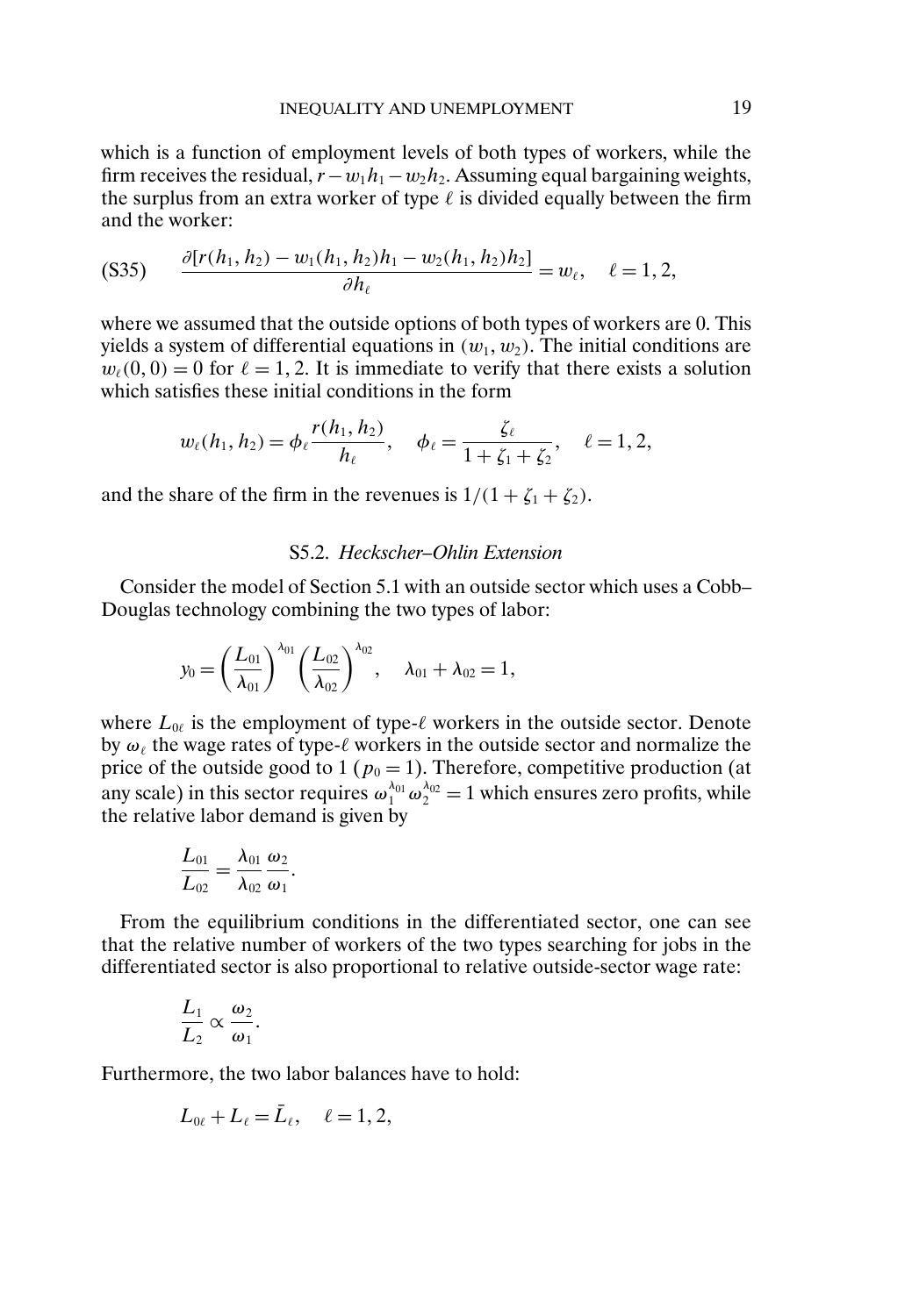where  $\bar{L}_{\ell}$  is the total supply of type- $\ell$  labor in the economy. This implies that there is only one ratio  $\omega_2/\omega_1$  consistent with the equilibrium in the labor market. Together with the zero-profit condition in the outside sector, this pins down the value of  $\omega_1$  and  $\omega_2$ . Given these values, we can solve for  $L_1$  and  $L<sub>2</sub>$  from the equilibrium conditions in the differentiated sector. It then only remains to make sure that  $L_{\ell}$  is large enough to ensure  $L_{0\ell} > 0$  for  $\ell = 1, 2$ . This constitutes a general equilibrium in this model.

If, upon opening up trade, there is positive intersectoral trade,  $\omega_2/\omega_1$  would be different in an open economy. If the countries are symmetric in all respects other than endowments of the two types of labor, the intersectoral patterns of trade and changes in relative rewards  $\omega_2/\omega_1$  will be determined by Heckscher– Ohlin forces, which directly affect between-group wage inequality, but have no effect on within-group inequality in the differentiated sector.

#### S5.3. *Model With Technology Choice*

Consider a model in which a firm can choose at no cost between two technologies with different  $\lambda_1 = 1 - \lambda_2$ . Also let  $\gamma_1 > \gamma_2$  and  $k_1 < k_2 < \delta$ , and interpret group 1 to be high skilled. Consider the solution to the firm's problem for a given value of  $\lambda_1$  in the closed economy:

$$
\pi(\theta) = \frac{\Gamma}{1 + \beta[\lambda_1 \gamma_1 + \lambda_2 \gamma_2]} r(\theta) - f_d,
$$
\n
$$
r(\theta) = \kappa_r \theta^{\beta/\Gamma},
$$
\n
$$
\kappa_r \equiv A^{1/\Gamma} \prod_{\ell=1,2} \left( b_\ell^{-\gamma_\ell} c^{-(1-\gamma_\ell k_\ell)/\delta} \frac{k_\ell a_{\min\ell}^{\gamma_\ell k_\ell}}{k_\ell - 1} \right.\n\times \left( \frac{\lambda_\ell \beta \gamma_\ell}{1 + \beta \bar{\gamma}} \right)^{\gamma_\ell} \left( \frac{\lambda_\ell \beta (1 - \gamma_\ell k_\ell)}{\delta (1 + \beta \bar{\gamma})} \right)^{(1 - \gamma_\ell k_\ell)/\delta} \right)^{\lambda_\ell \beta/\Gamma}.
$$

Furthermore, note from the definition of  $\Gamma$  that

$$
\frac{\partial \Gamma}{\partial \lambda_1}\bigg|_{\lambda_1+\lambda_2=1}=-\beta[\gamma_1(1-k_1/\delta)-\gamma_2(1-k_2/\delta)]<0.
$$

Therefore, a technology with a larger  $\lambda_1$  results in a larger  $\Gamma$ . Note that this increases the log slope of the revenue and profit functions in productivity  $\theta$ . However, it reduces the ratio of variable profits to revenues and also has an ambiguous effect on  $\kappa_r$ . This implies that the most productive firms (as  $\theta \to \infty$ ) always choose the high- $\lambda_1$  technology, but  $\kappa_r$  has to be small enough for the low-productivity firms ( $\theta \rightarrow \theta_d$ ) to choose the low- $\lambda_1$  technology. This can be always guaranteed when  $b_1$  is sufficiently greater than  $b_2$  (which is the case when  $\omega_1$  is sufficiently greater than  $\omega_2$ ).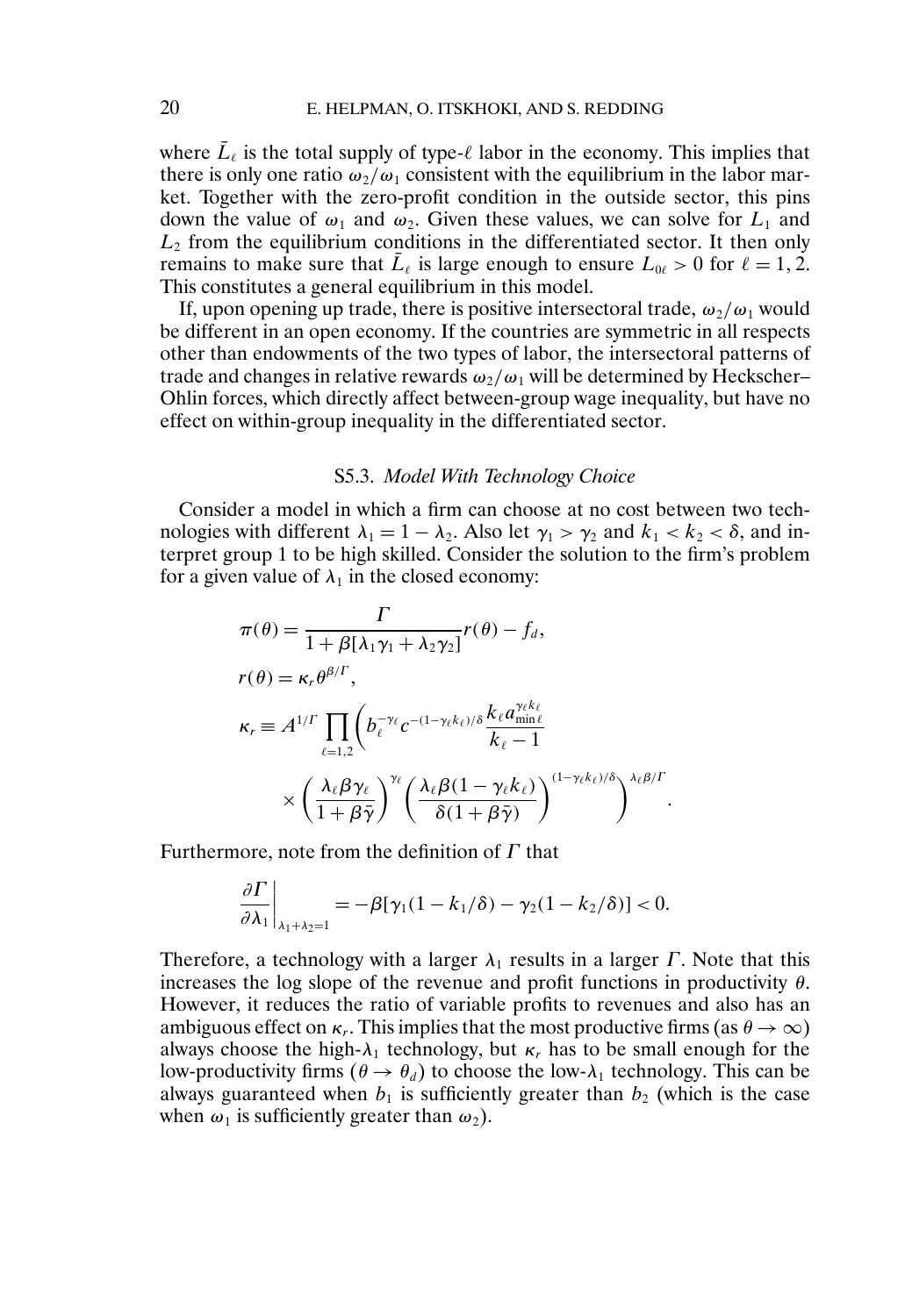When low-productivity firms are better off with a low- $\lambda_1$  technology, there exists a threshold  $\theta_t$  such that firms below this threshold choose a low- $\lambda_1$  technology, while firms above this threshold choose a high- $\lambda_1$  technology. The profit function has a kink at this point, while revenues jump up since the share of variable profits in revenues decreases with  $\lambda_1$ :

$$
\frac{\partial}{\partial \lambda_1} \frac{\Gamma}{1 + \beta [\lambda_1 \gamma_1 + \lambda_2 \gamma_2]} < 0.
$$

Using the solution for firm-level variables, we can characterize the jump in employment and wages at the technological threshold  $\theta_t$ :

$$
\Delta \ln h_{\ell}(\theta_{\ell}) = \left(1 - \frac{k_{\ell}}{\delta}\right) \Delta \ln \left(\lambda_{\ell} \frac{r(\theta_{\ell})}{1 + \beta \bar{\gamma}}\right),
$$
  

$$
\Delta \ln w_{\ell}(\theta_{\ell}) = \frac{k_{\ell}}{\delta} \Delta \ln \left(\lambda_{\ell} \frac{r(\theta_{\ell})}{1 + \beta \bar{\gamma}}\right).
$$

For the group-1 workers, both employment and wages unambiguously jump up at  $\theta_t$  because both  $\lambda_1$  and  $r(\theta_t)/(1 + \beta \bar{\gamma})$  discontinuously increase. For the group-2 workers, the effect is ambiguous because  $\lambda_2$  discontinuously decreases. On both sides of  $\theta_t$ , the behavior of employment and wages is just like in the model without technology choice.

As a result, for both groups the closed-economy wage distribution is a mix of two Pareto distributions with shape parameter  $1 + 1/\mu_{\ell}$ . Since the jump in wages is larger for group-1 workers and the employment share of these workers is larger in more productive firms, one can show analytically that withingroup wage inequality can be larger for this group of workers provided that  $k_1$ is not much smaller than  $k_2$  and relatively few firms choose the high- $\lambda_1$  technology. Although this model remains analytically tractable, the analysis in the open economy is complicated by the interaction between opening up and the response in the technology choice cutoff.

## S5.4. *Model With CES Production Function*

With the CES production function defined in the text, the revenue of the firm is given by

$$
r = Y^{1-\beta} A [\lambda_1(\theta_1 \bar{a}_1 h_1^{\gamma})^{\nu} + \lambda_2(\theta_2 \bar{a}_2 h_2^{\gamma})^{\nu}]^{\beta/\nu}, \quad 0 \le \nu \le 1, \lambda_1 + \lambda_2 = 1,
$$

where  $\theta_1$  and  $\theta_2$  are productivities of the two types of labor. Our baseline assumption is technology–skill complementarity:  $\theta_1 = \theta$  and  $\theta_2 \equiv 1$ , where  $\theta$  is the productivity draw of the firm and we interpret group 1 as skilled.

As we discuss below, to match observed features of the data, we also assume  $\nu \leq \beta$ . Note that  $\nu = 0$  corresponds to the Cobb–Douglas limit studied above,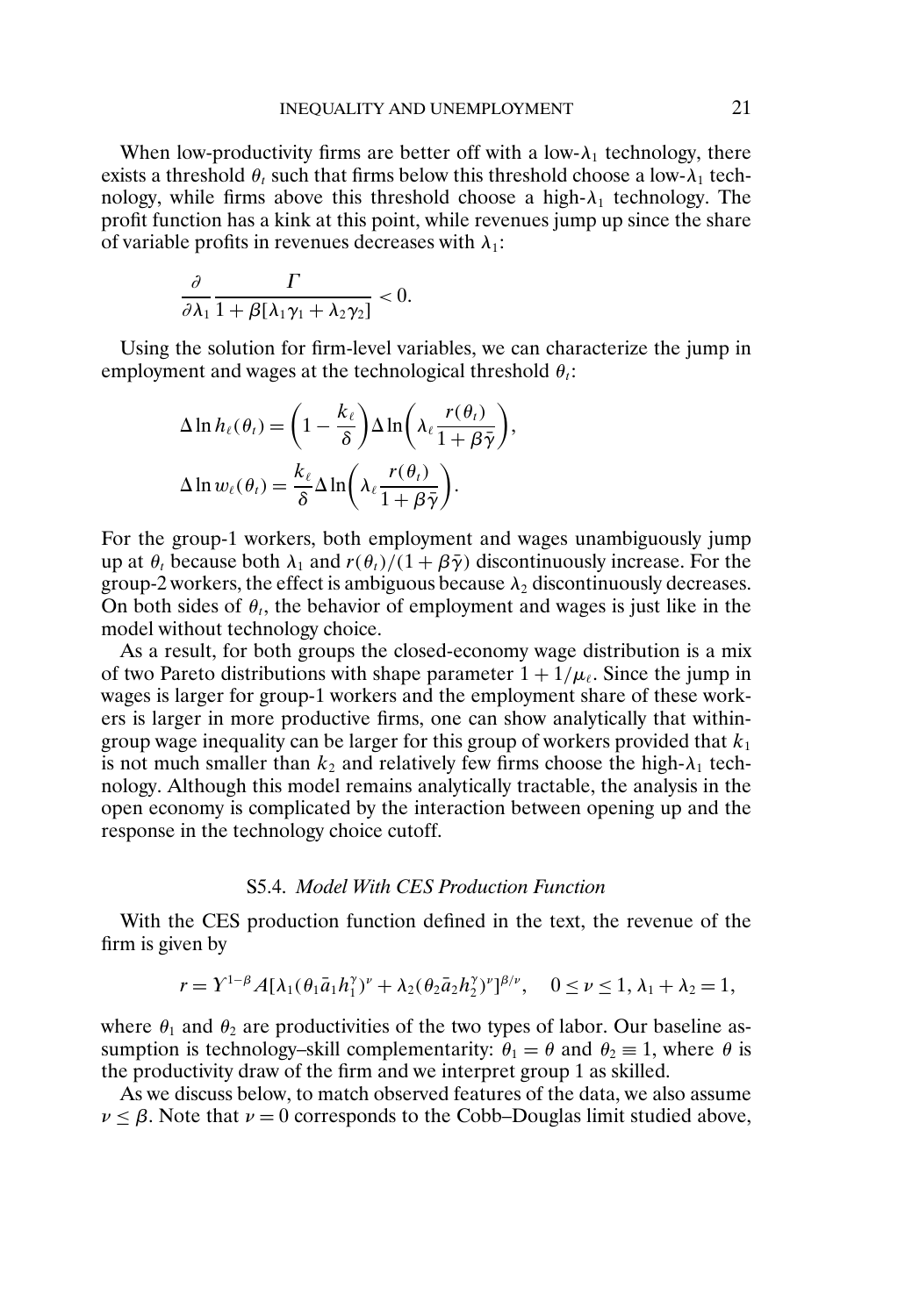while  $\nu = \beta$  results in a separable revenue function in the two type of labor. In the CES case, we make additional symmetry assumptions for the two groups of workers:  $\gamma_1 = \gamma_2 = \gamma$ ,  $k_1 = k_2 = k$ , and  $\delta_1 = \delta_2 = \delta$ . The first of these symmetry assumptions ensures a closed-form solution to the bargaining game, while the latter two assumptions allow generalization of the general equilibrium conditions of the model.

For derivations below, it is useful to introduce the notation

$$
\varphi \equiv \frac{\lambda_1(\theta_1 \bar{a}_1 h_1^{\gamma})^{\nu}}{\lambda_2(\theta_2 \bar{a}_2 h_2^{\gamma})^{\nu}}, \quad \phi_1 \equiv \frac{\varphi}{1+\varphi}, \quad \phi_2 \equiv \frac{1}{1+\varphi}.
$$

Note that  $\phi_1 + \phi_2 \equiv 1$  and  $\phi_1$  and  $\phi_2$  are generalizations of  $\lambda_1$  and  $\lambda_2$  in the Cobb–Douglas case.

#### *Wage Bargaining*

The wage schedules which result from the Stole and Zweibel bargaining game still satisfy the system of differential equations in [\(S35\)](#page-18-0). One can verify that the following wage schedules are solutions to this system in this case:

$$
(S36) \t w_{\ell} = \frac{\beta \gamma}{1 + \beta \gamma} \frac{\phi_{\ell} r}{h_{\ell}},
$$

where  $\phi_{\ell}$  is as we have just defined. Note that these wage schedules imply that the firm again receives a constant fraction  $1/(1 + \beta \gamma)$  of revenues (since  $\phi_1 + \phi_2 \equiv 1$ ). At the same time, the relative wage bill of the skilled group,  $(w_1h_1)/(w_2h_2) = \phi_1/\phi_2 = \varphi$ , increases with  $\varphi$ .

### *Problem of the Firm*

The firm maximizes

$$
\pi(\theta) = \max_{n_{\ell}, a_{c\ell}, I_x} \left\{ \frac{1}{1 + \beta \gamma} r - b_1 n_1 - b_2 n_2 - \frac{c}{\delta} a_{c1}^{\delta} - \frac{c}{\delta} a_{c2}^{\delta} - f_d - f_x I_x \right\},\,
$$

where

$$
r = \left[1 + I_x \tau^{-\beta/(1-\beta)} \left(\frac{A^*}{A}\right)^{1/(1-\beta)}\right]^{1-\beta}
$$
  
 
$$
\times A \kappa_y^{\beta} [\lambda_1(\theta_1 a_{c1}^{1-\gamma k} n_1^{\gamma})^{\nu} + \lambda_2(\theta_2 a_{c2}^{1-\gamma k} n_2^{\gamma})^{\nu}]^{\beta/\nu},
$$
  
\n
$$
\kappa_y \equiv \frac{k a_{\min}^{\gamma k}}{k-1}.
$$

Note that we have allowed  $b_{\ell}$  to vary across the two groups, but have assumed that  $a_{\min \ell}$  and  $c_{\ell}$  are the same. It is straightforward to allow for variation in any of these parameters across the two groups.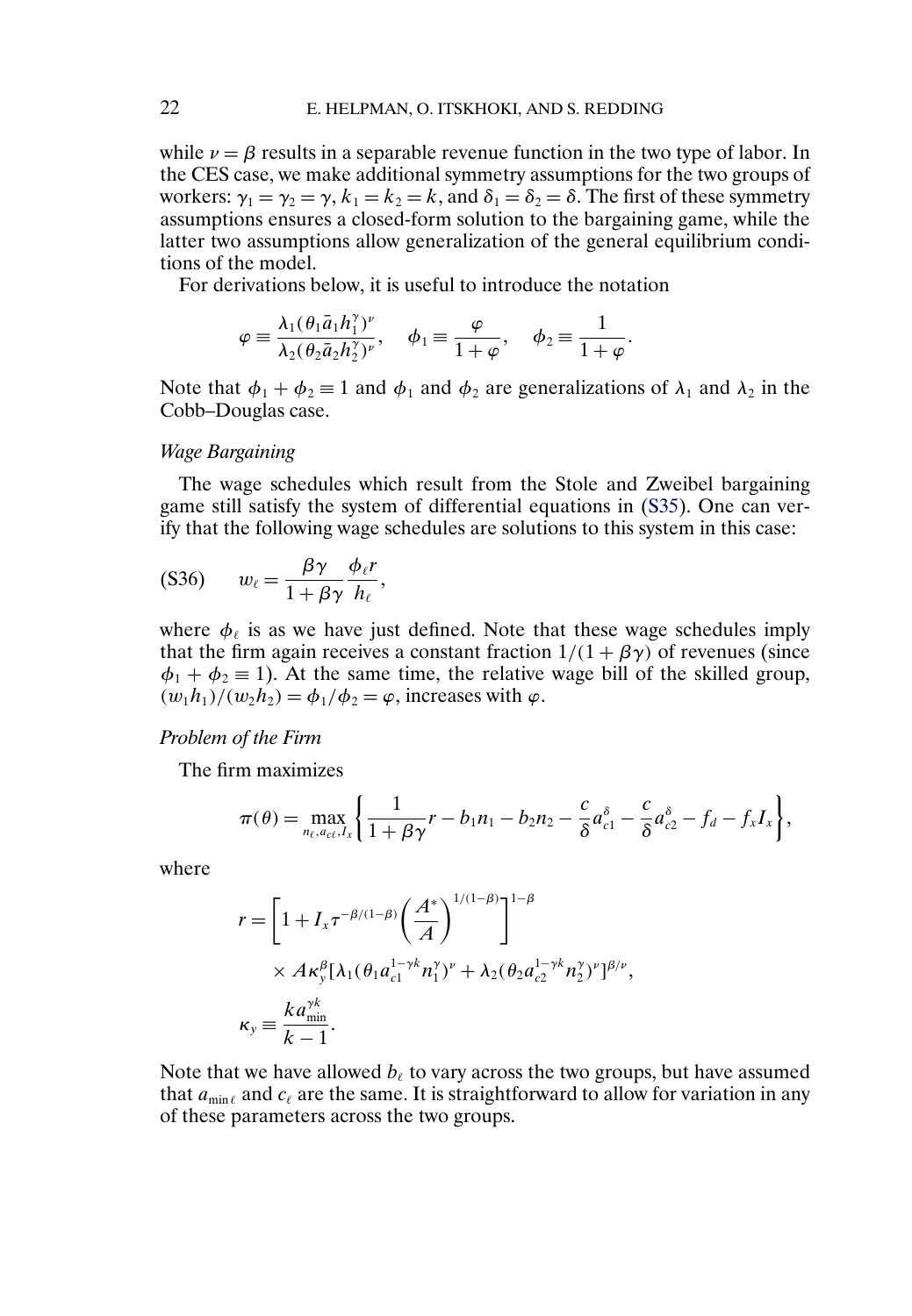<span id="page-22-0"></span>The first-order conditions for the firm's problem can be written as

$$
\frac{\beta \gamma}{1 + \beta \gamma} \phi_{\ell} r = b_{\ell} n_{\ell},
$$
  

$$
\frac{\beta (1 - \gamma k)}{1 + \beta \gamma} \phi_{\ell} r = c a_{\ell}^{\delta}.
$$

Using these first-order conditions, we obtain

$$
(S37) \qquad \varphi = \left(\frac{\lambda_1}{\lambda_2}\right)^{1/\Lambda} \left(\frac{b_1}{b_2}\right)^{-\gamma \nu/\Lambda} \left(\frac{\theta_1}{\theta_2}\right)^{\nu/\Lambda}, \quad \Lambda \equiv 1 - \nu \gamma - \frac{\nu}{\delta} (1 - \gamma k) > 0,
$$

and

$$
(S38) \qquad \frac{h_1(\theta)}{h_2(\theta)} = \frac{b_2}{b_1} \varphi^{1-k/\delta} \quad \text{and} \quad \frac{w_1(\theta)}{w_2(\theta)} = \frac{b_1}{b_2} \varphi^{k/\delta}.
$$

Recall that we assume  $\theta_1 = \theta$  and  $\theta_2 \equiv 1$ ; under these circumstances,  $\varphi$  is monotonically increasing in  $\theta$ . Note that, in contrast to the Cobb–Douglas case, both relative wages and relative employment of skilled labor are increasing in the productivity of the firm.

Finally, note that it is still the case that profits can be written as

$$
\pi(\theta) = \frac{\Gamma}{1 + \beta \gamma} r(\theta) - f_d - f_x I_x,
$$

where  $\Gamma$  is defined as before (this step requires common k and  $\delta$  across the two groups). Therefore, the sectoral equilibrium analysis can be handled as before and we omit it for brevity.

*Firm-Level Variation*

Solving the model, one arrives  $at^2$ 

$$
r(\theta) = \kappa_r Y(\theta)^{(1-\beta)/\Gamma} (1+\varphi)^{\beta A/(v\Gamma)},
$$
  
\n
$$
h_2(\theta) = h_{d2} Y(\theta)^{(1-\beta)(1-k/\delta)/\Gamma} (1+\varphi)^{[\beta A/(v\Gamma)-1](1-k/\delta)},
$$
  
\n
$$
w_2(\theta) = w_{d2} Y(\theta)^{(1-\beta)(k/\delta)/\Gamma} (1+\varphi)^{[\beta A/(v\Gamma)-1](k/\delta)},
$$

where  $\varphi$  as a function of  $\theta$  is given in (S37), and  $h_1(\theta)$  and  $w_1(\theta)$  can be immediately recovered from (S38). Note that  $\nu < \beta$  implies  $\Lambda > \Gamma$  and  $\nu = \beta$  implies  $\Lambda = \Gamma$ . Therefore, when  $\nu < \beta$ , unskilled employment and wages increase with

2To obtain this solution, we can express

$$
r(\theta) = \kappa_y^{\beta} Y(\theta)^{1-\beta} A[1+\varphi]^{\beta/\nu} (\lambda_2^{1/\nu} a_{c2}(\theta)^{1-\gamma k} n_2(\theta)^{\gamma})^{\beta}
$$

and then use the first-order conditions.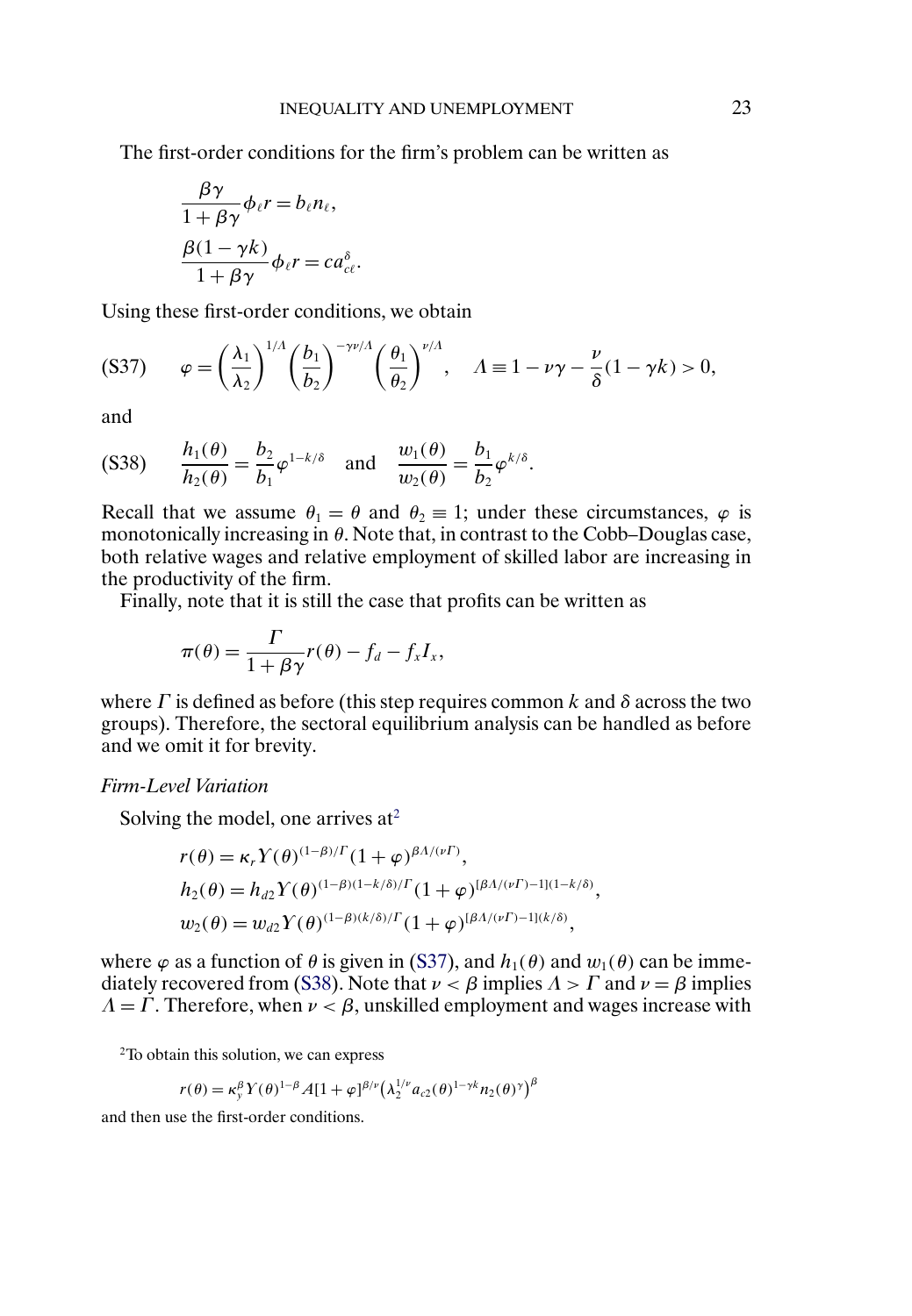<span id="page-23-0"></span>productivity of the firm, which is the empirically relevant pattern. The case of  $\nu = \beta$  implies a constant unskilled employment and wage rate across firms of different productivity (while both employment and wages still increase with export status). Finally,  $\nu > \beta$  results in a decreasing unskilled employment and wage rate in firm productivity.

We start by discussing the two limiting cases. When  $\nu = 0$ , we are back in the Cobb–Douglas case studied above. In this case, employment and wages for both groups of labor are power functions of  $\theta$ ; therefore, the results of Proposition 3 immediately generalize for inequality within each group, and under our symmetry assumptions there is an equal amount of inequality within each group.

The second limiting case is  $\nu = \beta$ . In this case,  $w_2(\theta) = w_{d2} Y(\theta)^{k(1-\beta)/(\delta\Gamma)}$  and is independent of firm productivity. Therefore, unskilled workers face no wage inequality in autarky and positive wage inequality in a trade equilibrium. In fact, Proposition 3 applies in this case as well, as both employment and wages of the unskilled are trivial power functions of  $\theta$  (with a power of 0).

Next consider the group of skilled workers. Equation [\(S38\)](#page-22-0) implies  $h_1(\theta) =$  $h_{d1}Y(\theta)^{(1-\beta)/\Gamma(1-k/\delta)}\varphi^{1-k/\delta}$  and  $w_2(\theta) = w_{d2}Y(\theta)^{k(1-\beta)/(\delta\Gamma)}\varphi^{k/\delta}$ . From [\(S37\)](#page-22-0) it follows that  $\varphi$  is a power function of  $\theta$ . Therefore, both employment and wages of skilled workers are a power function of firm productivity, so that Proposition 3 again applies. To summarize, when  $\nu = \beta$ , trade increases inequality within both skilled and unskilled groups and there is more inequality within the skilled group than within the unskilled group.

Finally, having discussed what happens at the limits, we study the intermediate case of  $0 < \nu < \beta$ . In this case, employment and wages in the two groups are no longer simple power functions of firm productivity  $\theta$ . Therefore, the sharp characterization which leads to Proposition 3 does not generalize to this case.3 Nevertheless, the numerical solution is still straightforward in this case. Our numerical exploration suggests that the qualitative patterns depicted in Figure 3 also arise in the general CES case with  $0 < \nu < \beta$ . Moreover, when  $\nu > 0$ , inequality in the skilled group exceeds that in the unskilled group.

#### S6. GENERAL EQUILIBRIUM

### S6.1. *Outside Sector and Risk Neutrality*

As noted in the paper, the Harris–Todaro condition that equates ex ante expected indirect utility in the two sectors takes the form

$$
(S39) \qquad \mathbb{V} = \frac{1}{1-\eta} \mathbb{E}\left(\frac{w}{\mathcal{P}}\right)^{1-\eta} = \frac{\mathbb{E}w}{\mathcal{P}} = \frac{1}{\mathcal{P}} \quad \text{for} \quad \eta = 0,
$$

<sup>3</sup>Specifically, the distribution of employment and wages across firms is generalized Pareto in this case. Recall that the property of Pareto distribution is that the shape parameter of the distribution is a sufficient statistic for inequality. This property no longer holds for the generalized Pareto distribution.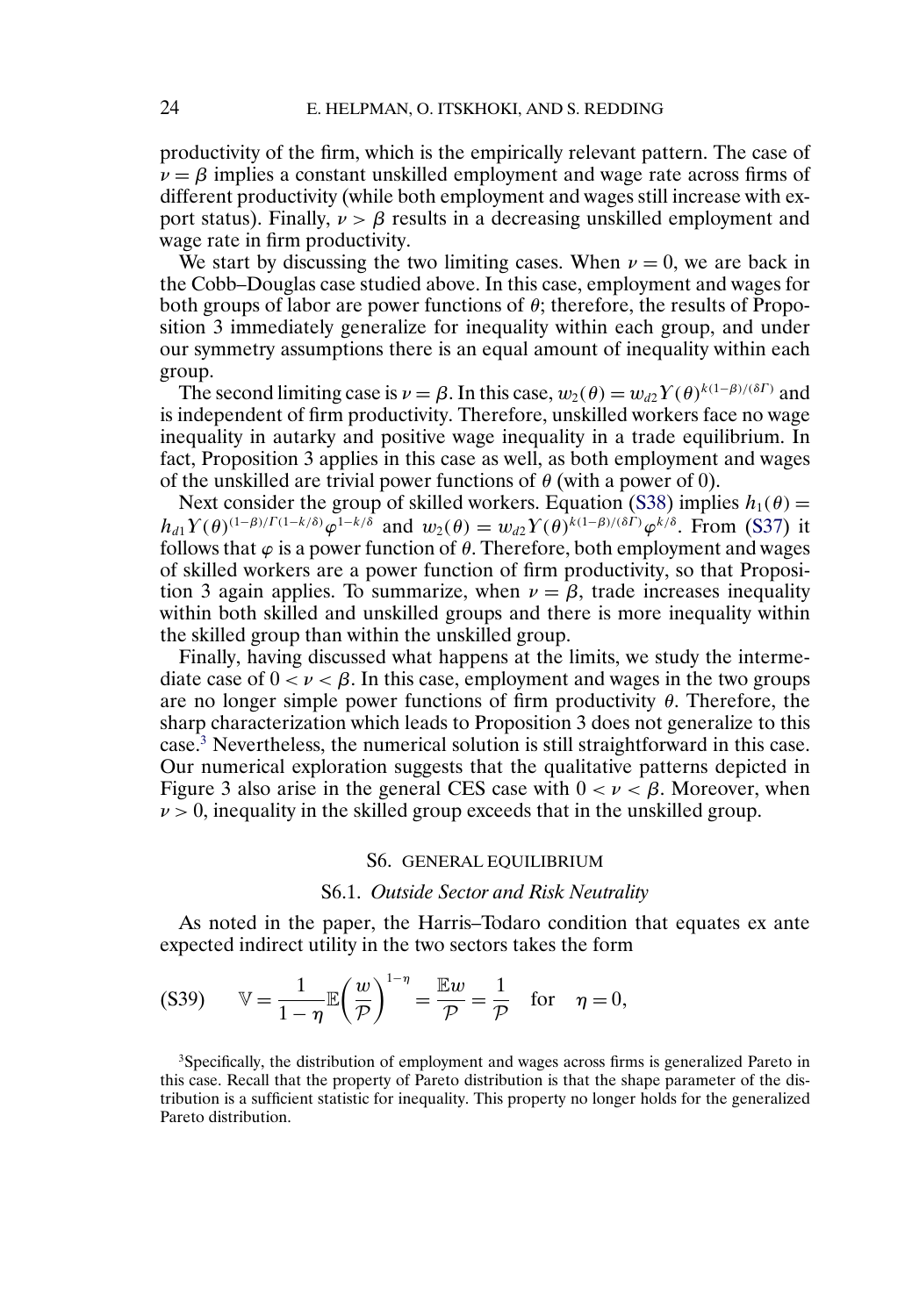<span id="page-24-0"></span>which, given the probability of matching  $x$  and the expected wage conditional on matching of  $w(\theta)h(\theta)/n(\theta) = b$ , implies

$$
xb=\omega=1.
$$

From this expression, a sufficient condition for  $\alpha_0 > \omega$ , and hence  $0 < x < 1$  in [\(S19\)](#page-5-0), is  $\alpha_0 > 1$ .

Ex post indirect utility depends on the aggregate price index  $(\mathcal{P})$  and ex post wages, which depend on a worker's sector and firm of employment:

 $V =$  $\mathbf{I}$  $\int$  $\mathsf{l}$  $1/P$ , if employed in the outside sector,  $w(\theta)/P$ , if employed by a  $\theta$  firm in the differentiated sector, 0, if unemployed, (S40)

where  $P$  is the dual of the aggregate consumption index  $(C)$ ,

$$
(S41) \qquad \mathcal{P} = \left[\vartheta + (1-\vartheta)P^{-\zeta/(1-\zeta)}\right]^{-(1-\zeta)/\zeta},
$$

and depends on the differentiated sector price index  $(P)$ , which can be determined from the expression for the demand shifter  $(A)$  with CES preferences,

$$
(S42) \qquad A^{1/(1-\beta)} = \frac{(1-\vartheta)P^{(\beta-\zeta)/((1-\beta)(1-\zeta))}\bar{L}}{\vartheta + (1-\vartheta)P^{-\zeta/(1-\zeta)}},
$$

where we have used  $\Omega = \bar{L}$ . From the solutions for firm-specific variables [\(S16\)](#page-4-0), ex post wages in the differentiated sector in the closed and open economies are

$$
w^{a}(\theta) = w_{d} \left(\frac{\theta}{\theta_{d}^{a}}\right)^{\beta k/(\delta \Gamma)} \text{ for } \theta \ge \theta_{d}^{a},
$$
  

$$
w^{t}(\theta) = \begin{cases} w_{d} \left(\frac{\theta}{\theta_{d}^{t}}\right)^{\beta k/(\delta \Gamma)}, & \text{for } \theta \in [\theta_{d}^{t}, \theta_{x}^{t}), \\ Y_{x}^{k(1-\beta)/(\delta \Gamma)} w_{d} \left(\frac{\theta}{\theta_{d}^{t}}\right)^{\beta k/(\delta \Gamma)}, & \text{for } \theta \ge \theta_{x}^{t}, \end{cases}
$$

where the superscripts  $a$  and  $t$  denote closed and open economy variables, respectively.

To characterize the impact of the opening of trade on ex post wages at domestic and exporting firms, note that  $w^t(\theta) < w^a(\theta)$  for  $\theta \in [\theta_d^t, \theta_x^t)$  because  $\theta_d^t > \theta_d^a$ . Note also that  $w^t(\theta) > w^a(\theta)$  for  $\theta \ge \theta_x^t$  whenever  $Y_x^{1-\beta} > (\theta_d^t/\theta_d^a)^{\beta}$ .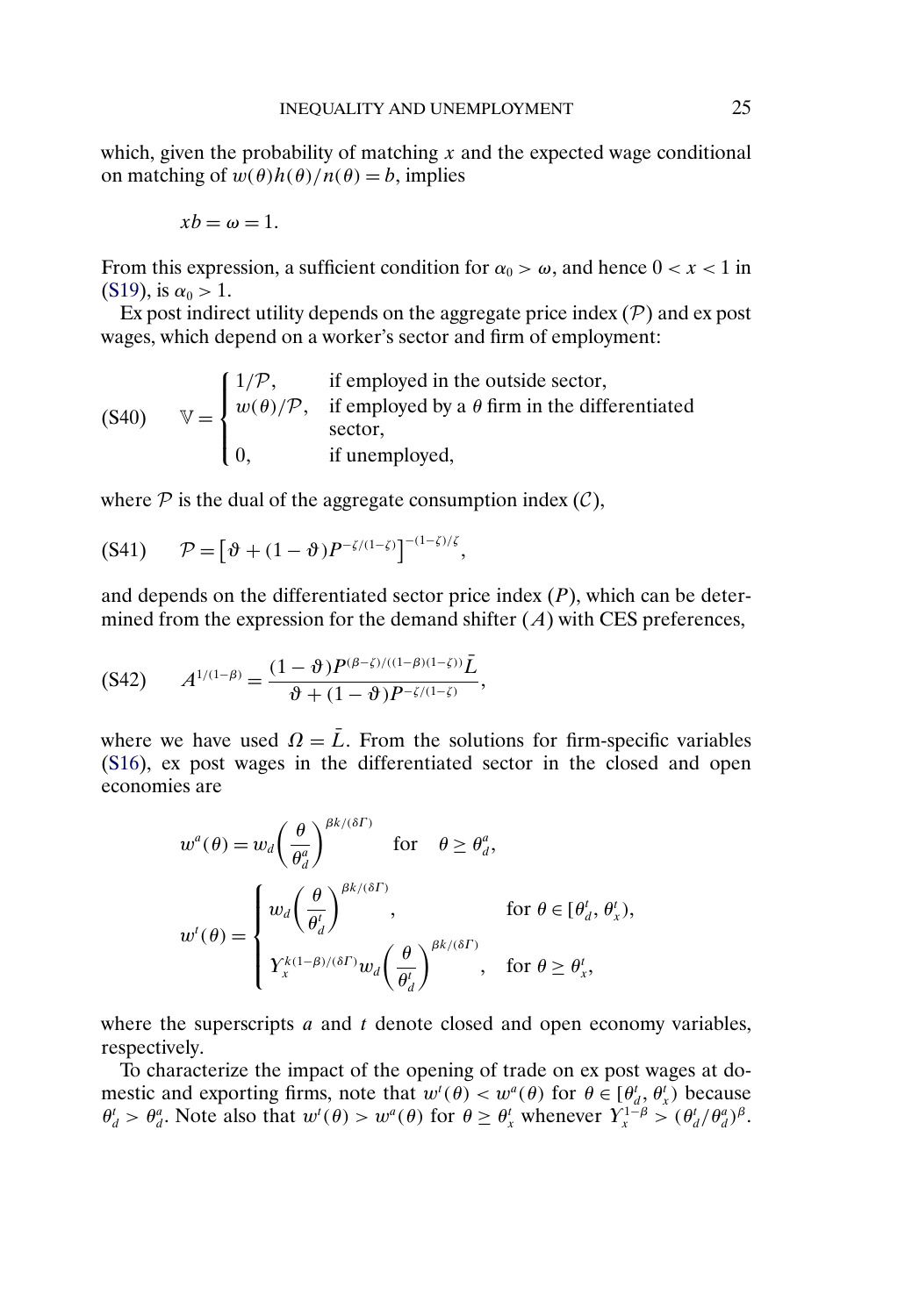<span id="page-25-0"></span>To show that this inequality must be satisfied, note that the free entry conditions in the closed and open economies [\(S28\)](#page-7-0) together imply

$$
\left(\frac{\theta_d^t}{\theta_d^a}\right)^z = \left[1 + \left(\frac{f_d}{f_x}\right)^{(z\Gamma - \beta)/\beta} \left[Y_x^{(1-\beta)/\Gamma} - 1\right]^{z\Gamma/\beta}\right].
$$

We can rewrite this condition as

$$
\left(\frac{\theta_d^t}{\theta_d^s}\right)^z-1=\left[Y^{(1-\beta)/\varGamma}_x-1\right]^{z\varGamma/\beta}\left(\frac{f_d}{f_x}\right)^{z\varGamma/\beta-1}<\left[Y^{(1-\beta)/\varGamma}_x\right]^{z\varGamma/\beta}-1,
$$

where the above inequality holds because  $Y_x > 1$ ,  $z\Gamma > \beta$ , and  $f_d/f_x < 1$ . This immediately implies  $(\theta_d^t/\theta_d^a)^{\beta} < Y_x^{1-\beta}$ .

Proposition 6 can be proved as follows. The Harris–Todaro condition under risk neutrality implies  $xb = \omega = 1$ , which together with the search technology [\(S17\)](#page-4-0) implies that search costs and labor market tightness are invariant to trade:  $b = \alpha_0^{1/(1+\alpha_1)}$  and  $x = \alpha_0^{-1/(1+\alpha_1)}$ . From the free entry condition [\(S28\)](#page-7-0),  $\theta_d$  is higher in the open economy than in the closed economy. From the zero-profit productivity cutoff condition [\(S20\)](#page-5-0), a higher value of  $\theta_d$  and an unchanged value of  $b$  imply a lower value of  $A$  in the open economy than in the closed economy. From [\(S42\)](#page-24-0) above, a lower value of A implies a lower value of P in the open economy than in the closed economy. From [\(S41\)](#page-24-0), this reduction in P in turn implies a lower value of  $P$  and higher ex ante expected welfare [\(S39\)](#page-23-0) in the open economy than in the closed economy, which establishes the proposition.

## S6.2. *Single Differentiated Sector and Risk Neutrality*

The conditions for sectoral equilibrium remain the same as in [\(S17\)](#page-4-0)–[\(S27\)](#page-6-0). With a single differentiated sector, the expression for the demand shifter in [\(S24\)](#page-6-0) becomes

$$
(S43) \t A \equiv Q^{1-\beta}P = Q^{1-\beta},
$$

where we have used the choice of numeraire  $P = 1$ . Therefore, total revenues are  $E = Q$ .

The solutions for  $(\theta_d, \theta_x)$  under the assumption of country symmetry follow from [\(S28\)](#page-7-0) and [\(S22\)](#page-5-0), as discussed above. Using symmetric countries, equilib-rium labor force [\(S27\)](#page-6-0), and labor market clearing  $(L = L)$ , we obtain

$$
\frac{\beta \gamma}{1 + \beta \gamma} Q = \bar{L}\omega.
$$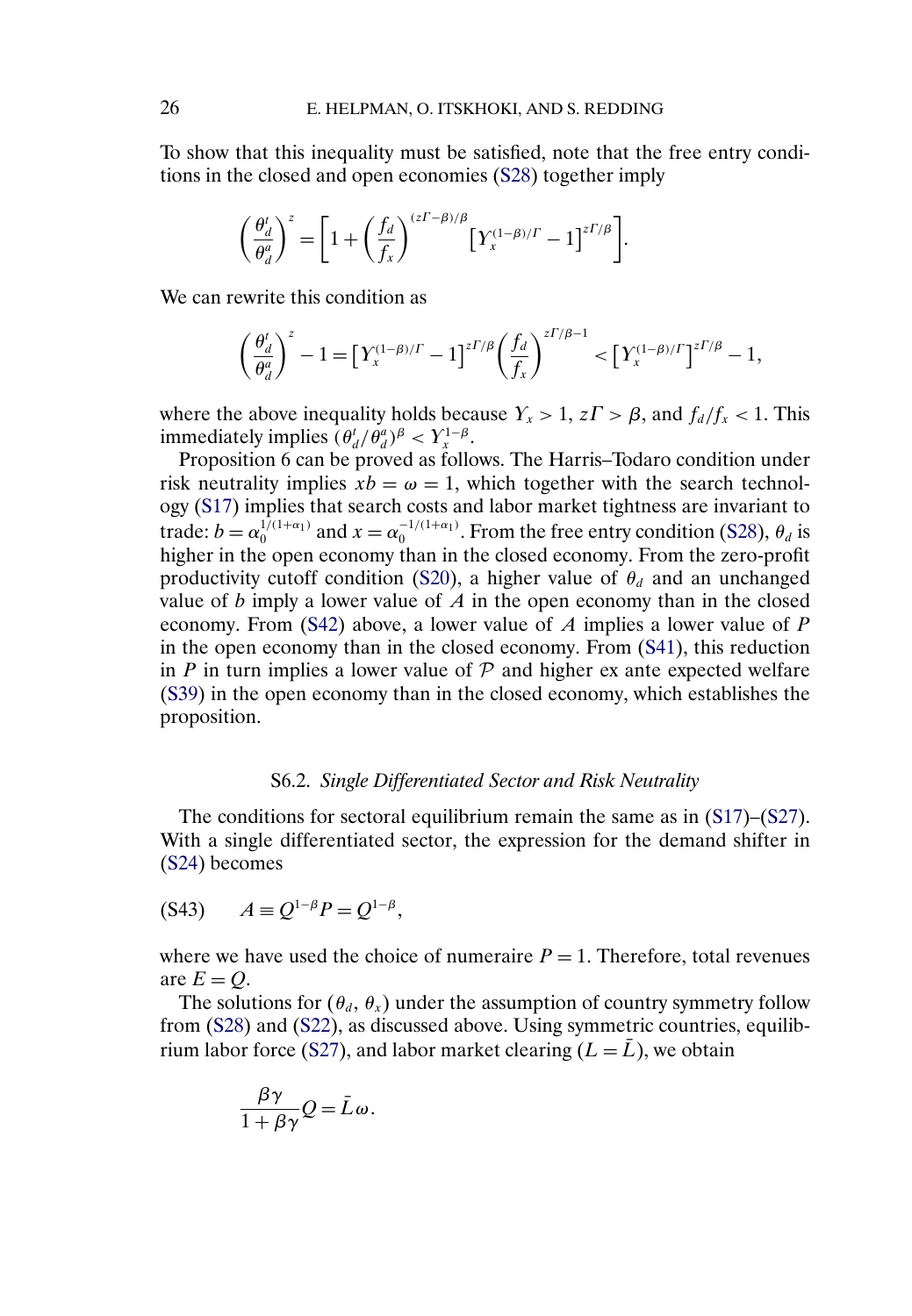<span id="page-26-0"></span>Using search technology [\(S17\)](#page-4-0), expected worker income [\(S18\)](#page-5-0), and the zeroprofit cutoff condition [\(S20\)](#page-5-0), we obtain

$$
Q = \left(\frac{f_d}{\kappa_r} \frac{1+\beta\gamma}{\Gamma}\right)^{\Gamma/(1-\beta)}
$$
  
 
$$
\times c^{\beta(1-\gamma k)/((1-\beta)\delta)} \alpha_0^{\beta\gamma/((1-\beta)(1+\alpha_1))} \theta_d^{-\beta/(1-\beta)} \omega^{(\beta\gamma/(1-\beta))(\alpha_1/(1+\alpha_1))}.
$$

These equations define two upward-sloping relationships in  $(Q, \omega)$  space that determine the equilibrium values of  $Q$  and  $\omega$ . One can show that a necessary and sufficient condition for the stability of the equilibrium is

$$
(S44) \qquad \frac{\beta \gamma}{1-\beta} \frac{\alpha_1}{1+\alpha_1} > 1,
$$

which is satisfied for sufficiently large  $\alpha_1$  (sufficiently convex hiring costs) and sufficiently large  $\beta$  (a sufficiently high elasticity of substitution between varieties). As  $0 < \alpha_1/(1+\alpha_1) < 1$ , a necessary condition for this parameter restriction to hold is

$$
\frac{\beta \gamma}{1-\beta} > 1,
$$

which is satisfied for values of  $\beta$  sufficiently close to but less than 1. Assuming parameter values satisfying these inequalities, the conditions for sectoral equilibrium in  $(S17)$ – $(S27)$  (where  $(S43)$  replaces  $(S24)$ ) can be solved to yield the following solutions for the other endogenous variables of the model:

$$
(S45) \qquad Q = Q^* = \frac{1 + \beta \gamma}{\beta \gamma} \alpha_0^{\gamma \beta / ((1 - \beta) \Delta)} c^{\beta (1 - \gamma k) (1 + \alpha_1) / (\delta (1 - \beta) \Delta)} \theta_d^{-\beta (1 + \alpha_1) / ((1 - \beta) \Delta)}
$$

$$
\times \bar{L}^{-\gamma \beta / ((1 - \beta) \Delta)} \kappa_b^{(1 + \alpha_1) / \Delta},
$$

$$
\omega = \omega^* = \alpha_0^{\gamma \beta / ((1 - \beta) \Delta)} c^{\beta (1 - \gamma k) (1 + \alpha_1) / (\delta (1 - \beta) \Delta)} \theta_d^{-\beta (1 + \alpha_1) / ((1 - \beta) \Delta)}
$$

$$
\times \bar{L}^{-(1 + \alpha_1) / \Delta} \kappa_b^{(1 + \alpha_1) / \Delta},
$$

$$
b = b^* = \alpha_0^{1/\Delta} c^{\beta (1 - \gamma k) \alpha_1 / (\delta (1 - \beta) \Delta)} \theta_d^{-\beta \alpha_1 / ((1 - \beta) \Delta)} \bar{L}^{-\alpha_1 / \Delta} \kappa_b^{\alpha_1 / \Delta},
$$

$$
x = x^* = \alpha_0^{\gamma \beta / (1 - \beta) - 1 / \Delta} c^{\beta (1 - \gamma k) / (\delta (1 - \beta) \Delta)} \theta_d^{-\beta / ((1 - \beta) \Delta)} \bar{L}^{-1 / \Delta} \kappa_b^{1 / \Delta},
$$

$$
M = M^* = \left(\frac{z \Gamma - \beta}{z}\right) \frac{\theta_{\min}^{-z}}{f_d \beta \gamma} \alpha_0^{\gamma \beta / ((1 - \beta) \Delta)} c^{\beta (1 - \gamma k) (1 + \alpha_1) / (\delta (1 - \beta) \Delta)} \times \theta_d^{z - \beta (1 + \alpha_1) / ((1 - \beta) \Delta)} \bar{L}^{-\gamma \beta / ((1 - \beta) \Delta)} \kappa_b^{(1 + \alpha_1) / \Delta},
$$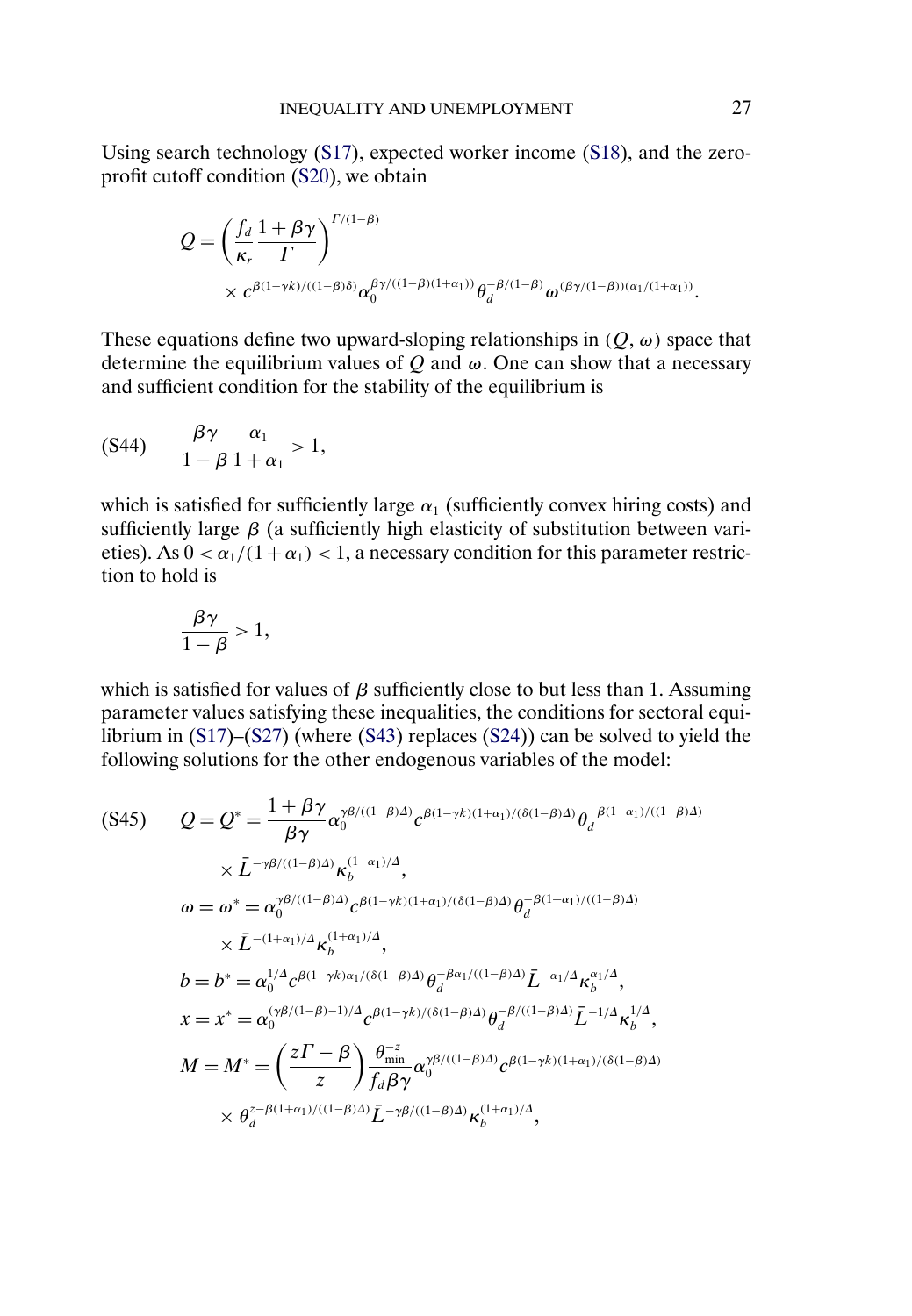where

$$
\Delta \equiv \frac{(1 - \beta)(1 + \alpha_1) - \beta \gamma \alpha_1}{(1 - \beta)} < 0,
$$
  

$$
\kappa_b \equiv \frac{\beta \gamma}{(1 + \beta \gamma)} \left[ \frac{f_d}{\kappa_r} \frac{(1 + \beta \gamma)}{\Gamma} \right]^{r/(1 - \beta)} > 0.
$$

From the above, a sufficient condition for  $\alpha_0 > \omega$ , and hence  $0 < x < 1$  in [\(S19\)](#page-5-0), is

$$
\alpha_0^{(1+\alpha_1)[(1-\beta)-\beta\gamma]/((1+\alpha_1)(1-\beta)-\alpha_1\beta\gamma)} > c^{\beta(1-\gamma k)(1+\alpha_1)/(\delta(1-\beta)\Delta)} \theta_d^{-\beta(1+\alpha_1)/((1-\beta)\Delta)}
$$

$$
\times \bar{L}^{-(1+\alpha_1)/\Delta} \kappa_b^{(1+\alpha_1)/\Delta}.
$$

Finally, under the assumption of risk neutrality, expected indirect utility is

(S46) 
$$
\mathbb{V} = \mathbb{E}(\frac{w}{p}) = \omega \text{ for } \eta = 0.
$$

The proof of Proposition 7 follows immediately from the closed-form solutions for  $(\theta_d, \theta_r)$  in [\(S28\)](#page-7-0) and [\(S22\)](#page-5-0) and from the closed-form solutions for  $(Q, \omega, \theta_r)$  $b, x, M, V$  in [\(S45\)](#page-26-0) and (S46).

### S6.3. *Outside Sector and Risk Aversion*

We first show how the introduction of worker risk aversion affects the equilibrium share of revenue received by workers in the bargaining game. Specifically, with CRRA-CES preferences, the solution to the bargaining game under risk aversion takes a similar form as when there are differences in bargaining weight between the firm and its workers. Given workers' revenue share, we next show that the determination of sectoral equilibrium remains unchanged except for the Harris–Todaro condition equating expected utility in the two sectors.

#### S6.3.1. *Stole and Zweibel Bargaining*

The bargaining game takes the same form as discussed in the paper for risk neutrality, except that workers are assumed to be risk averse  $(0 < \eta < 1)$ , and instead of assuming equal bargaining weights, we allow for differences in bargaining weight between the firm and its workers. The bargaining power of workers is denoted by  $\lambda \in (0, 1)$  and their outside option of unemployment involves zero income.

We start with the case of a discrete number of workers  $h$  and then take the limit of continuous divisibility of the workforce. Denote by  $R(h)$  the revenue function when a firm employs h workers and denote by  $w(h)$  the equilibrium wage schedule that the firm pays to each worker when the employment level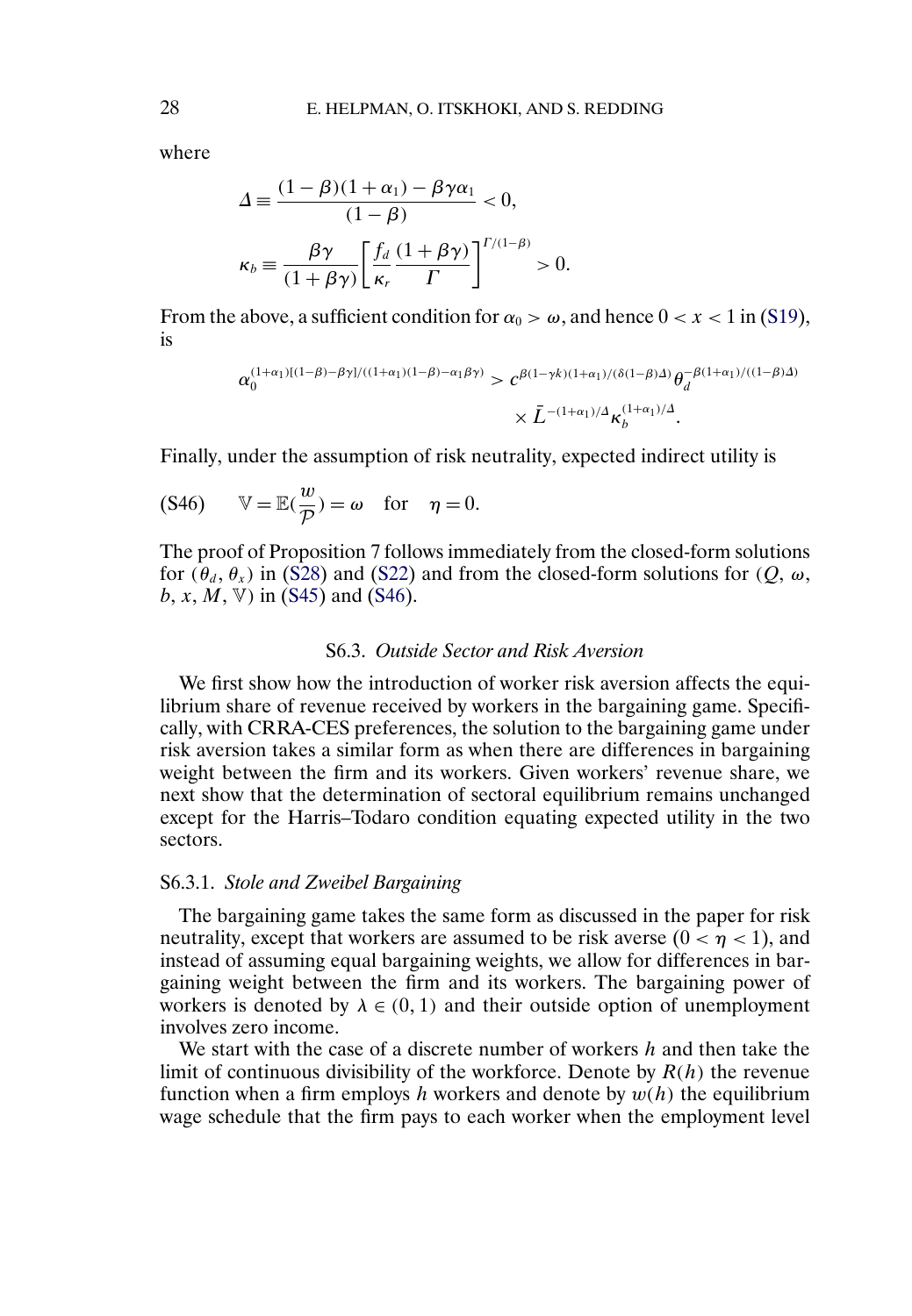<span id="page-28-0"></span>is h. Now consider that the firm is separated with  $\delta > 0$  workers (the special case is  $\delta = 1$  and we will later take the limit  $\delta \rightarrow 0$ ). This will reduce revenue to  $R(h - \delta)$  and the wage rate to  $w(h - \delta)$ .

Now consider the firm's bargaining with the marginal  $\delta$  workers when employment is h. Denote by t the wage that the firm pays to these  $\delta$  workers, while other workers receive  $w(h)$ . The utility of these marginal workers is  $t^{1-\eta}/(1-\eta)$ . If the bargaining breaks down and they leave, the revenues will fall by  $R(h) - R(h - \delta)$  and the firm will be paying the remaining  $h - \delta$  workers the wage rate  $w(h - \delta)$ . Therefore, the incremental payoff to the firm from employing these marginal  $\delta$  workers is

$$
[R(h) - R(h-\delta)] - (h-\delta)[w(h) - w(h-\delta)] - \delta t.
$$

Assuming zero outside option for workers, the payoff from employment to each of the marginal workers is equal to  $t^{1-\eta}/(1-\eta)$ . Therefore, we can write Stole and Zweibel's bargaining solution as

$$
t(h) = \arg \max_{t} \left\{ \left( [R(h) - R(h - \delta)] - (h - \delta) [w(h) - w(h - \delta)] - \delta t \right)^{1-\lambda} \left( \frac{1}{1 - \eta} t^{1-\eta} \right)^{\lambda} \right\}.
$$

The equilibrium requirement is that  $t(h) \equiv w(h)$ . That is, for every employment level  $h$ , as a result of bargaining with marginal workers, the firm pays them accordingly to the equilibrium wage schedule.

Denote by

$$
\phi \equiv \frac{1-\lambda}{\lambda(1-\eta)}
$$

the effective relative bargaining weight of the firm. Then we can implicitly write the bargaining solution, taking into account the equilibrium requirement, as

$$
(1+\phi)\delta w(h) = [R(h) - R(h-\delta)] - (h-\delta)[w(h) - w(h-\delta)].
$$

This holds for every  $h > 0$ . We now take the limit as  $\delta \to 0$  to obtain the differential equation for the wage schedule:

$$
(1 + \phi)w(h) = R'(h) - w'(h)h \quad \Rightarrow \quad w(h) = \frac{1}{h^{1+\phi}} \int_0^h R'(\xi) \xi^{\phi} d\xi.
$$

This is the generalized Stole and Zweibel [\(1996a,](#page-34-0) [1996b\)](#page-34-0) condition for the case of asymmetric bargaining weights. Therefore, with CRRA-CES preferences, risk aversion is equivalent to an adjustment in the bargaining weights (greater risk aversion of workers reduces their bargaining weight). When revenue is a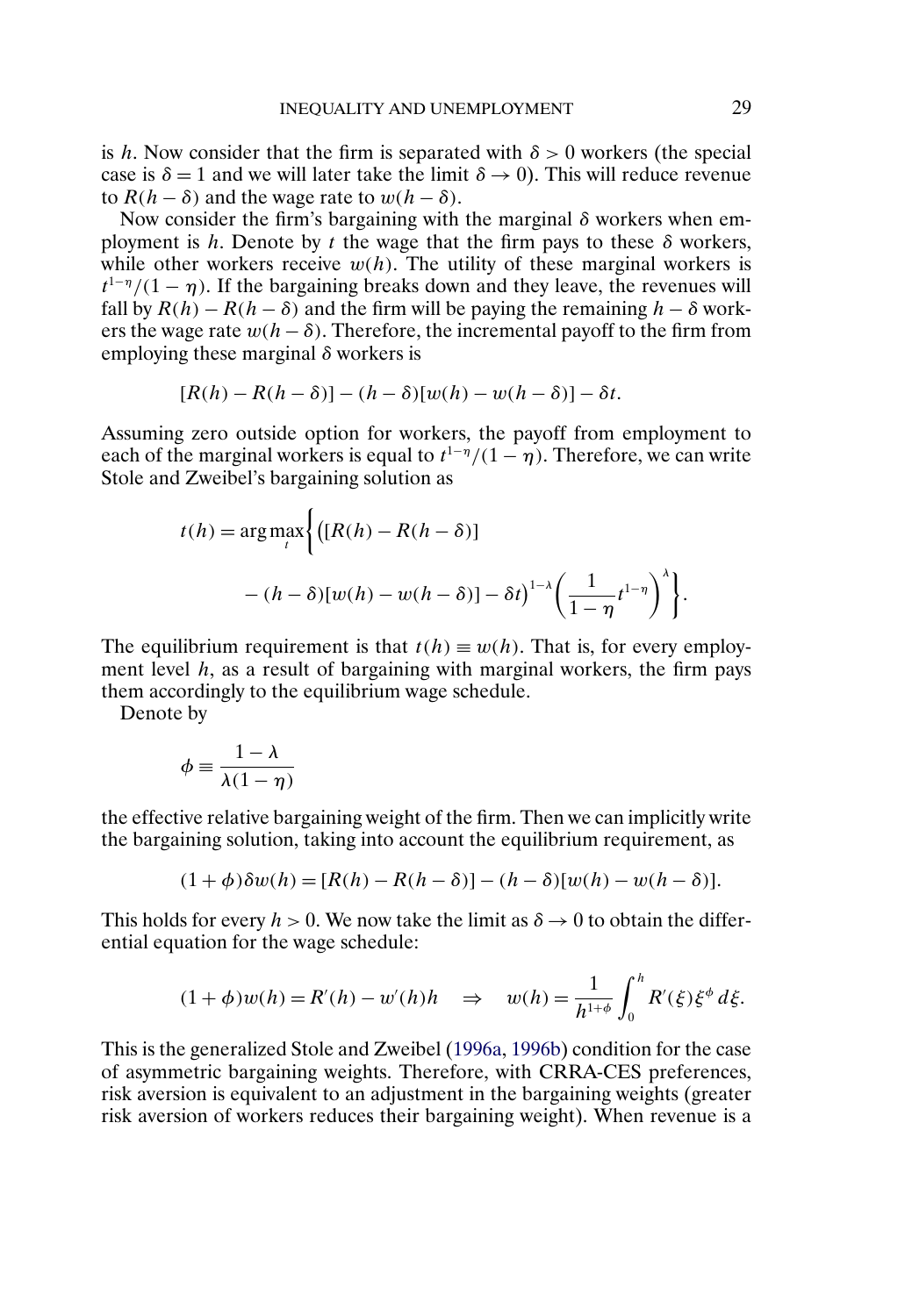power function of employment with power  $\beta \gamma (R(h) = Ah^{\beta \gamma})$ , the solution to this differential equation is given by

$$
w(h) = \frac{\beta \gamma}{\phi + \beta \gamma} \frac{R(h)}{h}.
$$

Note that the wage rate is again a constant fraction of average revenues. The fraction of revenues accruing to workers is increasing in  $\beta\gamma$  (decreasing in the concavity of revenues) and decreasing in  $\phi$  (the relative effective bargaining power of the firm). In turn,  $\phi$  is decreasing in  $\lambda$  (the primitive bargaining power of workers) and increasing in  $\eta$  (the degree of risk aversion of workers). The case of symmetric bargaining weights and no risk aversion is a special case of this more general formulation. Specifically, when  $\lambda = 1$  and  $\eta = 0$ , we have  $\phi = 1$  and arrive at our baseline formulation in the paper.

### S6.3.2. *Sectoral Equilibrium*

After taking into account the change in workers' revenue share, the only equilibrium condition that changes when risk aversion is introduced is the Harris–Todaro condition of worker indifference between searching for employment in the two sectors. Specifically, this condition now equates the utility from a certain income of 1 in the homogenous sector with the expected utility from being hired and receiving a wage drawn from the equilibrium wage distribution in the differentiated sector:

$$
(S47) \qquad x\sigma \mathbb{E} w^{1-\eta} = x\sigma \int_{w_d}^{\infty} w^{1-\eta} dG_w(w) = 1.
$$

Evaluating the integral using the open economy wage distribution [\(S31\)](#page-10-0), this condition becomes

$$
x\sigma \mathbb{E} w^{1-\eta} = x\sigma \frac{1+\mu}{1+\mu\eta} w_d^{1-\eta} \left[ \frac{1+\rho^{z-\beta(1-\eta k/\delta)/\Gamma} [\Upsilon_x^{(1-\beta)(1-\eta k/\delta)/\Gamma} - 1]}{1+\rho^{z-\beta(1-k/\delta)/\Gamma} [\Upsilon_x^{(1-\beta)(1-k/\delta)/\Gamma} - 1]} \right]
$$
  
= 1.

Recall that the open economy hiring rate can be expressed as

$$
\sigma = \frac{1 + [Y_{x}^{(1-\beta)(1-k/\delta)/\Gamma} - 1]\rho^{z-\beta(1-k/\delta)/\Gamma}}{1 + [Y_{x}^{(1-\beta)/\Gamma} - 1]\rho^{z-\beta/\Gamma}} \cdot \frac{1}{1 + \mu} \cdot \frac{1}{\phi_w},
$$

where

$$
\phi_w \equiv \left[ \frac{\Gamma}{\beta(1-\gamma k)} \frac{c a_{\min}^{\delta}}{f_d} \right]^{k/\delta}.
$$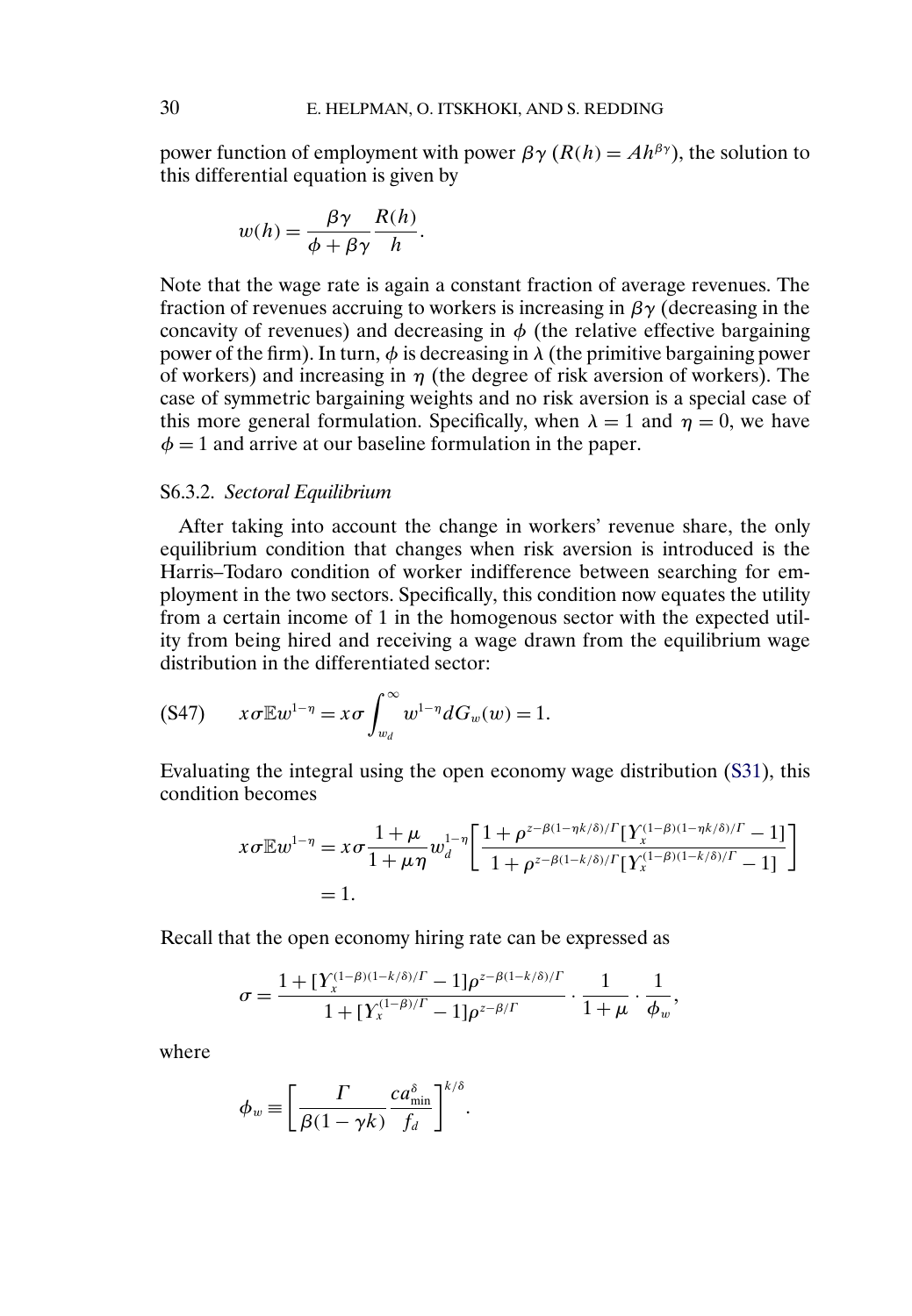<span id="page-30-0"></span>In addition, the lowest wage in the differentiated sector can be written as  $w_d =$  $b\phi_w$ . Therefore, we can rewrite the Harris–Todaro condition as

$$
(S48) \tA(\rho, Y_x) \frac{b^{1-\eta} x}{\phi_w^n (1 + \mu \eta)} = 1,
$$

where

$$
\Lambda(\rho, Y_x) \equiv \frac{1 + \rho^{z-\beta(1-\eta k/\delta)/\Gamma} [Y_x^{(1-\beta)(1-\eta k/\delta)/\Gamma} - 1]}{1 + \rho^{z-\beta/\Gamma} [Y_x^{(1-\beta)/\Gamma} - 1]}.
$$

Evidently, we have  $\Lambda(0, Y_x) = 1$  and  $0 < \Lambda(\rho, Y_x) < 1$  for  $0 < \rho \le 1$ .

Using the Harris–Todaro condition (S48) and the hiring cost function [\(S17\)](#page-4-0), we obtain the following expressions for  $(x, b)$ :

$$
(S49) \t x = \left(\frac{(1+\mu\eta)\phi_w^n}{\alpha_0^{1-\eta}\Lambda(\rho, Y_x)}\right)^{1/(1+(1-\eta)\alpha_1)},
$$
  
(S50) \t 
$$
\frac{1}{(1+(1-\eta)\alpha_1)}\left((1+\mu\eta)\phi_w^n\right)^{\alpha_1/(1+(1-\eta)\alpha_1)}
$$

$$
(S50) \t b = \alpha_0^{1/(1+(1-\eta)\alpha_1)} \left( \frac{(1+\mu\eta)\phi_w^n}{\Lambda(\rho, Y_x)} \right)^{\alpha_1/(1+(1-\eta)\alpha_1)}.
$$

Expected worker income is, therefore,

$$
(S51) \qquad \omega = xb = \alpha_0^{\eta/(1+(1-\eta)\alpha_1)} \left( \frac{(1+\mu\eta)\phi_w^{\eta}}{\Lambda(\rho, Y_x)} \right)^{(1+\alpha_1)/(1+(1-\eta)\alpha_1)}.
$$

A sufficient condition for  $0 < x < 1$  is now given by

$$
\alpha_0^{1-\eta} > \frac{(1+\mu\eta)\phi_w^{\eta}}{\Lambda(\rho,Y_x)}.
$$

The proof of Proposition 8 follows from the above. In the closed economy,  $\rho = 0$  and, therefore,  $\Lambda(0, Y_x) = 1$ . Opening the economy to trade leads to  $\rho = \theta_d/\theta_x > 0$  and, therefore,  $\Lambda(\rho, Y_x) < 1$ . Consequently, equations (S49)– (S51) imply that  $x, b$ , and  $\omega$  are higher in the open economy than in autarky.

#### S7. SUPPLEMENTARY DERIVATIONS

#### S7.1. *Derivation of the Production Technology*

We assume the production function

$$
(S52) \t y = \theta h^{\gamma} \bar{a} = \theta \left(\frac{1}{h}\right)^{1-\gamma} \int_0^h a_i \, di,
$$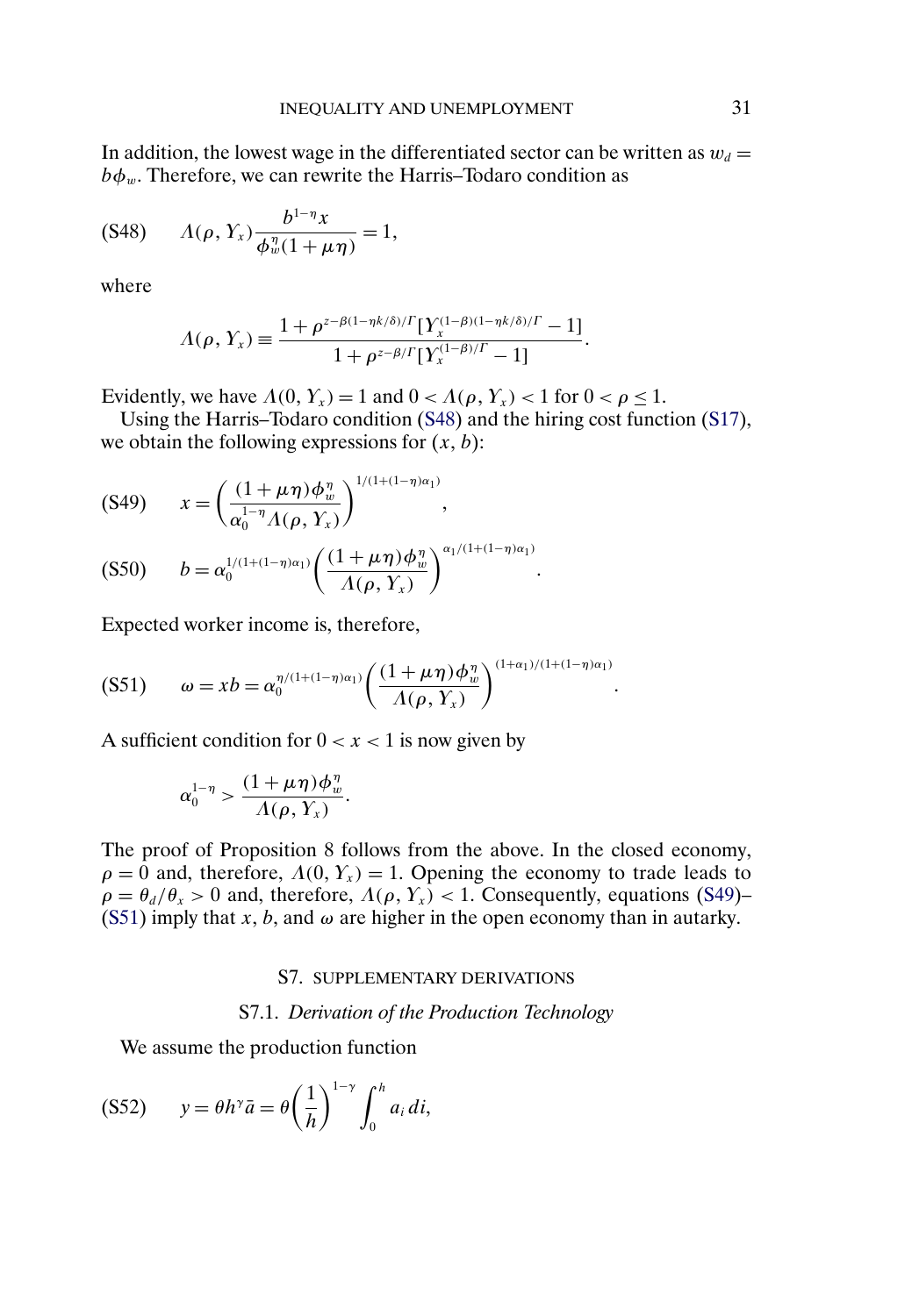<span id="page-31-0"></span>where  $i \in [0, h]$  indexes the workers employed by the firm. One way to think about this technology is the following: A manager with productivity  $\theta$  has 1 unit of time which he allocates equally among his employees. Thus, the manager allocates  $1/h$  of his time to each worker and, as a result, a worker with match-specific ability a can contribute  $\theta(1/h)^{1-\gamma}$  to the total output of the firm, where  $(1 - \gamma)$  measures the importance of the managerial time input. Aggregating across workers yields the assumed production function. We further assume, following a large literature on moral hazard in teams, that the contributions of individual workers to total output are unobservable as production is done in teams and the production process is nonseparable. As a result, the match-specific ability of workers cannot be deduced from observing output. This justifies the assumption that the manager splits his time equally among the workers since they all appear homogeneous because of the unobservable and nonverifiable nature of their match-specific ability. Alternatively, an equal managerial time allocation among workers can be rationalized by assuming that the productivity of each worker depends on average worker ability as a result of human capital externalities across workers within firms.4

# S7.2. *Marginal Product of Labor*

Given the production technology [\(S52\)](#page-30-0), the marginal product of a worker with match-specific ability  $a$  is<sup>5</sup>

$$
MP(a) \equiv MP(a|\bar{a}, h; \theta) = \theta h^{-(1-\gamma)}[a - (1-\gamma)\bar{a}].
$$

Let match-specific ability in the pool of candidate employees be distributed according to cumulative distribution function  $G_a(a)$ . Then, if the firm only hires workers with ability above  $a_c$ , the mean ability of its workers is

$$
\bar{a}(a_c) = \frac{1}{1 - G_a(a_c)} \int_{a_c}^{\infty} a dG_a(a).
$$

4For empirical evidence on human capital externalities within plants, see, for example, Moretti [\(2004\)](#page-34-0). See also related work on O-ring production technologies following Kremer [\(1993\)](#page-34-0).

5To define the marginal product, rewrite the production function as

$$
y = \theta \left[ \int_0^h dl \right]^{-(1-\gamma)} \int_0^h a_i dl.
$$

Then the marginal product of adding worker  $h$  with productivity  $a_h$  is

$$
MP_h \equiv \frac{dy}{dh} = \theta h^{-(1-\gamma)} [a_h - (1-\gamma)\bar{a}].
$$

Note that the production function does not depend on the ordering of workers and, hence, the marginal product depends only on the ability of the worker in the sense that  $MP_h = MP(a_h)$  =  $MP(a_h | \bar{a}, h; \theta).$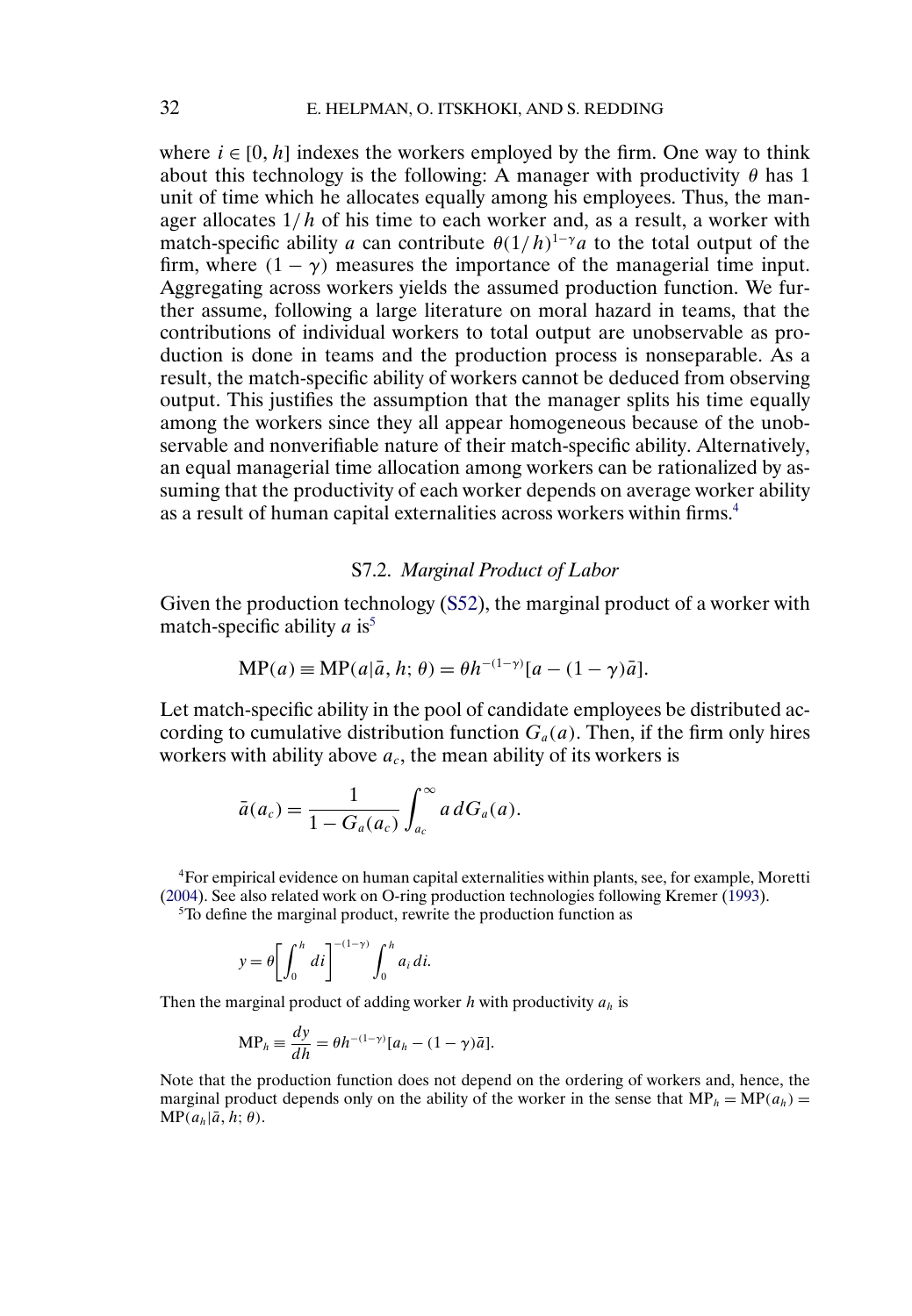<span id="page-32-0"></span>The marginal product of the threshold-ability worker is thus

$$
\mathbf{MP}(a_c) = \theta h^{-(1-\gamma)}[a_c - (1-\gamma)\bar{a}(a_c)],
$$

which is negative whenever  $(1 - \gamma)\bar{a}(a_c) > a_c$ . Since  $\bar{a}(a_c) > a_c$  for any nondegenerate distribution, MP( $a_c$ ) < 0 can be guaranteed by choosing  $\gamma$  small enough.

Specifically, consider the case of Pareto-distributed ability as we assume in the paper. In this case,  $\bar{a}(a_c) = k a_c/(k-1)$  and the marginal product is

$$
MP(a_c) = -\theta h^{-(1-\gamma)} \frac{1-\gamma k}{k-1} a_c,
$$

which is negative whenever  $\gamma k < 1$ . Recall that this is the same parameter restriction which ensures that output is increasing in the cutoff ability. It also guarantees that the workers not hired by the firm have negative marginal product. The firm will not want to retain these workers even at a zero wage, because the resulting reduction in output from lower average worker ability would dominate the increase in output from a greater measure of hired workers.

Note further that given  $\gamma k < 1$ , the firm hires some workers with ability in the range  $[a_c, \hat{a})$ , where

$$
\hat{a} = (1 - \gamma)\bar{a} = \frac{(1 - \gamma)k}{k - 1}a_c > a_c,
$$

and these workers have a negative marginal product. The firm would prefer not to hire these workers, but costly search and screening make it optimal to hire all workers with match-specific ability above  $a_c$ . Finally, note that the average marginal product of workers employed by a firm with productivity  $\theta$  is always positive:

$$
\overline{\mathbf{MP}}(\theta) = \gamma \theta h(\theta)^{-(1-\gamma)} \bar{a}(a_c(\theta)) > 0.
$$

### S7.3. *Division of Revenue in the Bargaining Game*

In our model, the firm and workers bargain about the division of revenues, as the outside option of workers is normalized to zero. As in Stole and Zweibel [\(1996a,](#page-34-0) [1996b\)](#page-34-0), the firm bargains with every worker, taking into account the effect of his departure on the bargaining game with remaining workers. All the firm's other decisions—sampling, screening, production, exporting—are sunk by the bargaining stage. Therefore, from [\(S3\)](#page-1-0) and [\(S10\)](#page-2-0), revenues  $r(\theta, h)$  are a continuous, increasing, and concave function of employment h, and all other arguments of firm revenue ( $\theta$ ,  $\bar{a}(\theta)$ ,  $\gamma(\theta)$ , A) are fixed. Let  $w(\theta, h)$  be the bargained wage rate that a  $\theta$  firm pays as a function of the measure of workers hired  $h$ . This function has to satisfy the differential equation

$$
(S53) \qquad \frac{\partial}{\partial h} [r(\theta, h) - w(\theta, h)h] = w(\theta, h)
$$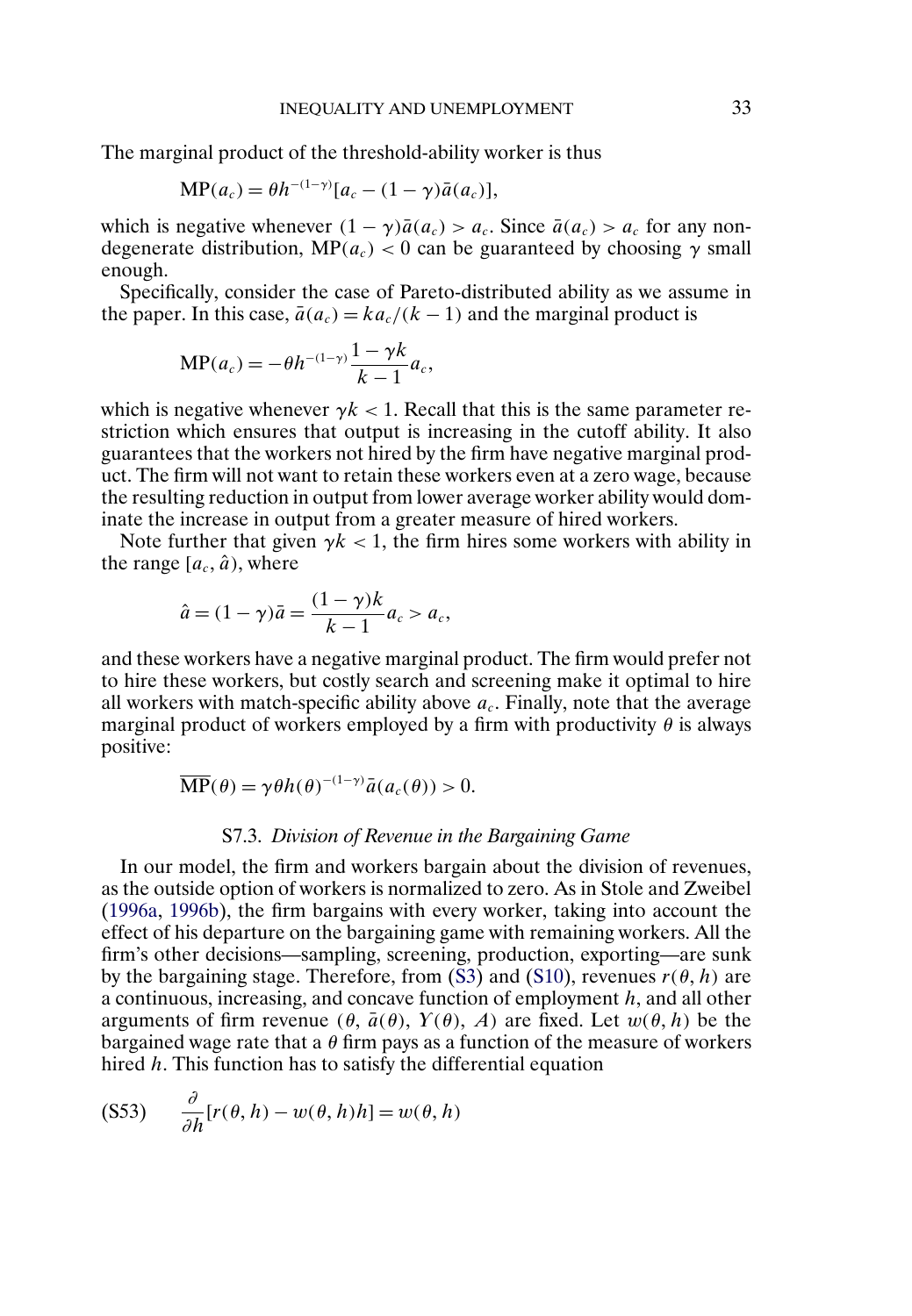<span id="page-33-0"></span>so that the surplus of workers from employment (the wage rate) is equal to the marginal surplus of the firm from employing the worker.<sup>6</sup> Using the assumed functional forms for revenues, this differential equation yields the solution

$$
w(\theta, h) = \frac{\beta \gamma}{1 + \beta \gamma} \frac{r(\theta, h)}{h},
$$

so that each worker gets a fraction  $\beta\gamma/(1+\beta\gamma)$  of average revenue and the firm gets the remaining  $1/(1+\beta \gamma)$  share of revenue. The worker's share of the surplus is increasing in  $\beta \gamma$ , where  $\beta$  captures the concavity of demand and  $\gamma$ captures the concavity of the production technology. Therefore, the worker's share of the surplus is decreasing in the concavity of the revenue function in h, because a more concave revenue function implies a smaller effect of the departure of any given worker on firm revenue.

### S7.4. *Derivation of the Search Cost (*b*)*

Following Blanchard and Gali [\(2010\)](#page-34-0), search costs [\(S17\)](#page-4-0) can be derived from a constant returns to scale matching technology and a cost of posting vacancies. Suppose there is a cost of posting a vacancy of  $\psi_0$  units of the numeraire. Suppose also that the measure of matched workers is a Cobb–Douglas function of vacancies and workers searching for employment:

$$
N = \psi_1 V^{\psi_2} L^{1-\psi_2}, \quad \psi_1 > 0, 0 < \psi_2 < 1.
$$

Given this search technology, a firm choosing to match with  $n$  workers has to post  $v > n$  vacancies:

$$
v = \psi_1^{-1/\psi_2} x^{(1-\psi_2)/\psi_2} n, \quad x \equiv N/L.
$$

Given the cost of posting each vacancy, a firm choosing to match with  $n$  workers incurs a per worker search cost of

$$
b=\alpha_0x^{\alpha_1}, \quad \alpha_0\equiv\left(\frac{\psi_0}{\psi_1^{1/\psi_2}}\right), \alpha_1\equiv\frac{(1-\psi_2)}{\psi_2}.
$$

 $6S$  Since individual abilities are unobservable, the expressions on both sides of  $(S53)$  are evaluated holding  $\bar{a} = \bar{a}(\theta)$  constant for all h. Indeed, when a marginal worker departs, the productivity of the remaining workers is still  $\bar{a}$  in expectation. The firm evaluates the expected loss from the departure of a worker as

$$
\frac{\partial r}{\partial h} + \frac{\partial r}{\partial \bar{a}} \frac{\partial \bar{a}}{\partial h},
$$

where  $\partial \bar{a}/\partial h = 0$  in expectation and, hence, there remains only the direct effect of h on revenues. As a result, the bargaining solution in this environment with symmetric uncertainty is the same as if all workers had a productivity of  $\bar{a}$ .